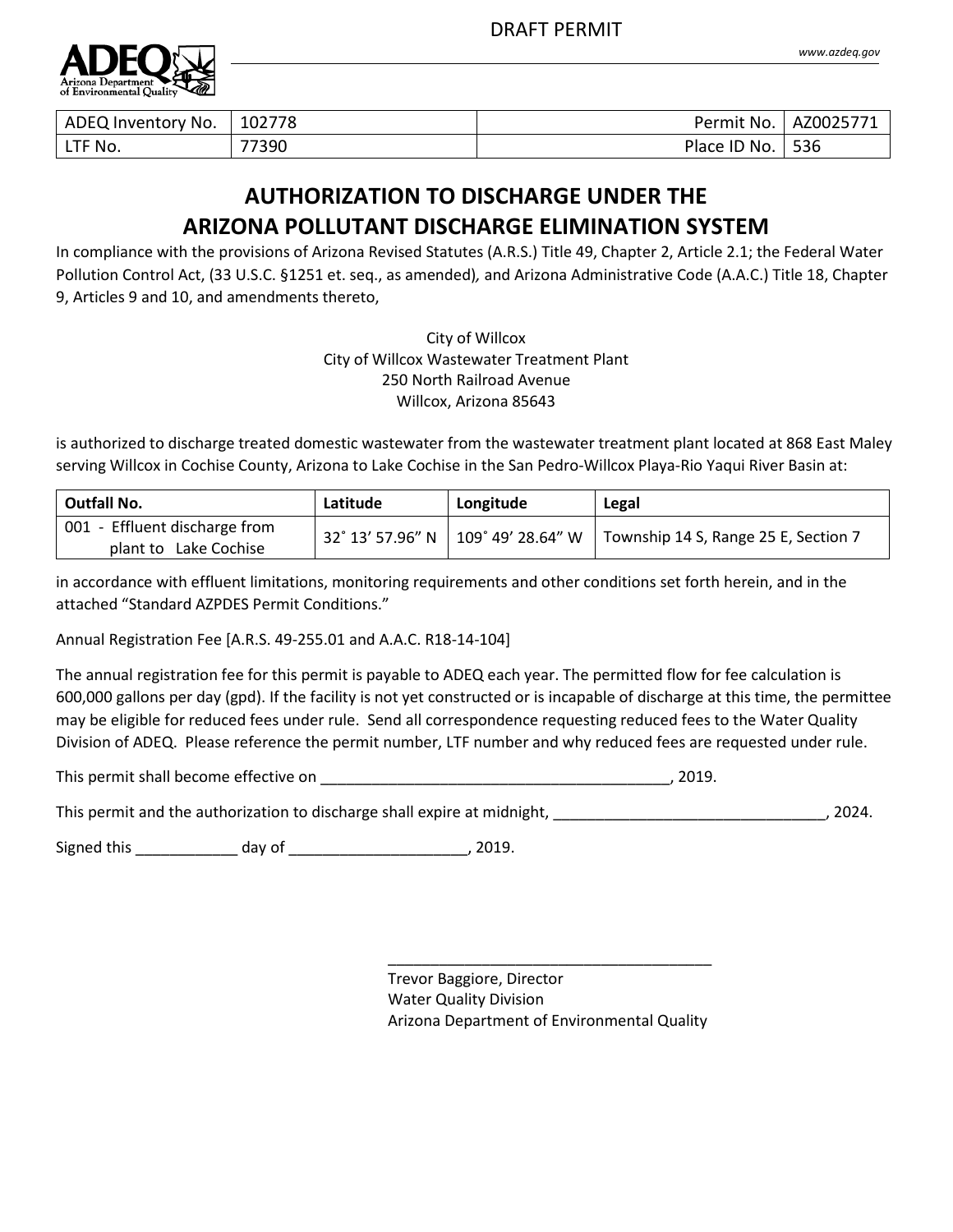

# **Table of Contents**

|                | PART I – EFFLUENT LIMITATIONS AND MONITORING REQUIREMENTS ……………………………………………………………………4    |  |
|----------------|------------------------------------------------------------------------------------------|--|
| А.             |                                                                                          |  |
| В.             |                                                                                          |  |
| C.             |                                                                                          |  |
| D.             |                                                                                          |  |
| Ε.             |                                                                                          |  |
|                |                                                                                          |  |
| А.             |                                                                                          |  |
| <b>B.</b>      |                                                                                          |  |
| C.             |                                                                                          |  |
|                |                                                                                          |  |
| Α.             |                                                                                          |  |
| В.             |                                                                                          |  |
| C.             |                                                                                          |  |
| D.             |                                                                                          |  |
| Ε.             |                                                                                          |  |
| F.             |                                                                                          |  |
| G.             |                                                                                          |  |
| Н.             |                                                                                          |  |
| $\mathbf{l}$ . |                                                                                          |  |
| J.             |                                                                                          |  |
| К.             |                                                                                          |  |
| L.             | Biosolids/Sewage Sludge Limitations and Monitoring Requirements for Surface Disposal  21 |  |
| M.             |                                                                                          |  |
| N.             |                                                                                          |  |
| О.             |                                                                                          |  |
| Ρ.             |                                                                                          |  |
| Q.             |                                                                                          |  |
| R.             |                                                                                          |  |
|                | PART IV - WHOLE EFFLUENT TOXICITY TESTING REQUIREMENTS …………………………………………………………………………24    |  |
| Α.             |                                                                                          |  |
| В.             |                                                                                          |  |
| C.             |                                                                                          |  |
| D.             |                                                                                          |  |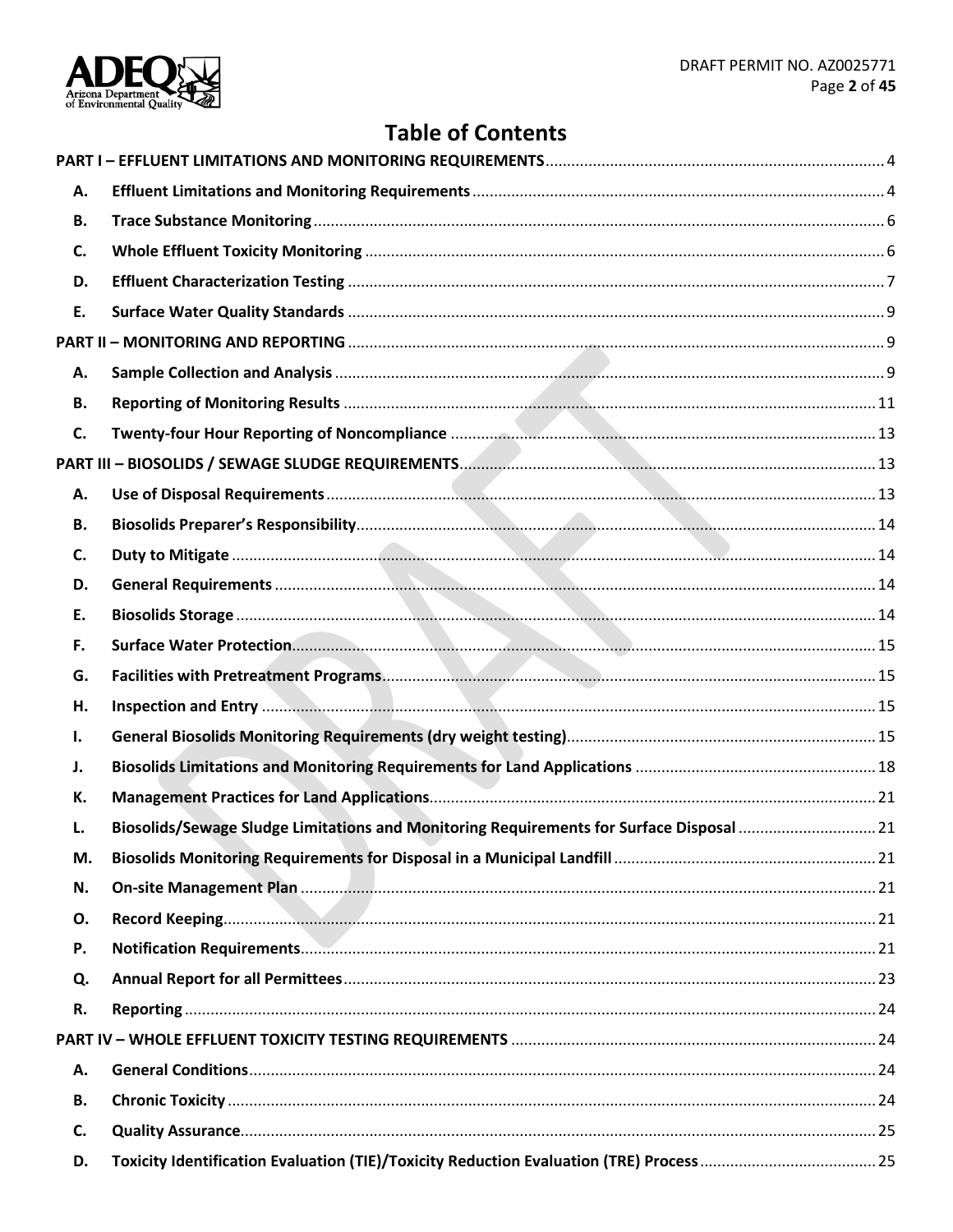

| $\mathsf{C}$ . |  |
|----------------|--|
|                |  |
|                |  |
|                |  |
|                |  |
|                |  |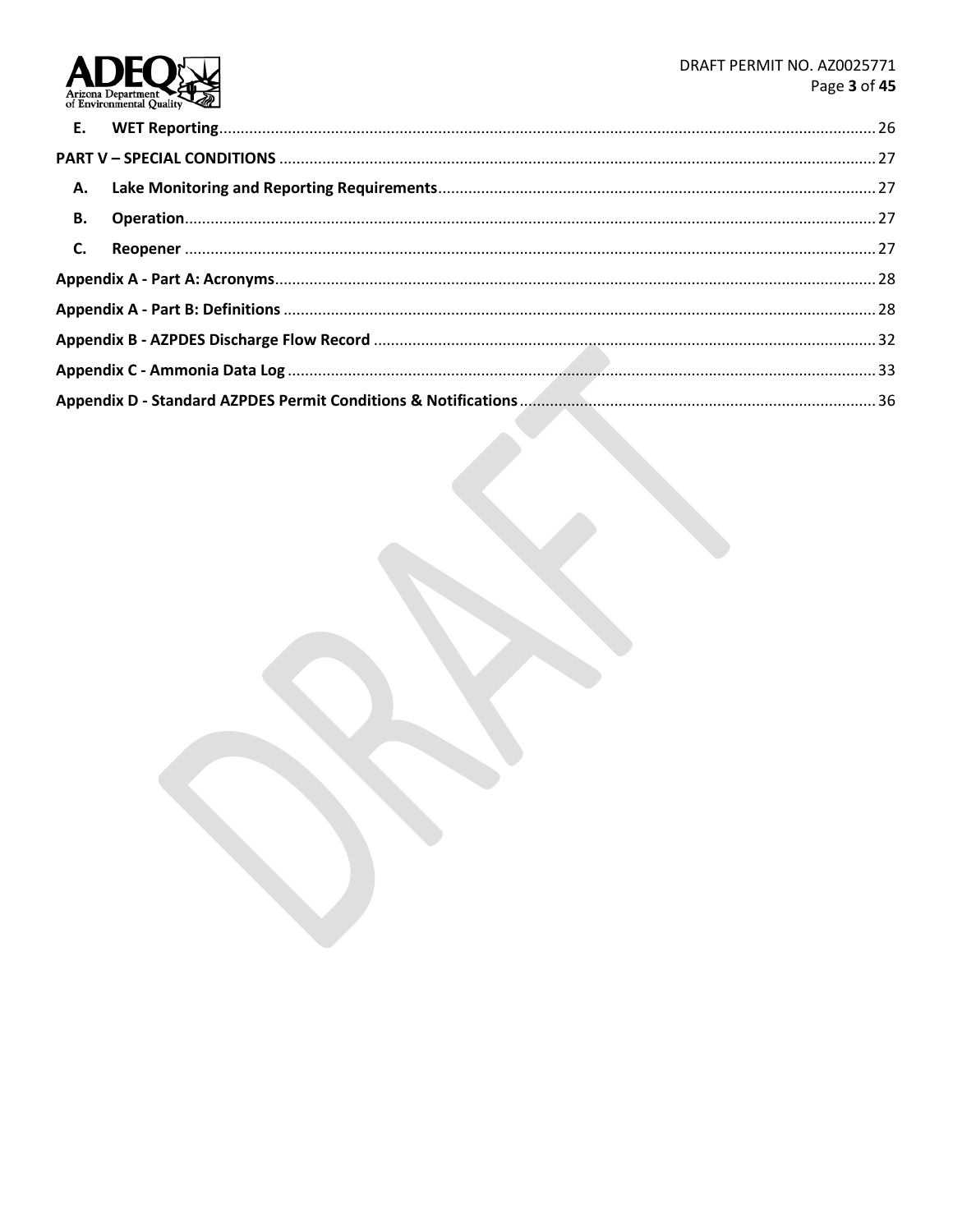

## <span id="page-3-1"></span><span id="page-3-0"></span>**PART I – EFFLUENT LIMITATIONS AND MONITORING REQUIREMENTS**

## **A. Effluent Limitations and Monitoring Requirements**

The permittee shall limit and monitor discharges from Outfall 001 as specified in Table 1 which follows. These requirements are based on a design capacity of 0.6 MGD.

#### Table 1 - Effluent Limitations and Monitoring Requirements

|                                               | <b>Maximum Allowable Discharge Limitations</b> |                      |                  |                                  |                      |                            | <b>Monitoring Requirement</b> |                         |
|-----------------------------------------------|------------------------------------------------|----------------------|------------------|----------------------------------|----------------------|----------------------------|-------------------------------|-------------------------|
| Parameter                                     |                                                | Mass Limits (1)      |                  | <b>Concentration Limits</b>      |                      |                            | (2)(3)                        |                         |
|                                               | Monthly<br>Average                             | Weekly<br>Average    | Daily<br>Maximum | Monthly<br>Average               | Weekly<br>Average    | Daily<br>Maximum           | Monitoring<br>Frequency       | Sample Type             |
| Discharge Flow<br>(MGD)                       | REPORT (4)                                     | $- - -$              | <b>REPORT</b>    | $- - -$                          | ---                  | ---                        | Continuous                    | Metered                 |
| Biochemical<br>Oxygen Demand<br>(BOD) (5-day) | 68<br>kg/day                                   | 100<br>kg/day        |                  | 30 mg/L                          | 45 mg/L              | ---                        | $1x$ /month                   | 8-hour<br>Composite (5) |
| <b>BOD</b> (6)                                | $\sim$ $\sim$ $\sim$                           | $- - -$              | $- - -$          | 85%<br>REMOVAL<br><b>MINIMUM</b> | $\sim$ $\sim$ $\sim$ | $- - -$                    | 1x/month                      | 8-hour<br>Composite     |
| <b>Total Suspended</b><br>Solids (TSS)        | 68<br>kg/day                                   | 100<br>kg/day        | ---              | $30 \text{ mg/L}$                | 45 mg/L              | $- - -$                    | $1x$ /month                   | 8-hour<br>Composite     |
| TSS(6)                                        | $- - -$                                        | $- - -$              |                  | 85%<br>REMOVAL<br><b>MINIMUM</b> | ---                  | $- - -$                    | 1x/month                      | 8-hour<br>Composite     |
| E. coli                                       | $- - -$                                        |                      | ---              | 126<br>cfu/100 mL<br>(7)         | $ -$                 | 575<br>cfu/100 mL<br>(7)   | 4x/month                      | <b>Discrete</b>         |
| Ammonia (8)                                   | $\frac{1}{2}$                                  | $\sim$ $\sim$ $\sim$ | ---              | Report<br>[mg/L](8)              | ---                  | Report<br>$[mg/L]$ (8)     | 1x/month                      | Discrete                |
| Ammonia Impact<br>Ratio (AIR) (15)            | $- - -$                                        | - - -                | $- - -$          | $\mathbf{1}$                     | $\sim$ $\sim$ $\sim$ | 2                          | 1x/month                      | Discrete                |
| Chlorine, Total<br>Residual (TRC) (9)<br>(10) | 20 g/day                                       | ---                  | 41 g/day         | $9.0 \mu g/L$                    | ---                  | $18 \mu g/L$               | 1x/week                       | Discrete                |
| Chromium VI (13)                              | 18 g/day                                       | $ -$                 | 36 g/day         | $8.0 \mu g/L$                    | $\sim$ $\sim$ $\sim$ | $16 \mu g/L$               | 1x/quarter                    | Discrete                |
| Chromium (total)                              | ---                                            | $- - -$              | $- - -$          | Report<br>$[\mu g/L]$            | $- - -$              | Report<br>$[\mu g/L]$      | 1x/quarter                    | 8-hour<br>Composite     |
| Copper (11)(12)                               | 16 g/day                                       | $- - -$              | 32 g/day         | $7.0 \mu g/L$                    | $- - -$              | $14 \mu g/L$               | 1x/quarter                    | 8-hour<br>Composite     |
| Hydrogen sulfide<br>(14)                      | 4 g/day                                        |                      | 7 g/day          | $2 \mu g/L$                      | ---                  | $3 \mu g/L$                | 1x/quarter                    | <b>Discrete</b>         |
| Lead (11)(12)                                 | $4.93$ g/day                                   | $  -$                | 9.90 g/day       | $2.17 \mu g/L$                   | ---                  | $4.36 \mu g/L$             | 1x/quarter                    | 8-hour<br>Composite     |
| Mercury (11)                                  | $0.02$ g/day                                   | $\sim$ $\sim$ $\sim$ | $0.04$ g/day     | $0.01 \,\mathrm{\upmu g/L}$      | $\sim$ $\sim$ $\sim$ | $0.02 \mu g/L$             | 1x/quarter                    | Discrete                |
| Selenium (11)                                 | 4 g/day                                        | $  -$                | 7 g/day          | $2 \mu g/L$                      | $  -$                | $3 \mu g/L$                | 1x/quarter                    | 8-hour<br>Composite     |
| Sulfides (14)                                 | $- - -$                                        | $---$                | ---              | Report<br>$[\mu g/L]$ (14)       | ---                  | Report<br>$[\mu g/L]$ (14) | 1x/quarter                    | Discrete                |
| Zinc (11)(12)                                 | 166 g/day                                      | $--$                 | $277$ g/day      | 72.9 µg/L                        | $--$                 | $122 \mu g/L$              | 1x/quarter                    | 8-hour<br>Composite     |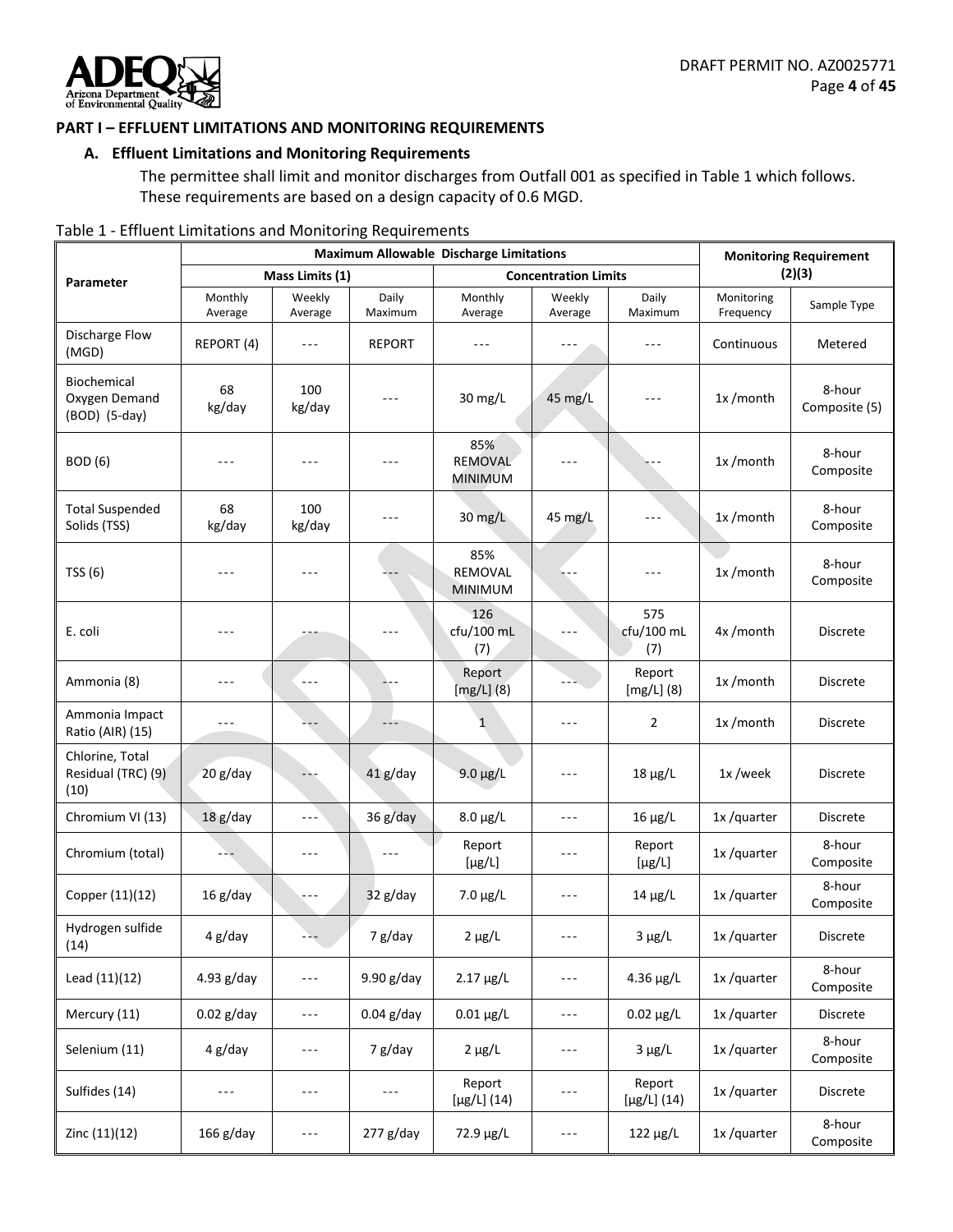

| <b>Maximum Allowable Discharge Limitations</b> |                                                                                                     |                   |                  |                    |                             |                          | <b>Monitoring Requirement</b> |                     |
|------------------------------------------------|-----------------------------------------------------------------------------------------------------|-------------------|------------------|--------------------|-----------------------------|--------------------------|-------------------------------|---------------------|
| Parameter                                      |                                                                                                     | Mass Limits (1)   |                  |                    | <b>Concentration Limits</b> |                          |                               | (2)(3)              |
|                                                | Monthly<br>Average                                                                                  | Weekly<br>Average | Daily<br>Maximum | Monthly<br>Average | Weekly<br>Average           | Daily<br>Maximum         | Monitoring<br>Frequency       | Sample Type         |
| Hardness (CaCO3)<br>$-$ effluent (12)          | $- - -$                                                                                             | $- - -$           |                  | Report<br>[mg/L]   | $- - -$                     | Report<br>[mg/L]         | $1x$ /quarter                 | 8-hour<br>Composite |
| Temperature<br>- effluent (8) (10)             | $- - -$                                                                                             | $- - -$           | ---              | Report [°C]        | $- - -$                     | Report [ <sup>o</sup> C] | $1x$ /month                   | <b>Discrete</b>     |
| pH – effluent<br>(8)(10)                       | Not less than 6.5 standard units (S.U.) nor greater than 9.0 S.U.<br>$1x$ /month<br><b>Discrete</b> |                   |                  |                    |                             |                          |                               |                     |

#### **Footnotes**

- 1 Mass values are to be calculated and reported using the following formulas: 1) Mass in kilograms per day = 3.785 x flow in MGD x concentration in mg/L, and 2) mass in grams per day =  $3.785$  x flow in MGD x concentration in  $\mu$ g/L.
- 2 Testing must coincide with the Whole Effluent Toxicity Test (WET) samples, if any, taken during that monitoring period as per Part I.C, Table 3 of the permit. See Part IV of the permit.
- 3 If discharge is infrequent, see Part I.D for minimum effluent characterization monitoring requirements.
- 4 Monitoring and reporting required. No limit set at this time. In addition to the average and maximum flows reported on the Discharge Monitoring forms, daily discharge flow shall be recorded on the **Discharge Flow Record** provided in Appendix B. See Part II.B for reporting requirements.
- 5 For the purposes of this permit, an "8-hour composite" sample has been defined as a flow-proportioned mixture two or more discrete samples (aliquots) obtained at equal time intervals over an 8-hour period. The volume of each aliquot shall be directly proportional to the discharge flow rate at the time of sampling.
- 6 Both the influent and the effluent shall be monitored.
- 7 cfu = colony forming units; "most probable number" (mpn) is considered equivalent for reporting purposes. The monthly average for *E. coli* is calculated as a geometric mean. A minimum of 4 samples are required in order to report a geometric mean. Use all samples from the monitoring period and calculate one geometric mean. See the definition for "Monthly or Weekly Average Concentration Limit" in Appendix A. Daily maximum is the highest single reported value for that monitoring period.
- 8 The ammonia limit is dependent on pH and temperature. The effluent must be tested for pH and temperature at the same time that the ammonia samples are taken.
- 9 Sample when chlorine or bromine compounds are used for disinfection. See Part II.A.6 for specific monitoring requirements for chlorine.
- 10 pH, temperature, and TRC must be measured at the time of sampling and do not require use of a certified laboratory. Measurements must be obtained in accordance with the applicable method and must meet all method quality assurance/quality control requirements to be considered valid data.
- 11 All metals effluent limits are for total recoverable metals, except for chromium VI, for which the limits listed are dissolved.
- 12 Limits listed are based on the average effluent water hardness of 105 mg/L as CaCO3. Please see the hardness definition in Appendix A, Part B.
- 13 If total chromium exceeds 8  $\mu$ g/L, the permittee must conduct sampling for chromium VI for the remainder of the permit. Otherwise, monitoring for chromium VI is not required. Note: When reporting chromium VI on the Discharge Monitoring report, enter Code "9" (Conditional Monitoring) when chromium VI was not tested.
- 14 With a detection limit no higher than 100 µg/L, any detection of sulfides shall trigger quarterly monitoring for hydrogen sulfide for the remainder of the permit term. Monitoring for hydrogen sulfide is only required if sulfide is detected. Note: When reporting hydrogen sulfide on the Discharge Monitoring report, enter Code "9" (Conditional Monitoring) when hydrogen sulfide was not tested.
- 15 The Ammonia Impact Ratio (AIR) is calculated as the ratio of the reported effluent ammonia concentration and the calculated ammonia standard as determined by comparing concurrent measurement of the effluent pH and temperature with the values in the ammonia criteria table in Appendix C. In addition to reporting the AIRs on the DMRs, the ammonia data log in Appendix C shall also be completed. See Part II.B of the permit.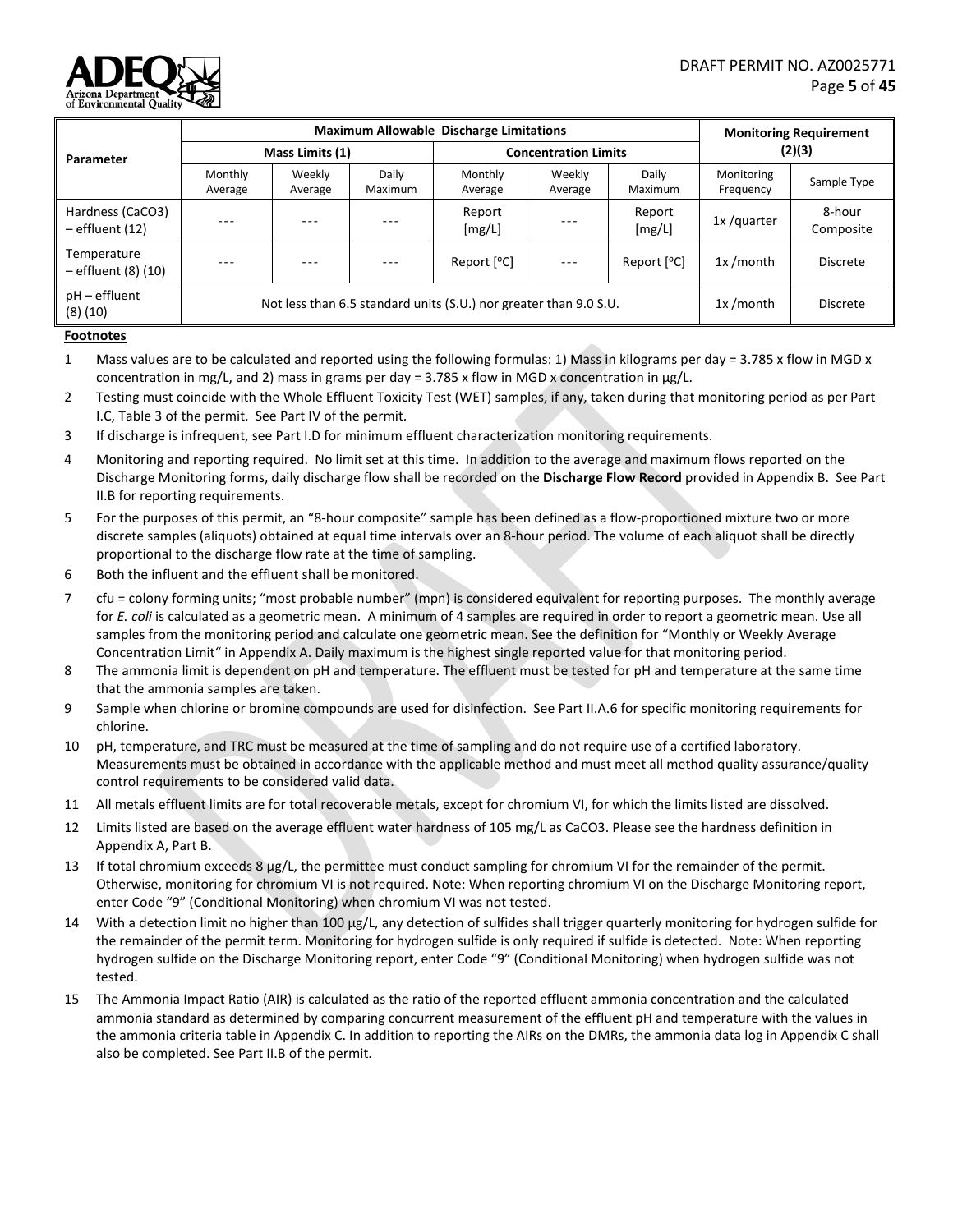

#### <span id="page-5-0"></span>**B. Trace Substance Monitoring**

The permittee shall monitor discharges from Outfall 001 as specified in Table 2. Monitoring results above the Assessment Levels (ALs) listed below do not constitute a permit violation, but may trigger evaluation of Reasonable Potential (RP) by ADEQ. The permittee shall use an approved analytical method with a Limit of Quantitation (LOQ) lower than the AL values as described in Part II.A.4.

| Table 2 - Assessment Level Monitoring |  |  |
|---------------------------------------|--|--|
|---------------------------------------|--|--|

| Parameter    | Assessment Levels (1)  |               |                             | Monitoring Requirements (2) (3) |
|--------------|------------------------|---------------|-----------------------------|---------------------------------|
|              | <b>Monthly Average</b> | Daily Maximum | <b>Monitoring Frequency</b> | Sample Type                     |
| Cyanide      | $7.9 \mu g/L$          | $16 \mu g/L$  | $1x/6$ months               | <b>Discrete</b>                 |
| Oil & Grease | 10 mg/L                | 15 mg/L       | $1x/6$ months               | <b>Discrete</b>                 |

#### **Footnotes**

1 Concentration values are calculated based on Arizona Water Quality Standards. Monitoring and reporting required.

2 Testing must coincide with the Whole Effluent Toxicity Test (WET) samples, if any, taken during that monitoring period as per Part I.C, Table 3 of the permit. See Part IV of the permit.

3 If discharge is infrequent see Part I.D for minimum effluent characterization monitoring requirements.

#### <span id="page-5-1"></span>**C. Whole Effluent Toxicity Monitoring**

The permittee shall monitor discharges from Outfall 001 for Whole Effluent Toxicity (WET) as specified in Table 3 which follows. If toxicity is detected above an Action Level specified as follows, the permittee must perform follow-up testing and, as applicable, follow the TIE/TRE processes in Part IV.E of the permit.

#### Table 3 – WET Testing

|                                                                              | <b>Action Levels</b>         |                       | <b>Monitoring Requirements</b>                         |                  |  |
|------------------------------------------------------------------------------|------------------------------|-----------------------|--------------------------------------------------------|------------------|--|
| <b>Effluent Characteristic (1)</b>                                           | Daily Maximum<br>$(2)$ $(3)$ | Monthly<br>Median (3) | Monitoring Frequency (4)                               | Sample Type      |  |
| <b>Chronic Toxicity</b><br>Pseudokirchneriella subcapitata (Green algae) (5) | $1.6$ TU $c$                 | $4.0\,$ TUc $-$       | 1x/year in years 2021,<br>2022, 2023 of permit term    | 8-hour Composite |  |
| Chronic Toxicity<br>Pimephales promelas (Fathead minnow)                     | $1.6$ TU $c$                 | $1.0$ TU $c$          | $1x$ /year in years 2021,<br>2022, 2023 of permit term | 8-hour Composite |  |
| <b>Chronic Toxicity</b><br>Ceriodaphnia dubia<br>(Water flea)                | $1.6$ TU $c$                 | $1.0$ TUc             | 1x/year in years 2021,<br>2022, 2023 of permit term    | 8-hour Composite |  |

#### **Footnotes**

1 See Part IV for additional requirements for testing and reporting Whole Effluent Toxicity (WET).

- 2 Since completion of one chronic WET test takes more than 24 hours, the daily maximum is considered to be the highest allowable test result.
- 3 If chronic toxicity is detected above the Action Levels in this table or an acute test fails, the permittee must perform follow-up testing. See Part IV for details.
- 4 If discharge is infrequent see Part I.D for minimum effluent characterization monitoring requirements.
- 5 Formerly known as *Selenastrum capricornutum or Raphidocelis subcapitata.*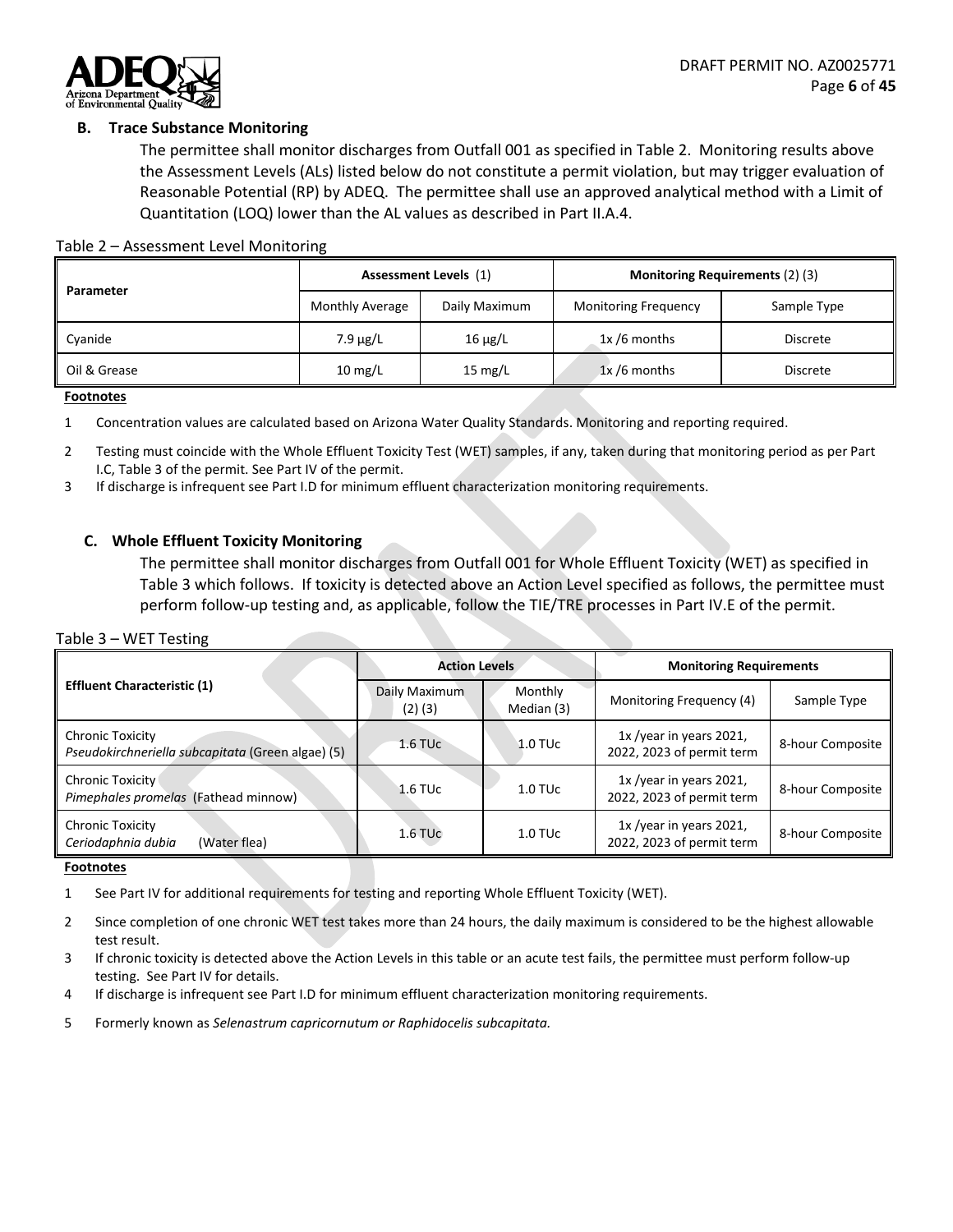

### <span id="page-6-0"></span>**D. Effluent Characterization Testing**

The permittee shall monitor to characterize the facility's effluent for the parameters listed in Tables 4.a - b, whether discharging or not. When the facility discharges, monitoring is to be conducted at the frequency indicated in Tables 1 through 3. No limits or ALs are established, but the LOQ must be low enough to allow comparison of the results to the applicable water quality standards (WQS). If a LOQ below the WQS cannot be achieved, then the permittee shall use the method expected to achieve the lowest LOQ, as defined in Appendix A of this permit. Samples are to be representative of any seasonal variation in the discharge:

#### Table 4a – Effluent Characterization Testing – General Chemistry and Microbiology

|                                       | Reporting             | <b>Monitoring Requirements</b>                    |                  |  |  |
|---------------------------------------|-----------------------|---------------------------------------------------|------------------|--|--|
| Parameter                             | <b>Units</b>          | Monitoring Frequency (1)                          | Sample Type      |  |  |
| Ammonia (as N) (2)                    | mg/L                  | 1x/quarter                                        | <b>Discrete</b>  |  |  |
| Biochemical Oxygen Demand (BOD-5)     | mg/L                  | 1x/quarter                                        | 8-hour Composite |  |  |
| Chlorine, Total Residual (TRC) (4)(5) | $\mu$ g/L             | 1x/quarter                                        | <b>Discrete</b>  |  |  |
| Dissolved Oxygen (5)                  | mg/L                  | 1x /year in years 2021, 2022, 2023 of permit term | <b>Discrete</b>  |  |  |
| E. coli                               | cfu/100 mL (3)        | 1x/quarter                                        | <b>Discrete</b>  |  |  |
| Nitrate/Nitrite (as N)                | mg/L                  | 1x/year in years 2021, 2022, 2023 of permit term  | 8-hour Composite |  |  |
| Nitrogen, Total Kjeldahl (TKN)        | mg/L                  | 1x /year in years 2021, 2022, 2023 of permit term | 8-hour Composite |  |  |
| Oil and Grease                        | mg/L                  | $1x/6$ months                                     | <b>Discrete</b>  |  |  |
| pH (5)                                | S.U.                  | 1x/quarter                                        | <b>Discrete</b>  |  |  |
| Phosphorus                            | mg/L                  | 1x /year in years 2021, 2022, 2023 of permit term | 8-hour Composite |  |  |
| Temperature (5)                       | <i><b>Celsius</b></i> | 1x/quarter                                        | <b>Discrete</b>  |  |  |
| <b>Total Dissolved Solids (TDS)</b>   | mg/L                  | 1x/year in years 2021, 2022, 2023 of permit term  | 8-hour Composite |  |  |
| <b>Total Suspended Solids (TSS)</b>   | mg/L                  | 1x/quarter                                        | 8-hour Composite |  |  |

#### **Footnotes**

- 1 If more frequent monitoring of any of these parameters is required by another part of this permit, those sampling results may be used to satisfy Table 4.a. requirements.
- 2 When sampling for ammonia, temperature and pH must be determined concurrently and the results recorded on the **Ammonia Data Log** provided in Appendix C. See Part II.B for reporting requirements.
- 3 cfu = colony forming units; "most probable number" (mpn) is considered equivalent for reporting purposes
- 4 Sample when chlorine or bromine compounds are used for disinfection. See Part II.A.6 for specific monitoring requirements for chlorine
- 5 Temperature, pH, TRC and dissolved oxygen must be measured at the time of sampling and do not require use of a certified laboratory. See Part II.A.6 for methods of analyses for chlorine. Measurements must be obtained in accordance with the applicable method and must meet all method quality assurance/quality control requirements to be considered valid data.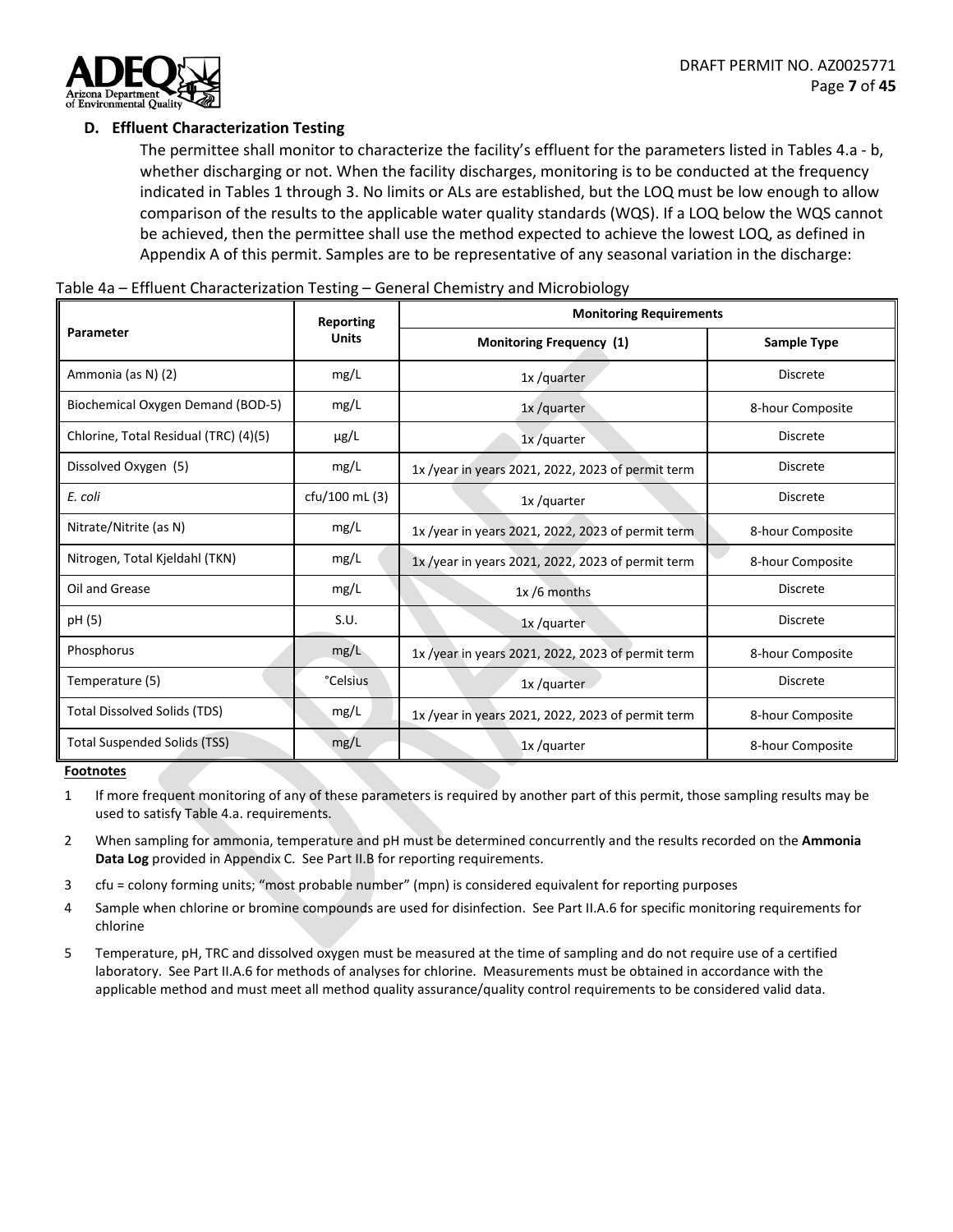

## Table 4b – Effluent Characterization Testing – Selected Metals, Trace Substances and WET

| Parameter (1)                                            | <b>Reporting</b>      | <b>Monitoring Requirements</b>                    |                  |  |
|----------------------------------------------------------|-----------------------|---------------------------------------------------|------------------|--|
|                                                          | <b>Units</b>          | <b>Monitoring Frequency (2)</b>                   | Sample Type      |  |
| Antimony                                                 | $\mu$ g/L             | 1x /year in years 2021, 2022, 2023 of permit term | 8-hour Composite |  |
| Arsenic                                                  | $\mu$ g/L             | 1x /year in years 2021, 2022, 2023 of permit term | 8-hour Composite |  |
| Beryllium                                                | $\mu$ g/L             | 1x /year in years 2021, 2022, 2023 of permit term | 8-hour Composite |  |
| Cadmium                                                  | $\mu$ g/L             | 1x /year in years 2021, 2022, 2023 of permit term | 8-hour Composite |  |
| Chromium (4)                                             | $\mu$ g/L             | 1x /year in years 2021, 2022, 2023 of permit term | 8-hour Composite |  |
| Chromium VI (4)                                          | $\mu$ g/L             | 1x /year in years 2021, 2022, 2023 of permit term | <b>Discrete</b>  |  |
| Copper                                                   | $\mu$ g/L             | 1x /year in years 2021, 2022, 2023 of permit term | 8-hour Composite |  |
| Iron                                                     | $\mu$ g/L             | 1x /year in years 2021, 2022, 2023 of permit term | 8-hour Composite |  |
| Lead                                                     | $\mu$ g/L             | 1x /year in years 2021, 2022, 2023 of permit term | 8-hour Composite |  |
| Mercury                                                  | $\mu$ g/L             | 1x /year in years 2021, 2022, 2023 of permit term | <b>Discrete</b>  |  |
| Nickel                                                   | $\mu$ g/L             | 1x /year in years 2021, 2022, 2023 of permit term | 8-hour Composite |  |
| Selenium                                                 | $\mu$ g/L             | 1x /year in years 2021, 2022, 2023 of permit term | 8-hour Composite |  |
| Silver                                                   | $\mu$ g/L             | 1x /year in years 2021, 2022, 2023 of permit term | 8-hour Composite |  |
| Thallium                                                 | $\mu$ g/L             | 1x /year in years 2021, 2022, 2023 of permit term | 8-hour Composite |  |
| Zinc                                                     | $\mu$ g/L             | 1x /year in years 2021, 2022, 2023 of permit term | 8-hour Composite |  |
| Hardness                                                 | mg/L                  | 1x /year in years 2021, 2022, 2023 of permit term | 8-hour Composite |  |
| Cyanide                                                  | $\mu$ g/L             | 1x /year in years 2021, 2022, 2023 of permit term | Discrete         |  |
| Whole Effluent Toxicity - chronic<br>(all 3 species) (3) | <b>TU<sub>C</sub></b> | 1x/year in year 2023                              | 8-hour Composite |  |

#### **Footnotes**

1 All metals analyses shall be for total recoverable metals, except chromium VI, which is dissolved

2 If more frequent monitoring of any of these parameters is required by another part of this permit, those sampling results may be used to satisfy Table 4.b. requirements.

- 3 If chronic toxicity is detected above the Action Levels specified in Table 3 or an acute test fails, the permittee must perform followup testing and, as applicable, follow the TIE/TRE processes in Part IV.E of the permit, whether discharging or not. See Part IV for additional information on requirements for testing and reporting Whole Effluent Toxicity (WET).
- 4 If total chromium exceeds 8 µg/L, the permittee must conduct sampling for chromium VI for the remainder of the permit. Otherwise, monitoring for chromium VI is not required.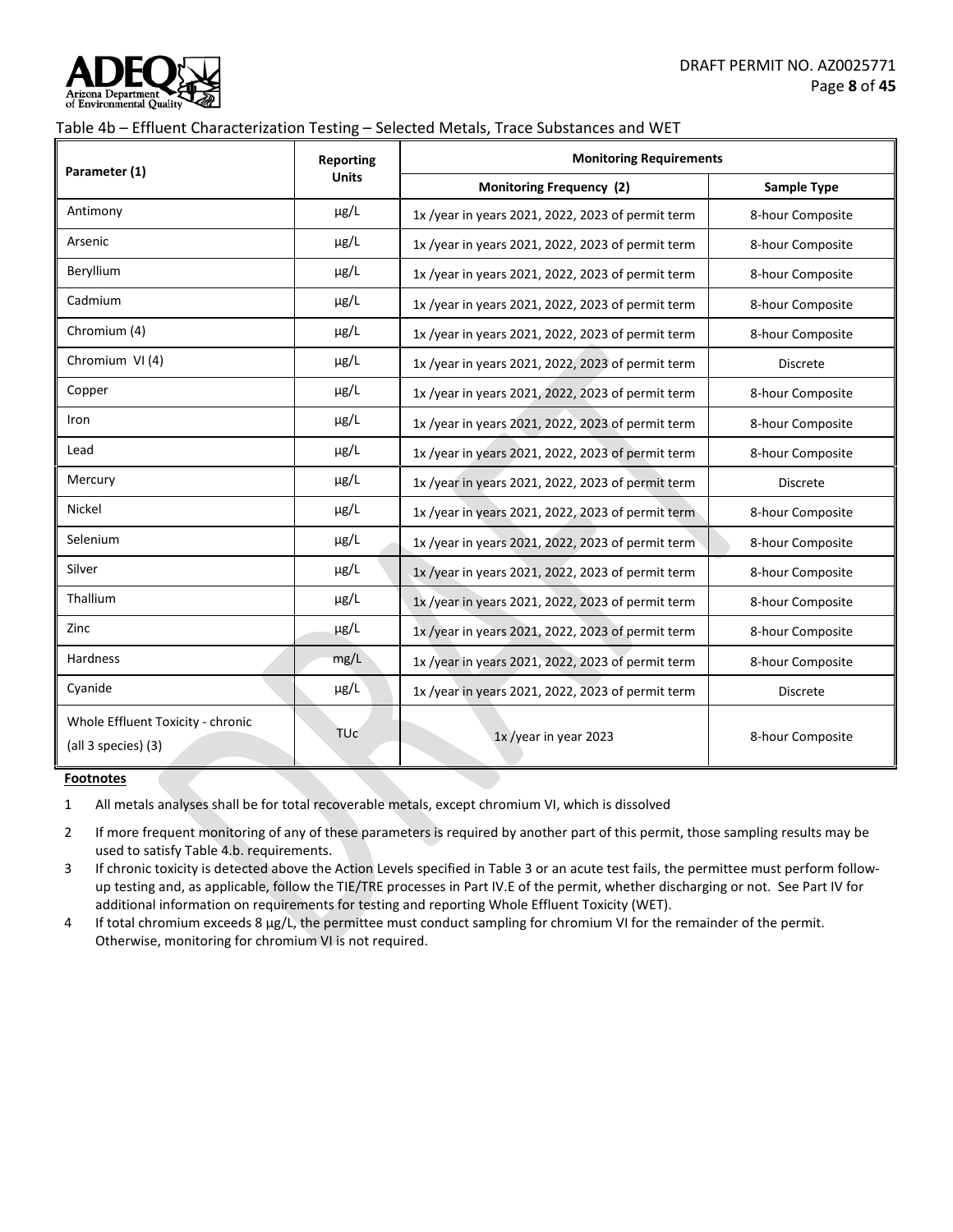

# <span id="page-8-0"></span>**E. Surface Water Quality Standards**

- 1. The discharge shall be free from pollutants in amounts or combinations that:
	- a. Settle to form bottom deposits that inhibit or prohibit the habitation, growth or propagation of aquatic life;
	- b. Cause objectionable odor in the area in which the surface water is located;
	- c. Cause off-flavor in aquatic organisms;
	- d. Are toxic to humans, animals, plants or other organisms;
	- e. Cause the growth of algae or aquatic plants that inhibit or prohibit the habitation, growth or propagation of other aquatic life or that impair recreational uses;
- 2. The discharge shall be free from oil, grease and other pollutants that float as debris, foam, or scum; or that cause a film or iridescent appearance on the surface of the water; or that cause a deposit on a shoreline, bank or aquatic vegetation.
- 3. The discharge shall not cause an increase in the ambient water temperature of more than 3.0 degrees Celsius.
- 4. The discharge shall not cause the dissolved oxygen concentration in the receiving water to fall below 3 mg/L from 3 hours after sunrise to sunset and 1 mg/l from sunset to 3 hours after sunrise, unless the percent saturation of oxygen remains equal to or greater than 90%.

#### <span id="page-8-2"></span><span id="page-8-1"></span>**PART II – MONITORING AND REPORTING**

## **A. Sample Collection and Analysis**

- 1. Samples taken for the monitoring requirements specified in Part I shall be collected at the following locations:
	- a. Influent samples shall be taken after the last addition to the collection system and prior to the first treatment process.
	- b. Effluent samples shall be taken downstream from the last treatment process and prior to mixing with the receiving waters.
- 2. The permittee is responsible for the quality and accuracy of all data required under this permit.
- 3. The permittee shall keep a QA Manual on site that describes the sample collection and analyses processes. If the permittee collects samples or conducts sample analyses in house, the permittee shall develop a QA Manual that addresses these activities. If a third party collects and/or analyzes samples on behalf of the permittee, the permittee shall obtain a copy of the applicable QA procedures. The QA Manual shall be available for review by ADEQ upon request. The QA Manual shall be updated as necessary to reflect current conditions, and shall describe the following:
	- a. Project Management, including:
		- i. Purpose of sample collection and sample frequency;
		- ii. When and where samples will be collected;
		- iii. How samples will be collected;
		- iv. Laboratory(s) that will perform analyses;
		- v. Any field tests to be conducted (detail methods and specify equipment, including a description of any needed calibrations); and
	- vi. Pollutants or analytes being measured and for each, the permit-specific limits, Assessment Levels, or thresholds, (e.g. the associated detection limits needed.)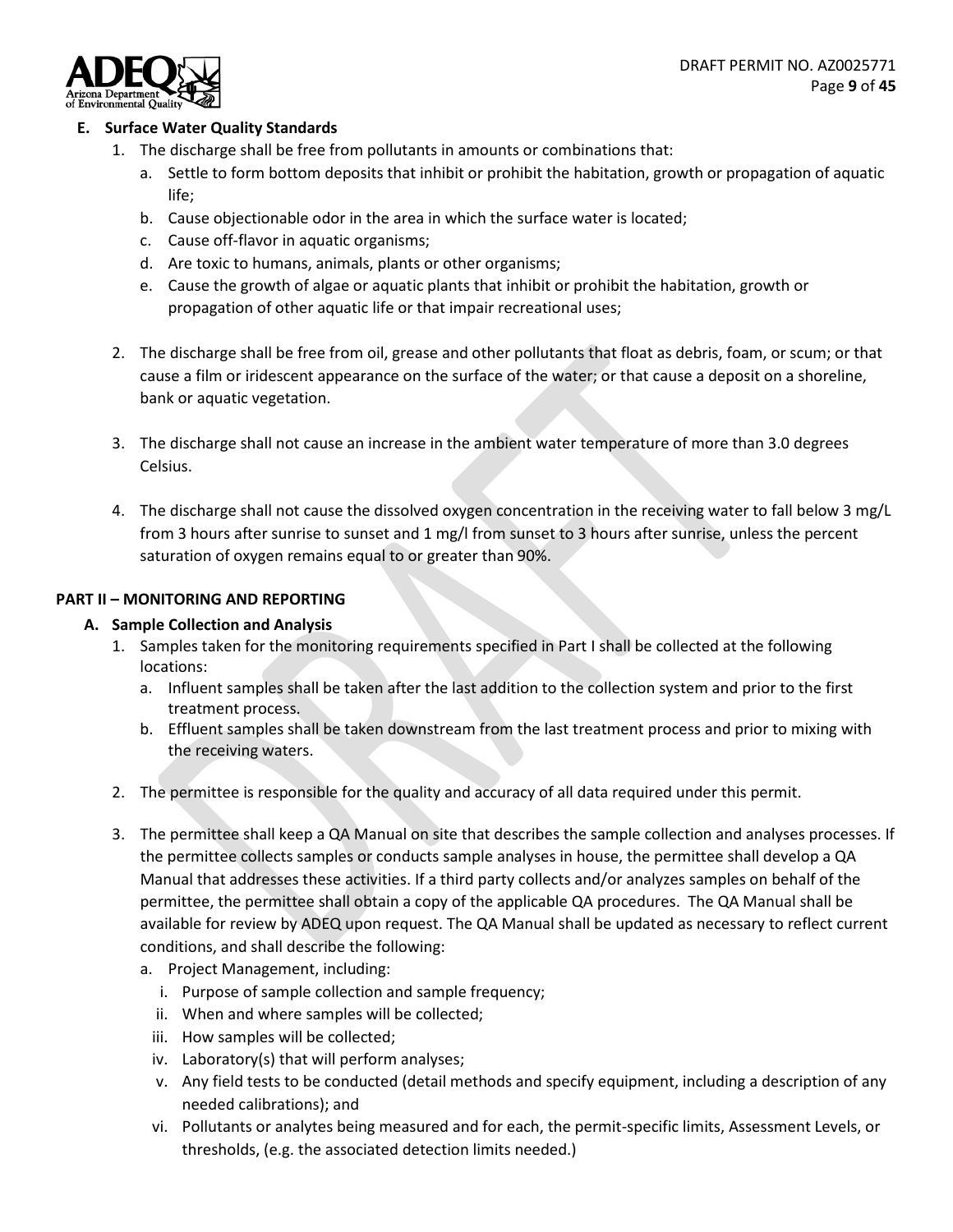

- b. Sample collection procedures including:
	- i. Equipment to be used;
	- ii. Type and number of samples to be collected including QA/QC samples (i.e., background samples, duplicates, and equipment or field blanks);
	- iii. Types, sizes and number of sample bottles needed;
	- iv. Preservatives and holding times for the samples (see methods under 40 CFR 136 or 9 A.A.C. 14, Article 6 or any condition within this permit that specifies a Chain of Custody procedures.
- c. Specify approved analytical method(s) to be used and include;
	- i. Limits of Detection (LOD) and Limits of Quantitation (LOQs);
	- ii. Required quality control (QC) results to be reported (e.g., matrix spike recoveries, duplicate relative percent differences, blank contamination, laboratory control sample recoveries, surrogate spike recoveries, etc.) and acceptance criteria; and
	- iii. Corrective actions to be taken by the permittee or the laboratory as a result of problems identified during QC checks.
- d. How the permittee will perform data review; complete DMRs and records used to report results to ADEQ; resolve data quality issues; and identify limitations on the use of the data.
- 4. Sample collection, preservation and handling shall be performed as described in 40 CFR 136 including the referenced Edition of *Standard Methods for the Examination of Water and Wastewater*, or by procedures referenced in A.R.S. Title 9, Chapter 14 of the Arizona Department of Health Services (ADHS) Laboratory Licensure rules. The permittee shall outline the proper procedures in the QA Manual, and samples taken for this permit must conform to these procedures whether collection and handling is performed directly by the permittee or contracted to a third-party.
- 5. Analytical requirements
	- a. The permittee shall use a laboratory licensed by the ADHS Office of Laboratory Licensure and Certification that has demonstrated proficiency within the last 12 months under R9-14-609, for each parameter to be sampled under this permit. However, this requirement does not apply to parameters which require analysis at the time of sample accordance with A.R.S. 36-495.02(A)(3). (These parameters may include flow, dissolved oxygen, pH, temperature, and total residual chlorine.)
	- b. The permittee must utilize analytical methods specified in this permit. If no test procedure is specified, the permittee shall analyze the pollutant using:
		- i. A test procedure listed in 40 CFR 136 which is also approved under A.A.C. R9-14-610;
		- ii. An alternative test procedure approved by EPA as provided in 40 CFR 136 and which is also approved under A.A.C. R9-14-610;
		- iii. A test procedure listed in 40 CFR 136, with modifications allowed by EPA or approved as a method alteration by ADHS under A.A.C. R9-14-610C; or
		- iv. If no test procedure for a pollutant is available under (4)(b)(i) through (4)(b)(iii) above, any Method approved under A.A.C. R9-14-610(B) for wastewater may be used, except the use of field kits is not allowed unless otherwise specified in this permit. If there is no approved wastewater method for a parameter, any other method identified in 9 A.A.C. 14, Article 6 that will achieve appropriate detection and reporting limits may be used for analyses.
	- c. For results to be considered valid, all analytical work, including those tests conducted by the permittee at the time of sampling (see Part II.A.4.a), shall meet quality control standards specified in the approved methods.
	- d. The permittee shall use analytical methods with a Limit of Quantitation (LOQ) that is lower than the effluent limitations, Assessments Levels, Action Levels, or other water quality criteria, if any, specified in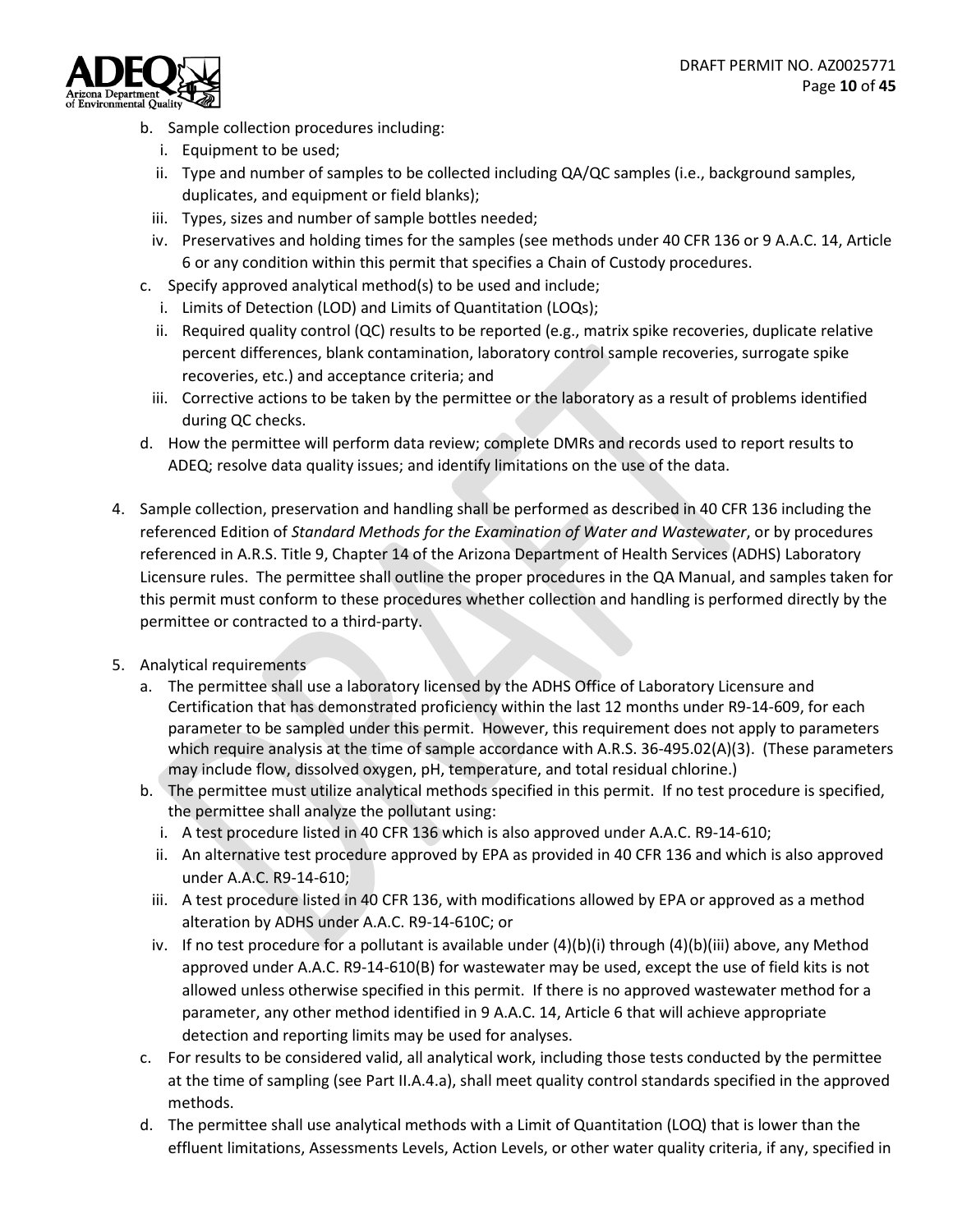

this permit. If all methods have LOQs higher than the applicable water quality criteria, the Permittee shall use the approved analytical method with the lowest LOQ.

e. The permittee shall use a standard calibration curve when applicable to the method, where the lowest standard point is equal to or less than the LOQ.

# 6. Chlorine Monitoring

Because of the short holding time for chlorine, samples may be analyzed on-site using Hach Method No. 10014. Other methods are also acceptable for chlorine if the Method has a LOQ lower than discharge limits specified in this permit.

## 7. Metals Analyses

In accordance with 40 CFR 122.45(c), all effluent metals concentrations, with the exception of chromium VI, shall be measured as "total recoverable metals". Discharge Limits and Assessment Levels in this permit, if any, are for total metals, except for chromium VI for which the levels listed are dissolved.

## <span id="page-10-0"></span>**B. Reporting of Monitoring Results**

- 1. The permittee shall report monitoring results on Discharge Monitoring Report (DMR) to the ADEQ electronic submission portal MyDEQ. The permittee shall submit results of all monitoring required by this permit in a format that will allow direct comparison with the limitations and requirements of this permit. If no discharge occurs during a reporting period, the permittee shall specify "No discharge" on the DMR. The results of all discharge analyses conducted during the monitoring period shall be included in determinations of the monthly average and daily maximums reported on the DMRs if the analyses were by methods specified in Part II.A above, as applicable.
- 2. DMRs and attachments are to be submitted by the 28th day of the month following the end of a monitoring period. For example, if the monitoring period ends January 31<sup>st</sup>, the permittee shall submit the DMR by February 28th. The permittee shall electronically submit all compliance monitoring data and reports using the myDEQ electronic portal provided by ADEQ. The reports required to be electronically submitted include, but are not limited to, the following:
	- a. Discharge Monitoring Reports
	- b. Whole Effluent Toxicity (WET) reports
	- c. Original copies of laboratory results
	- d. Ammonia data logs
	- e. AZPDES discharge flow records
	- f. Method detection limit studies
	- g. Bench sheets or similar documentation for field testing parameters
- 3. When sampling the effluent for ammonia, the pH and temperature of the effluent must be recorded at the time of sample collection. Results for all three parameters as well as the applicable ammonia standard and the calculated Ammonia Impact Ratio shall be recorded on the **Ammonia Data Log** provided in Appendix B. The effluent ammonia concentrations, effluent pH and temperature, and calculated ammonia impact ratio shall also be recorded on DMRs. The ammonia data log shall be submitted to ADEQ through the myDEQ electronic portal along with other reports.
- 4. If requested to participate, the permittee shall submit the results of the annual NPDES DMR/QA Study to ADEQ and ADHS for all laboratories used in monitoring compliance with this permit by December  $31<sup>st</sup>$  of each year. The permittee shall also conduct any proficiency testing required by the NPDES DMR-QA Study for those parameters listed in the study that the permittee analyzes in house or tests in the field at the time of sampling (these parameters may include pH and total residual chlorine). All results of the NPDES DMR-QA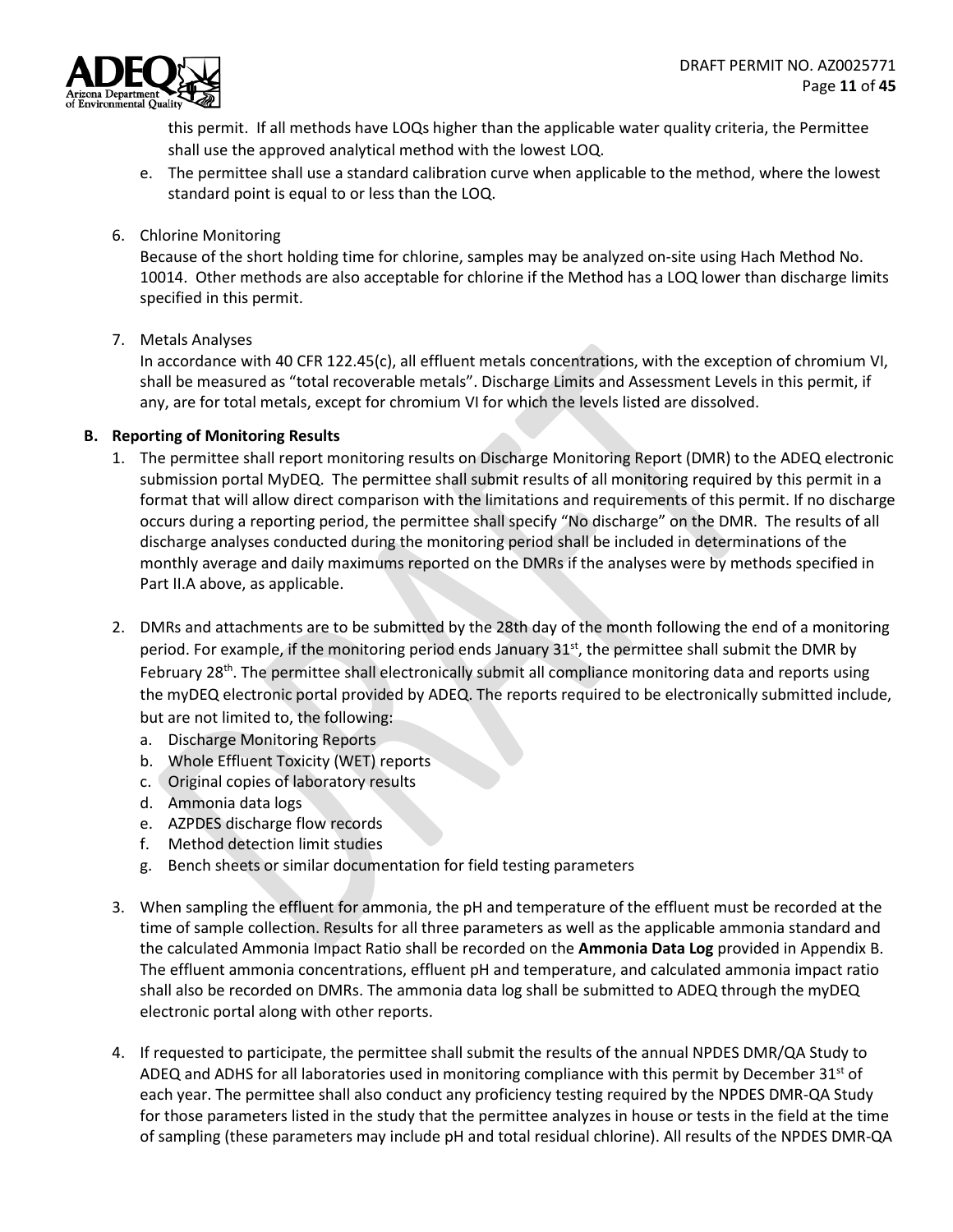

Study shall be submitted to the email and addresses listed below, or submit by any other alternative mode as specified by ADEQ:

| Arizona Department of Environmental Quality | Arizona Department of Health Services                  |
|---------------------------------------------|--------------------------------------------------------|
| Email: AZPDES@azdeg.gov                     | Attn: Office of Laboratory Licensure and Certification |
|                                             | 250 North 17 <sup>th</sup> Avenue                      |
|                                             | Phoenix, AZ 85007                                      |

- 5. For the purposes of reporting, the permittee shall use the Limit of Quantitation.
- 6. For parameters with Daily Maximum Limits or Daily Maximum Assessment Levels in this permit, the permittee shall review the results of all samples collected during the reporting period and report as follows:

| For Daily Maximum Limits/Assessment Levels                                                                | The Permittee shall Report on the DMR       |
|-----------------------------------------------------------------------------------------------------------|---------------------------------------------|
| When the maximum value of any analytical result is greater than or<br>equal to the LOQ                    | The maximum value of all analytical results |
| When the maximum value detected is greater than or equal to the<br>laboratory's LOD but less than the LOQ | NODI (Q)                                    |
| When the maximum value is less than the laboratory's LOD                                                  | NODI (B)                                    |

7. For parameters with Monthly Average Limits or Monthly Average Assessment Levels in this permit, the permittee shall review the results of all samples collected during the reporting period and report.

#### Table 6 – DMR Reporting Requirements for Monthly Average Limits / Assessment Levels

| For Monthly Average Limits/Assessment Levels                                                         |                                                                                                                                                                                                                                                                                       | The Permittee shall Report on<br>the DMR                                     |
|------------------------------------------------------------------------------------------------------|---------------------------------------------------------------------------------------------------------------------------------------------------------------------------------------------------------------------------------------------------------------------------------------|------------------------------------------------------------------------------|
| If only one sample is collected<br>during the reporting period                                       | When the value detected is greater than or equal to the LOQ                                                                                                                                                                                                                           | The analytical result                                                        |
| (monthly, quarterly, annually, etc.)<br>(In this case, the sample result is<br>the monthly average.) | When the value detected is greater than or equal to the laboratory's<br>LOD, but less than the LOQ                                                                                                                                                                                    | NODI(Q)                                                                      |
|                                                                                                      | When the value is less than the laboratory's LOD                                                                                                                                                                                                                                      | NODI(B)                                                                      |
| If more than one sample is<br>collected during the reporting<br>period                               | All samples collected in the same calendar month must be averaged.<br>. When all results are greater than or equal to the LOQ, all values are<br>averaged<br>• If some results are less than the LOQ, use the LOD value in the<br>averaging<br>● Use '0' for values less than the LOD | The highest monthly average<br>which occurred during the<br>reporting period |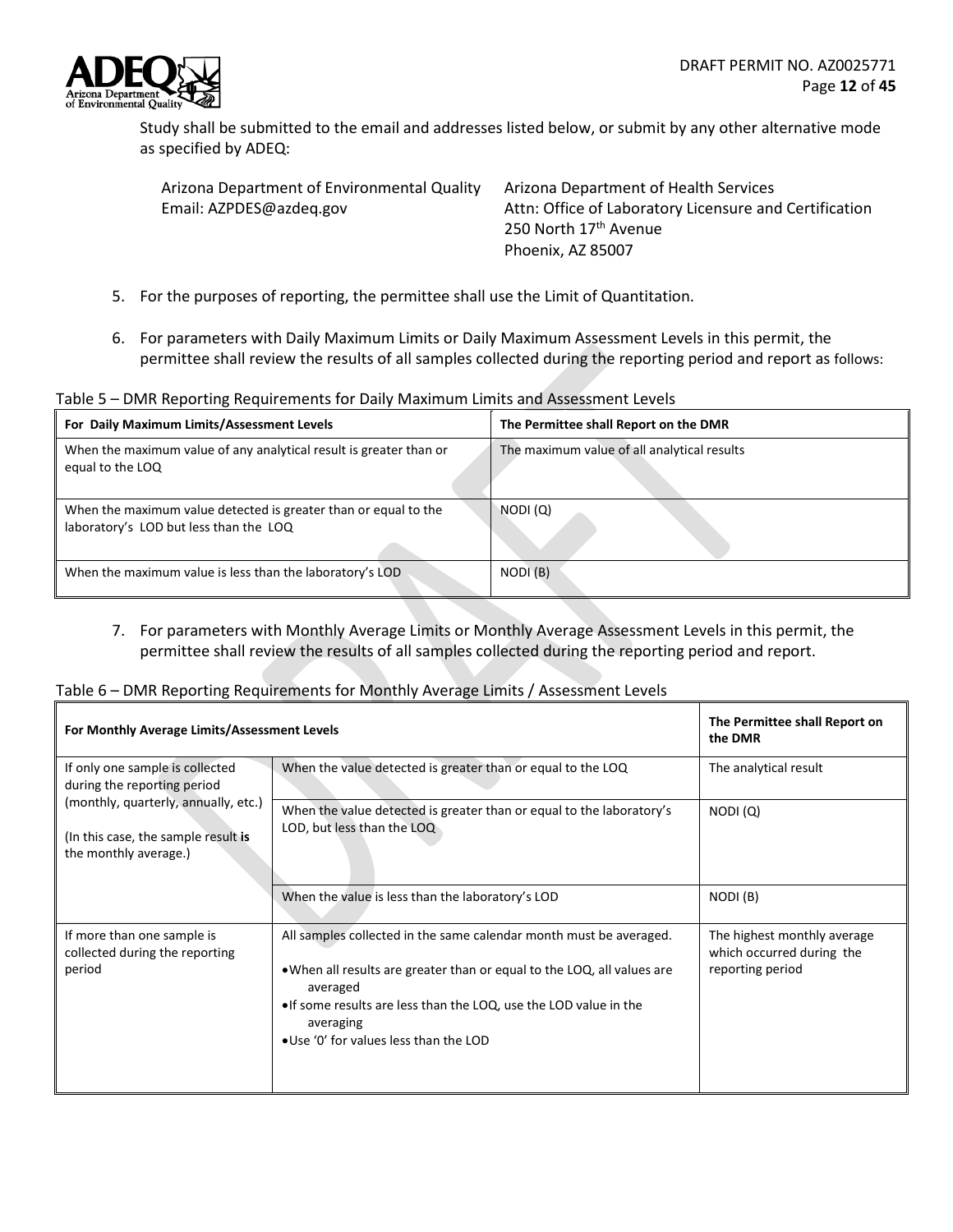

- 8. For all field testing, or if the information below is not included on the laboratory reports required by Part II.B.2, the permittee shall attach a bench sheet or similar documentation to each DMR that includes, for all analytical results during the reporting period the following:
	- a. the analytical result,
	- b. the number or title of the approved analytical method, preparation and analytical procedure utilized by the field personnel or laboratory, and the LOD and LOQ for the analytical method for the parameter, and
	- c. any applicable data qualifiers using the most current revision of the Arizona Data Qualifiers.

# <span id="page-12-0"></span>**C. Twenty-four Hour Reporting of Noncompliance**

1. The permittee shall orally report any noncompliance which may endanger the environment or human health within 24 hours from the time the permittee becomes aware of the event to:

# **ADEQ 24 hour hotline at (602) 771-2330**

by phone call or voice mail by 9 a.m. on the first business day following the noncompliance. The permittee shall also notify the Surface Water Inspection and Compliance Unit in writing within 5 days of the noncompliance event to [AZPDES@azdeq.gov.](mailto:AZPDES@azdeq.gov) The permittee shall include in the written notification: a description of the noncompliance and its cause; the period of noncompliance, including dates and times, and, if the noncompliance has not been corrected, the time it is expected to continue; and steps taken or planned to reduce, eliminate, and prevent reoccurrence of the noncompliance.

- 2. The following instances of non-compliance are subject to the 24-hour and 5-day reporting requirements:
	- a. An exceedance of any maximum daily limit or assessment level for the parameters listed in Part 1.A. Table 1, Part 1.B. Table 2, and Part 1.C. Table 3.
	- b. Any unanticipated bypass which exceeds any effluent limitations in the permit.
	- c. Any upset which exceeds any effluent limitation in the permit.
- 3. The permittee shall retain records the following monitoring records:
	- a. Date, exact location and time of sampling or measurements performed, preservatives used;
	- b. Individual(s) who performed the sampling or measurements;
	- c. Date(s) the analyses were performed;
	- d. Laboratory(s) which performed the analyses;
	- e. Analytical techniques or methods used;
	- f. Chain of custody forms;
	- g. Any comments, case narrative or summary of results produced by the laboratory. These comments should identify and discuss QA/QC analyses performed concurrently during sample analyses and should specify whether analyses met project requirements and 40 CFR 136. If results include information on initial and continuing calibration, surrogate analyses, blanks, duplicates, laboratory control samples, matrix spike and matrix spike duplicate results, sample receipt condition, or holding times and preservation, these records must also be retained.
	- h. Summary of data interpretation and any corrective action taken by the permittee.

# <span id="page-12-1"></span>**PART III – BIOSOLIDS / SEWAGE SLUDGE REQUIREMENTS**

**Note:** "Biosolids" refers to non-hazardous sewage sludge as defined in 40 CFR 503.9 and Arizona Administrative Code (A.A.C.) R18-9-1001.7. Sewage sludge that is hazardous as defined in 40 CFR 261 must be disposed of in accordance with the Resource Conservation and Recovery Act (RCRA). Sludge with PCB (polychlorinated biphenyls) levels greater than 50 mg/kg must be disposed of in accordance with 40 CFR 761.

- <span id="page-12-2"></span>**A. Use of Disposal Requirements**
	- 1. All biosolids/sewage sludge generated and/or prepared at this facility shall be used or disposed of in compliance with the applicable portions of 18 A.A.C. 9, Article 10 and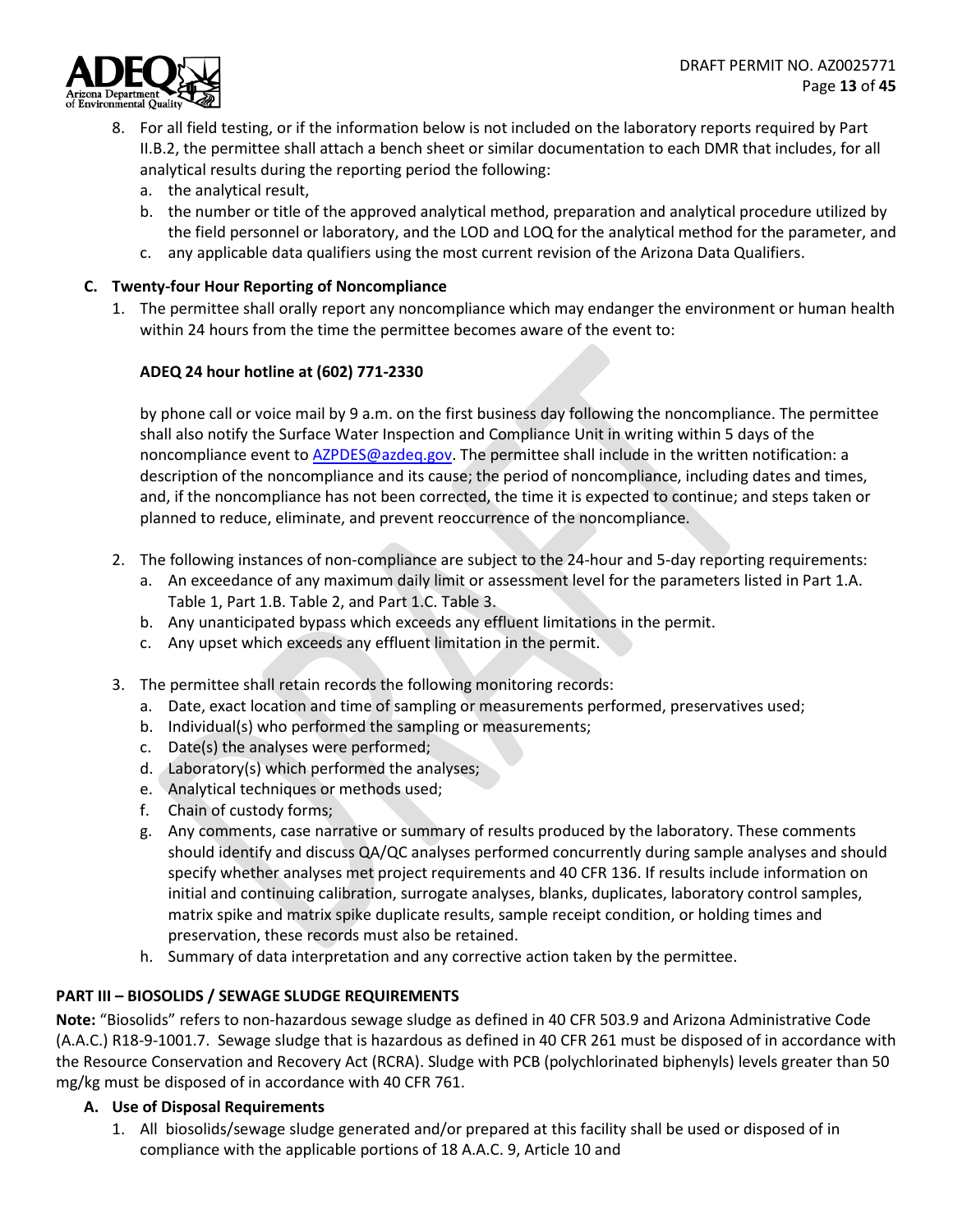

- 2. 40 CFR 503 Subpart C: for biosolids that are placed on the land (surface disposal) for the purpose of disposal (dedicated land disposal sites, lagoons, or monofills).
- 3. 40 CFR 258: for biosolids disposed of in municipal solid waste landfills; and
- 4. 40 CFR 257: for all biosolids use and disposal practices not covered under 40 CFR 258 or 503.

# <span id="page-13-0"></span>**B. Biosolids Preparer's Responsibility**

The permittee is responsible for ensuring that all biosolids/sewage sludge produced or accepted at this facility are used or disposed of in accordance with 40 CFR 503 Subpart C, 257, 258 and 18 A.A.C. 9, Article 10, as applicable, whether the permittee uses or disposes of the biosolids itself or transfers them to another party for further treatment, use, or disposal. The permittee is responsible for informing any subsequent transporters, preparers, applicators, and disposers of the requirements that they must meet under 18 A.A.C. 9, Article 10.

# <span id="page-13-1"></span>**C. Duty to Mitigate**

The permittee shall take all reasonable steps to prevent or minimize any biosolids use or disposal which has a likelihood of adversely affecting human health or the environment.

## <span id="page-13-2"></span>**D. General Requirements**

- 1. The permittee shall ensure that:
	- a. No biosolids generated and/or prepared at this facility enter wetlands or other waters of the United States;
	- b. Biosolids treatment, storage, use or disposal does not contaminate surface water or groundwater. (Note: Surface disposal or land treatment sites for biosolids must be permitted under the aquifer protection program per A.A.C. R18-9-1002(E)(2) and may also require a separate AZPDES permit. The permittee shall ensure a site has appropriate permits before directing biosolids to a surface disposal or land treatment site.)
	- c. Biosolids treatment, storage, and use or disposal does not create a nuisance such as malodorous smell or attraction of flies or other disease carrying vectors.
	- d. Biosolids generated and/or prepared at this facility are not applied to the land or placed on a surface disposal site if the biosolids are likely to adversely affect a threatened or endangered species as listed under section 4 of the Endangered Species Act (16 U.S.C 1533), or its designated critical habitat as defined in 16 U.S.C. 1532;
	- e. Land application sites receiving bulk biosolids generated and/or prepared at this facility are registered with ADEQ in accordance with A.A.C. R18-9-1004.

# <span id="page-13-3"></span>**E. Biosolids Storage**

- 1. Biosolids shall not be stored on land for over two years from the time they are generated unless permit for surface disposal is obtained per 18 A.A.C. 9, Article 10 and 40 CFR 503 Subpart C, or written notification has been submitted to the ADEQ Surface Water Permits Unit with the information in 40 CFR 503.209(b) that sufficiently demonstrates the need for longer temporary storage.
- 2. For the protection of public health, biosolids shall not be stored uncovered on-site or off-site unless the permittee can demonstrate that prior to placement in storage:
	- a. Biosolids meet Class A or B pathogen reduction requirements established in A.A.C. R18-9-1006(D) or (E), and
	- b. Biosolids meet one of the vector attraction reduction alternatives in A.A.C. R18-9-1010 subsections (A)(1) through (A)(8).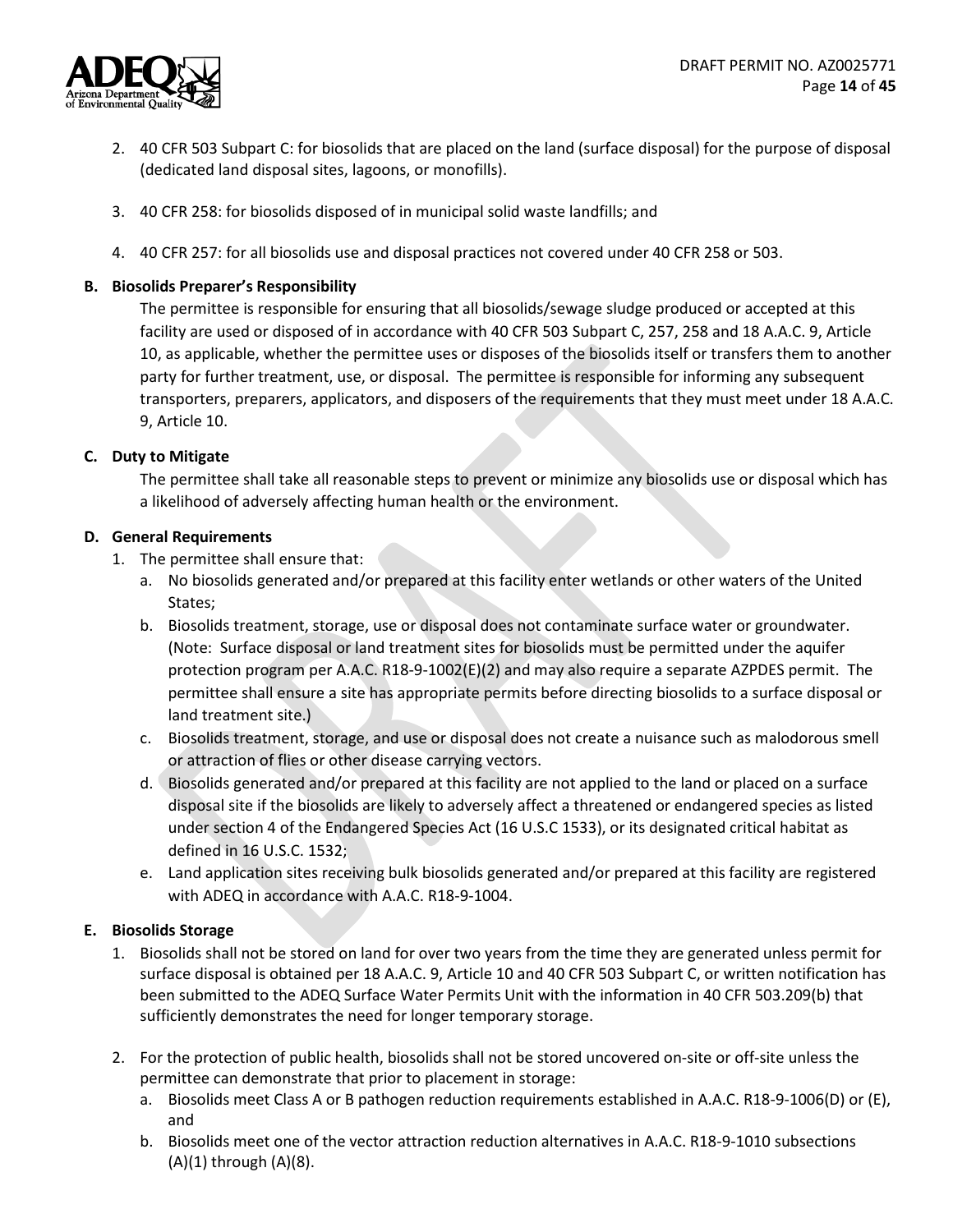

- c. For biosolids which are classified as EQ or Class A, or as Class B through pathogen reduction Alternative 1, the permittee must also sample for pathogen reduction following storage and within 30 days prior to reuse/disposal or distribution (see Part III.J.2.d). Sampling before storage shall occur at least at the minimum frequencies given in Part III.I.1, and sampling after storage shall be conducted as specified in Part III.I.4.
- 3. Prior to storing biosolids at an off-site storage location, the permittee shall notify the ADEQ Surface Water Permits Unit in writing where the biosolids will be stored and the expected date of final use or disposal.

## <span id="page-14-0"></span>**F. Surface Water Protection**

- 1. The permittee must design and operate all on-site treatment, disposal, or storage areas for biosolids to:
	- a. Divert surface run-on from adjacent areas to prevent contact with biosolids;
	- b. Protect the site boundaries from erosion; and
	- c. Prevent any drainage that has contacted biosolids from escaping the site.
- 2. These features shall be designed to be protective for at least a 25-year 24-hour storm event. If the permittee sends biosolids off-site that are not EQB, the permittee shall ensure all treatment, disposal, or storage areas that receive those biosolids have the same level of protection.

## <span id="page-14-1"></span>**G. Facilities with Pretreatment Programs**

- 1. Permittees with pretreatment programs shall:
	- a. Sample and analyze biosolids for all the priority pollutants listed under Section 307.a.1 of the Clean Water Act, except asbestos. This shall consist of an annual full priority pollutant scan, with quarterly samples analyzed only for those pollutants detected in the full scan.
	- b. Sample and analyze biosolids quarterly for the following Pollutants of Concern:

| Arsenic  | Copper  | Mercury       | Selenium |
|----------|---------|---------------|----------|
| Cadmium  | Cyanide | Molybdenum    | Silver   |
| Chromium | Lead    | <b>Nickel</b> | Zinc     |

2. If any biosolids generated and/or prepared at this facility are or will be land applied, the permittee shall design local limits to achieve the ceiling and monthly average pollutant concentration levels for pollutants given in the table at Part III.J.1.a of this permit. If pollutants in the biosolids exceed any of these monthly average pollutant concentration levels, the permittee shall revise its local limits as necessary in order to meet these levels.

#### <span id="page-14-2"></span>**H. Inspection and Entry**

- 1. Enter upon all premises where biosolids are treated, stored, used, or disposed, either by the permittee or by another party to whom the permittee transfers the biosolids for treatment, storage, use, or disposal;
- 2. Have access to and copy any records that must be kept under the conditions of this permit and per 18 A.A.C. 9, Article 10 (including those in 40 CFR 503 Subpart C) by the permittee or by another party to whom the permittee transfers the biosolids for further treatment, storage, use, or disposal; and
- 3. Inspect any facilities, equipment (including monitoring and control equipment), practices, or operations used in biosolids treatment, storage, use, or disposal by the permittee or by another party to whom the permittee transfers the biosolids for treatment, use, or disposal.
- <span id="page-14-3"></span>**I. General Biosolids Monitoring Requirements (dry weight testing)**
	- 1. Biosolids Self-monitoring Frequency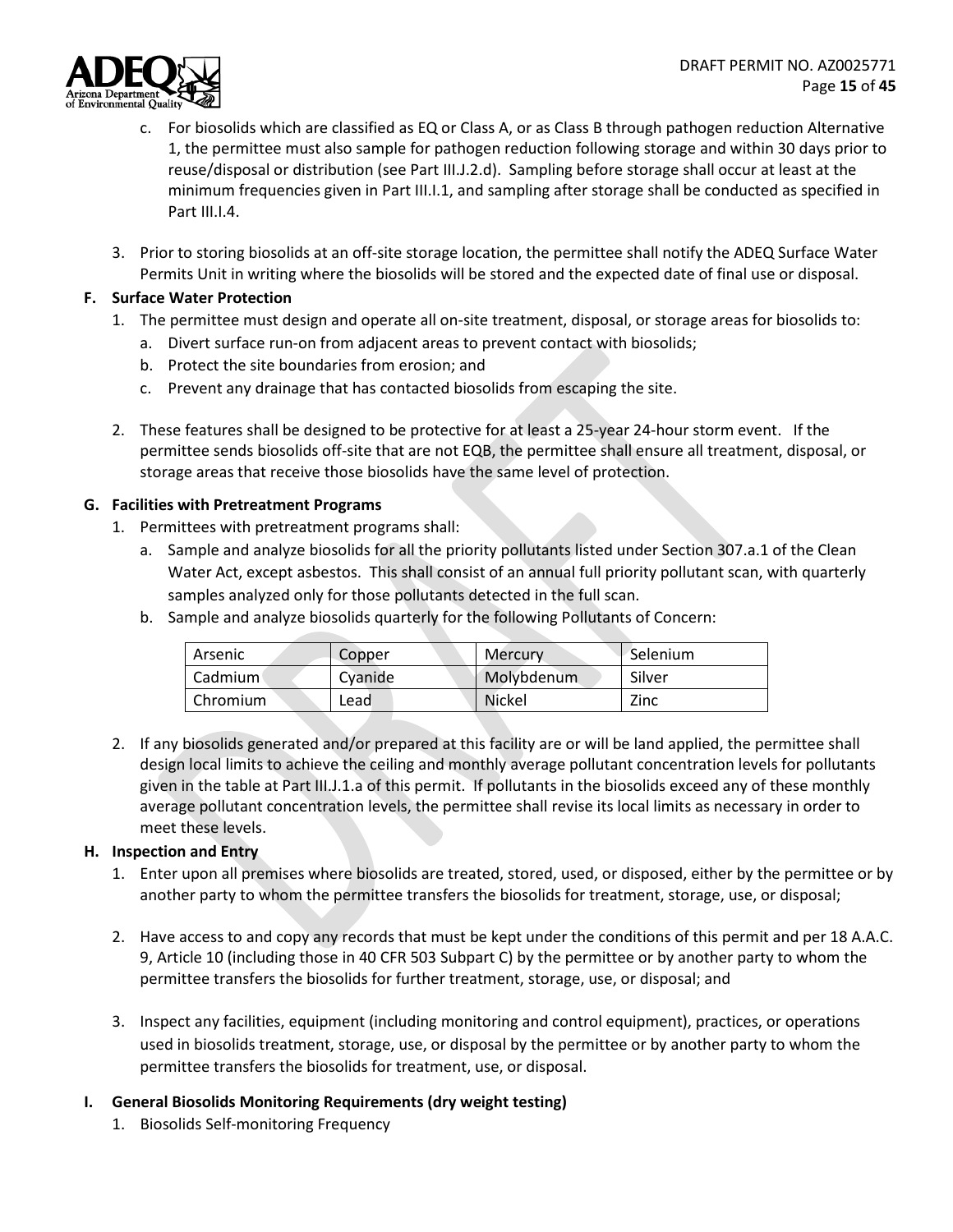

#### *Table 7 – Biosolids Self-Monitoring Frequency*

| Amount of Biosolids Prepared per Calendar Year<br>(dry metric tons) | <b>Minimum Monitoring Frequency</b> |
|---------------------------------------------------------------------|-------------------------------------|
| $>0$ to $<$ 290                                                     | One sampling even per year          |
| ≥290 to <1500                                                       | One sampling event per quarter      |
| ≥1500 to <15,000                                                    | One sampling event per 60 days      |
| $\geq$ to 15,000                                                    | One sampling event per month        |

#### 1. Sampling and Analysis Method

- a. The permittee shall ensure biosolids are tested using the methods specified in 40 CFR 503.8, as required in A.A.C. R18-9-1012(G) Testing shall be performed at a laboratory operating in compliance with A.R.S. 36-495. Because of the potential for re-growth of pathogens, for Class A or EQ biosolids, samples demonstrating pathogen reduction shall be taken within 30 days before biosolids are shipped off-site, so verification that requirements are met is obtained before the biosolids leave the site.
- 2. Representative Sampling:
	- a. The permittee shall ensure that sampling conducted during a monitoring period adequately represents the quality of all biosolids used/treated/disposed over the monitoring period. This may entail taking several samples per sampling event and/or sampling more frequently than the minimum specified
- 3. Testing Stockpiled/Accumulated Biosolids Prior to Distribution or Use
	- a. If, after treatment, biosolids classified as EQ or Class A, or as Class B demonstrated through Alternative 1, are stockpiled or accumulated on-site prior to reuse/disposal, the permittee shall develop a sampling plan that ensures samples representative of the entire stockpile are collected and analyzed for pathogens within 30 days before distribution or use. The plan shall detail the number and location of samples to be taken from a cross section of each pile or area. The plan must include at least 1 sample for each 0-290 metric dry ton increments. More sampling is appropriate when the biosolids are inconsistent in nature or non-uniformly treated
	- b. The permittee must collect and analyze representative samples per the sampling plan. Distribution or use/disposal shall not occur until the permittee verifies that the biosolids sampled meet all applicable requirements for its use/disposal.
- 4. Testing for Hazardous Waste Determination
	- a. The permittee shall test biosolids at least annually, and more frequently as necessary, to determine if biosolids are hazardous in accordance with 40 CFR 261. Initial screening of the biosolids may be conducted by analyzing biosolids for the total amount of a pollutant. This screening test is all that is required each monitoring period if the total amount doesn't exceed the 20X TCLP screening value in the table below. If the total amount of a pollutant exceeds the 20X TCLP screening value, then the leachable amount must be determined using the Toxicity Characteristic Leaching Procedure (TCLP). The disposal of biosolids that test hazardous is not covered under this permit, and all such biosolids must be disposed of in accordance with the Resource Conservation and Recovery Act (RCRA).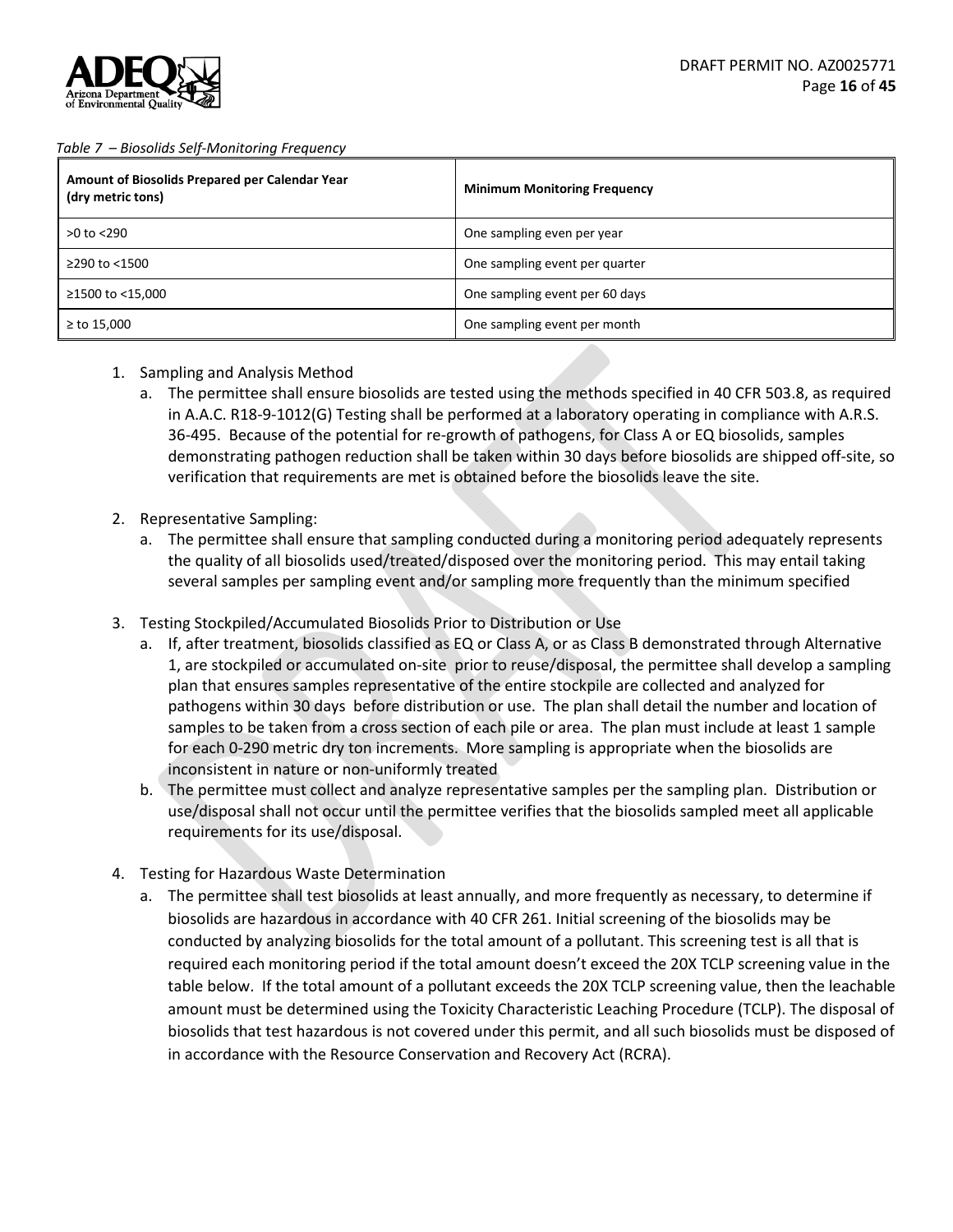

Table 8 – Toxicity Characteristic Leaching Procedure Test

| Parameter                           | <b>TCLP Limit</b><br>mg/L | 20 X TCLP Screening Value<br>mg/kg | <b>Minimal Monitoring Frequency per</b><br>Generator |
|-------------------------------------|---------------------------|------------------------------------|------------------------------------------------------|
| <b>Metals</b>                       |                           |                                    |                                                      |
| Arsenic                             | 5                         | 100                                | 1x / year                                            |
| Barium                              | 100                       | 2000                               | 1x / year                                            |
| Cadmium                             | $\mathbf{1}$              | 20                                 | 1x / year                                            |
| Chromium                            | 5                         | 100                                | 1x / year                                            |
| Lead                                | 5                         | 100                                | 1x / year                                            |
| Mercury                             | 0.2                       | 4                                  | 1x / year                                            |
| Selenium                            | $\mathbf{1}$              | 20                                 | 1x / year                                            |
| Silver                              | 5                         | 100                                | 1x / year                                            |
| <b>Volatiles and Semi-Volatiles</b> |                           |                                    |                                                      |
| Benzene                             | 0.5                       | $10\,$                             | 1x / year                                            |
| Carbon Tetrachloride                | 0.5                       | 10                                 | 1x / year                                            |
| Chlorobenzene                       | 100                       | 2000                               | 1x / year                                            |
| Chloroform                          | 6                         | 120                                | 1x / year                                            |
| 1,2-Dichloroethane                  | 0.5                       | 10                                 | 1x / year                                            |
| 1,1-Dichloroethylene                | 0.7                       | 14                                 | 1x / year                                            |
| Methyl ethyl ketone                 | 200                       | 4000                               | 1x / year                                            |
| Tetrachloroethylene                 | 0.7                       | 14                                 | 1x / year                                            |
| Trichloroethylene                   | 0.5                       | 10                                 | 1x / year                                            |
| Vinyl Chloride                      | 0.2                       | 4                                  | 1x / year                                            |
| 1,4-Dichlorobenzene                 | 7.5                       | 150                                | 1x / year                                            |
| o-cresol (1)                        | 200                       | 4000                               | 1x / year                                            |
| m-cresol (1)                        | 200                       | 4000                               | 1x / year                                            |
| p-cresol (1)                        | 200                       | 4000                               | 1x / year                                            |
| Cresol (total) (1)                  | 200                       | 4000                               | 1x / year                                            |
| 2,4-Dinitrotoluene                  | 0.13                      | 2.6                                | 1x / year                                            |
| Hexachlorobenzene                   | 0.13                      | 2.6                                | 1x / year                                            |
| Hexachlorobutadiene                 | 0.5                       | 10                                 | 1x / year                                            |
| Hexachloroethane                    | 3                         | 60                                 | 1x / year                                            |
| Nitrobenzene                        | $\overline{2}$            | 40                                 | 1x / year                                            |
| Pentachlorophenol                   | 100                       | 2000                               | 1x / year                                            |
| Pyridine                            | 5                         | 100                                | 1x / year                                            |
| 2,4,5-Trichlorophenol               | 400                       | 8000                               | 1x / year                                            |
| 2,4,6-Trichlorophenol               | $\overline{2}$            | $40\,$                             | 1x / year                                            |
| <b>Herbicides / Pesticides</b>      |                           |                                    |                                                      |
| $2,4-D$                             | $10\,$                    | 200                                | 1x / year                                            |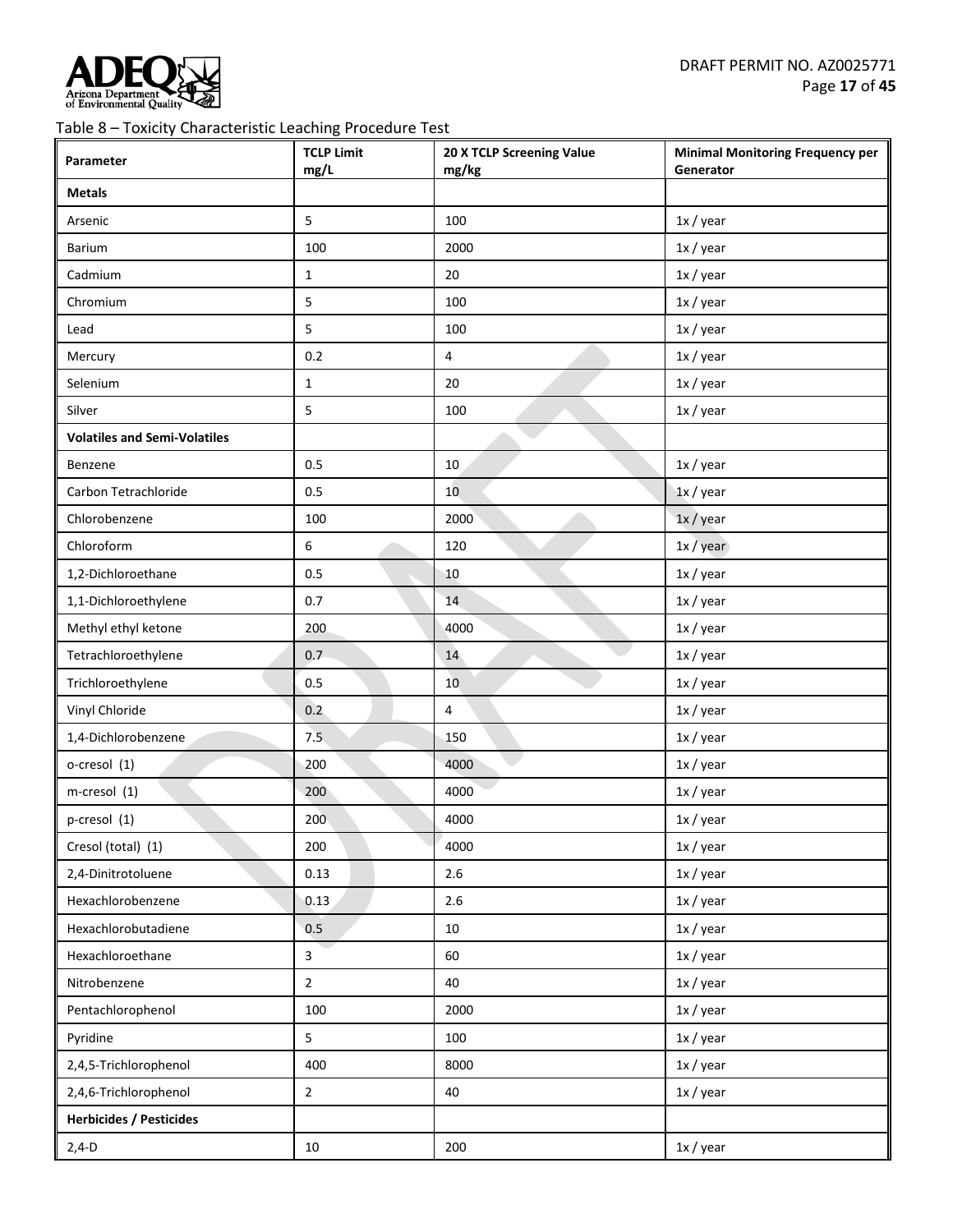

| Parameter            | <b>TCLP Limit</b><br>mg/L | 20 X TCLP Screening Value<br>mg/kg | <b>Minimal Monitoring Frequency per</b><br>Generator |
|----------------------|---------------------------|------------------------------------|------------------------------------------------------|
| $2,4,5$ -TP (Silvex) |                           | 20                                 | 1x / year                                            |
| Chlordane            | 0.03                      | 0.6                                | 1x / year                                            |
| Endrin               | 0.02                      | 0.4                                | 1x / year                                            |
| Heptachlor           | 0.008                     | 0.16                               | 1x / year                                            |
| Heptachlor epoxide   | 0.008                     | 0.16                               | 1x / year                                            |
| Lindane              | 0.44                      | 8.8                                | 1x/year                                              |
| Methoxychlor         | 10                        | 200                                | 1x / year                                            |
| Toxaphene            | 0.5                       | 10                                 | 1x / year                                            |

#### **Footnotes**

1 If o-, m-, and p-Cresol concentrations cannot be differentiated, the total cresol (D026) concentration is used. The regulatory level of total cresol is 200 mg/L.

#### <span id="page-17-0"></span>**J. Biosolids Limitations and Monitoring Requirements for Land Applications**

- 1. The permittee shall monitor biosolids generated and/or prepared at this facility for land application and limit their use as follows:
	- a. Metals Concentrations for Land Application Biosolids shall be sampled for the metals listed in the following table at a frequency not less than the minimum indicated for the amount of biosolids prepared annually. Samples shall be taken after all treatment and blending processes, but prior to land application.

#### Table 9 – Metal Concentrations for Land Applications

| <b>Pollutant</b> | <b>Ceiling Concentrations</b><br>(milligrams/kilogram) (1) | <b>Monthly Average Pollutant</b><br><b>Concentrations</b> (milligrams/<br>kilogram) (1) | <b>Minimum Monitoring Frequency per Volume</b><br><b>Prepared Annually</b> |
|------------------|------------------------------------------------------------|-----------------------------------------------------------------------------------------|----------------------------------------------------------------------------|
| Arsenic          | 75.0                                                       | 41.0                                                                                    |                                                                            |
| Cadmium          | 85.0                                                       | 39.0                                                                                    |                                                                            |
| Chromium         | 3000.0                                                     | Not Applicable                                                                          | 0 to $<$ 290 dry metric tons $-1$ sampling event /year                     |
| Copper           | 4300.0                                                     | 1500.00                                                                                 | $>$ 290 to < 1500 dry metric tons $-$ 1 sampling event                     |
| Lead             | 840.0                                                      | 300.00                                                                                  | /quarter                                                                   |
| Mercury          | 57.0                                                       | 17.0                                                                                    | $>$ 1500 to < 15,000 dry metric tons – 1 sampling event                    |
| Molybdenum       | 75.0                                                       | Not Applicable                                                                          | /60 days                                                                   |
| Nickel           | 420.0                                                      | 420.00                                                                                  |                                                                            |
| Selenium         | 100.0                                                      | 100.0                                                                                   | $\geq$ 15,000 dry metric tons – 1 sampling event /month                    |
| Zinc             | 7500.0                                                     | 2800.00                                                                                 |                                                                            |

**Footnotes**

1 Dry-weight basis.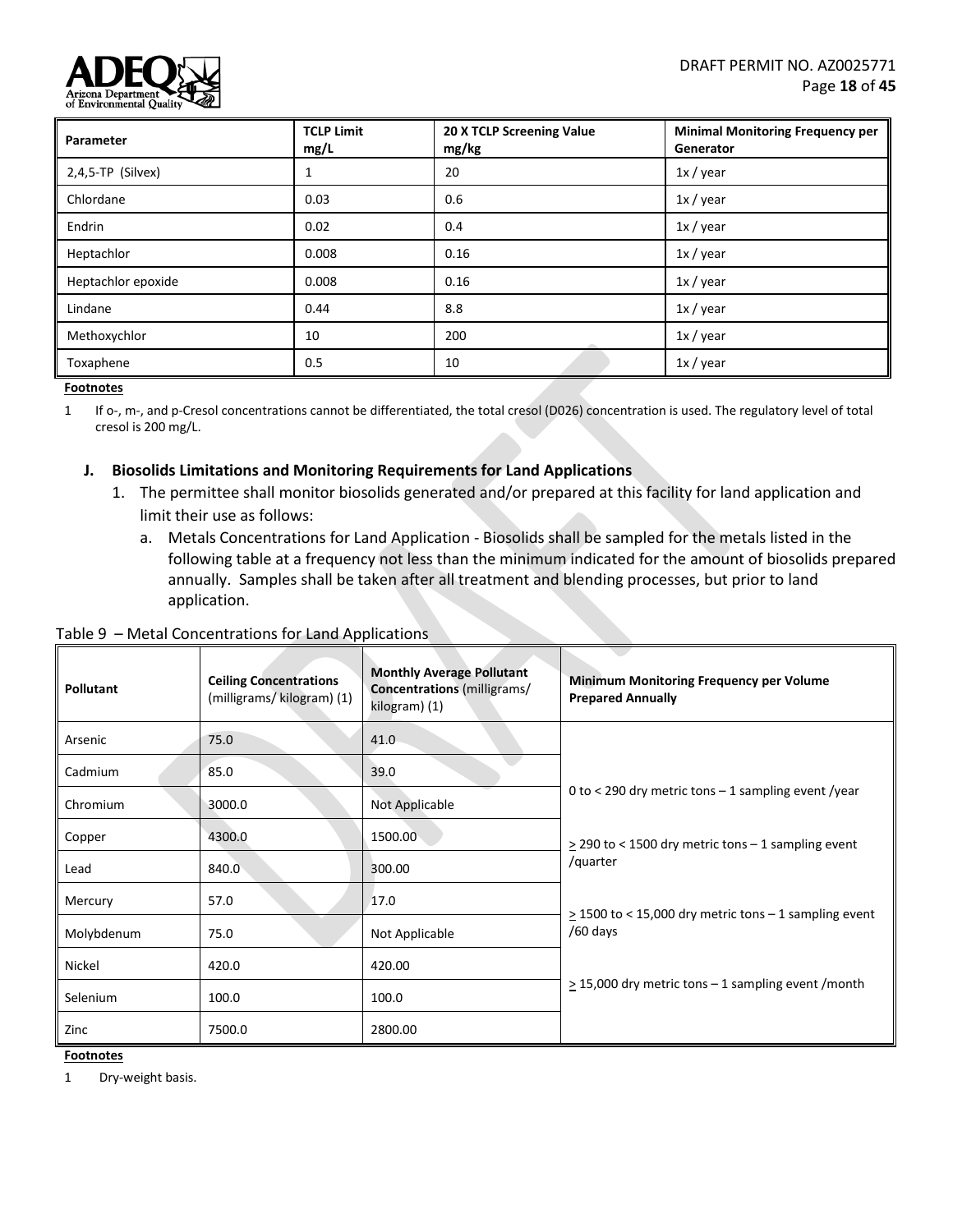

- b. The permittee shall not land apply biosolids with pollutant concentrations that exceed any of the ceiling concentrations in the preceding table. The permittee shall not sell or give away biosolids for land application if pollutant concentrations exceed any of the ceiling concentrations in the preceding table.
- c. If biosolids exceed any Ceiling Concentration in the preceding table, the permittee must:
	- i. Notify the ADEQ Surface Water Permits Unit;
	- ii. Find alternative disposal methods other than land application for the biosolids represented by that sampling event; and
	- iii. Identify the source of the pollutants and take appropriate source control measures to reduce the presence of the pollutant(s) of concern.
- d. If biosolids exceed a Monthly Average Pollutant Concentration listed in the table in Part III.I.1.a above:
	- i. The biosolids shall not be applied as bulk biosolids to a lawn or garden.
	- ii. The biosolids shall not be sold or given away if any annual pollutant loading rate listed in Table 3 of A.A.C. R18-9-1005(D) will be exceeded. The annual pollutant loading rate shall be determined using the methodology in18 A.A.C. 9, Article 10, Appendix A.
	- iii. The biosolids shall not be applied to a site if any cumulative pollutant loading rate in Table 4 of A.A.C. R18-9-1005(D) will be exceeded. The cumulative pollutant loading rate shall be determined using the methodology in A.A.C. R18-9-1005(D).
- e. The permittee shall not apply, sell, or give away biosolids for application to a lawn or garden unless they are Exceptional Quality (EQ) biosolids.
- f. The permittee shall be able to demonstrate that all biosolids meet the definition of EQ biosolids in order to claim exemption from the management practices in A.A.C. R18-9-1007 and R18-9-1008. If claiming biosolids are EQ, during the first two years of EQ biosolids preparation, the permittee shall submit the results of all biosolids testing and details about the pathogen and vector control treatment processes to the ADEQ Surface Water Permits Unit. The permittee shall receive written confirmation from ADEQ that the results demonstrate the biosolids meet EQ requirements prior to selling or giving away or land applying any biosolids for uses requiring an EQ biosolids classification.
- 2. Pathogen Reduction Requirements for Land Application
	- a. Biosolids must meet Class A or Class B pathogen reduction requirements established in A.A.C. R18-9- 1006 at the time the biosolids are land applied and, if stored uncovered prior to land application, at the time the biosolids are stored. The permittee shall also verify that the reduction is met within 30 days prior to distribution (see Part III.I.4). The permittee shall document and retain records of the treatment used to achieve Class A or Class B pathogen reduction levels and, if demonstrating treatment to Class A, the fecal coliform or *Salmonella sp*. density. Retesting is required within 30 days of distribution for EQ and Class A biosolids and for Class B biosolids if pathogen reduction was demonstrated through Alternative 1.
	- b. Biosolids sold or given away in a bag or other container for land application, or applied on a lawn or home garden, shall meet the Class A pathogen reduction requirements established in A.A.C. R18-9- 1006(D).
	- c. The permittee shall maintain daily records of the operating parameters for the pathogen reduction treatment alternative used. If using A.A.C. R18-9-1006(D) Alternative 4, the permittee shall demonstrate acceptable levels of enteric virus and viable helminth ova through monitoring.
	- d. Microbiological monitoring for fecal coliforms or *Salmonella sp.* to demonstrate pathogen reduction during a given monitoring period shall be conducted as close to the actual distribution or disposal of the biosolids as feasible. The analytical results must demonstrate effective pathogen reduction is achieved prior to distributing or disposing of the biosolids. If the permittee stores biosolids before they are distributed for use or disposal, microbiological testing must take place within 30 days prior to distribution or disposal.
	- e. In order to demonstrate Class B pathogen reduction using A.A.C. R18-9-1006(E) Alternative 1;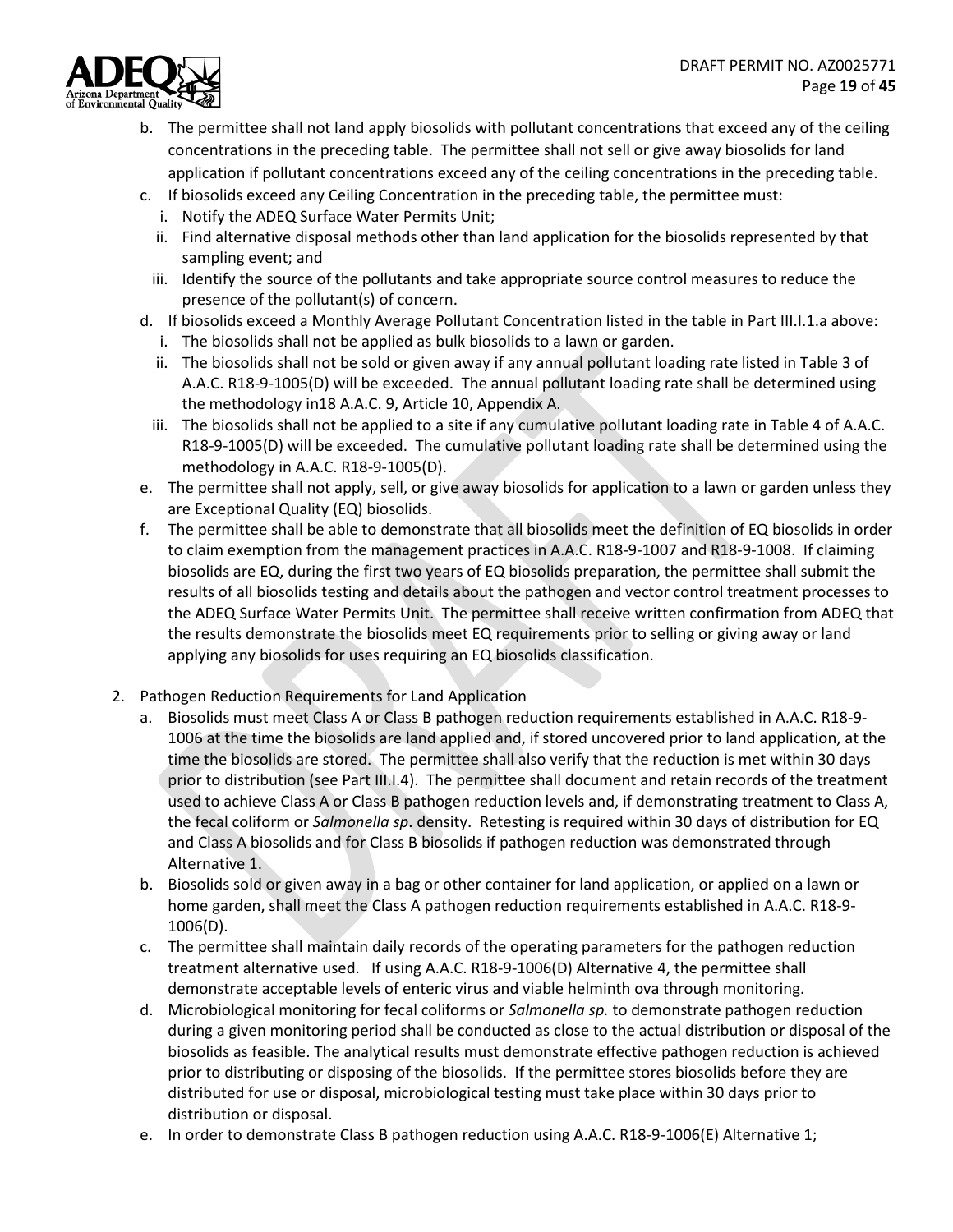

- i. At least seven individual grab samples must be taken and analyzed for fecal coliform during each monitoring event (unless an alternate sampling plan has been approved by ADEQ).
- ii. The geometric mean of the results must be <2,000,000 MPN/gram or CFU/gram of total solids (dryweight basis).
- iii. Samples are to be taken over a 14-day period to adequately represent sludge variability.

(Note: A 'monitoring event' includes the period of time that samples are collected, analyzed, and the sample results provided to the permittee.)

- f. In order to demonstrate Class A pathogen reduction, in addition to meeting one of the alternative pathogen treatment options in A.A.C. R18-9-1006(D)
	- i. At least seven individual grab samples must be collected and analyzed for fecal coliform during each monitoring event (unless an alternate sampling plan has been approved by ADEQ) and all seven samples must be < 1,000 MPN/gram.; or
	- ii. At least seven individual grab samples must be collected and analyzed for *Salmonella sp*. during each monitoring event (unless an alternate sampling plan has been approved by ADEQ) and each must be <3 MPN/4 grams total solids (dry-weight basis).
	- iii. Samples are to be taken over a 14-day period to adequately represent sludge variability.
- g. If demonstrating Class A pathogen reduction using A.A.C. R18-9-1006(D) Alternative 4;
	- i. One composite sample consisting of at least seven grab samples must be collected and analyzed for enteric virus during each monitoring event and the arithmetic mean of 4 duplicate analyses of that composite must be < 1 PFU/ 4 grams total solids (dry-weight basis). Grab samples are to be taken over a 14-day period prior to compositing them to adequately represent sludge variability, and the maximum holding time is 2 weeks.
	- ii. One composite sample consisting of at least seven grab samples must be collected and analyzed for viable helminth ova during each monitoring event and the arithmetic mean of 4 duplicate analyses of that composite must be < 1 viable ova/ 4 grams total solids (dry-weight basis). Grab samples are to be taken over a 14-day period prior to compositing them to adequately represent sludge variability.
- 3. Vector Attraction Reduction Requirements for Land Application
	- a. The permittee shall ensure that all biosolids generated and/or prepared at this facility meet the vector attraction reduction requirements established in A.A.C. R18-9-1010 when the biosolids are land-applied. If biosolids are stored uncovered prior to land application, one of the vector attraction reduction alternatives established in A.A.C. R18-9-1010 subsections (A)(1) through (A)(8) must be met prior to storage. The permittee shall document and retain records of the operational parameters or application methods used to achieve the vector attraction reduction requirements.
	- b. The permittee shall ensure that all biosolids generated and/or prepared at this facility that are sold or given away in a bag or other container, or applied to a lawn or home garden, meet one of the vector attraction reduction alternatives established in A.A.C. R18-9-1010 subsections (A)(1) through (A)(8). The permittee shall document and retain records of the operational parameters or application methods used to achieve the vector attraction reduction requirements.
- 4. Nitrogen Testing for Land Application
	- a. The permittee shall ensure that biosolids generated and/or prepared at this facility for land application are tested for organic-N, ammonium-N, and nitrate-N at least at the applicable minimum frequency in Part III.I and that the most recent test results are provided to any subsequent prepared, user, or disposer.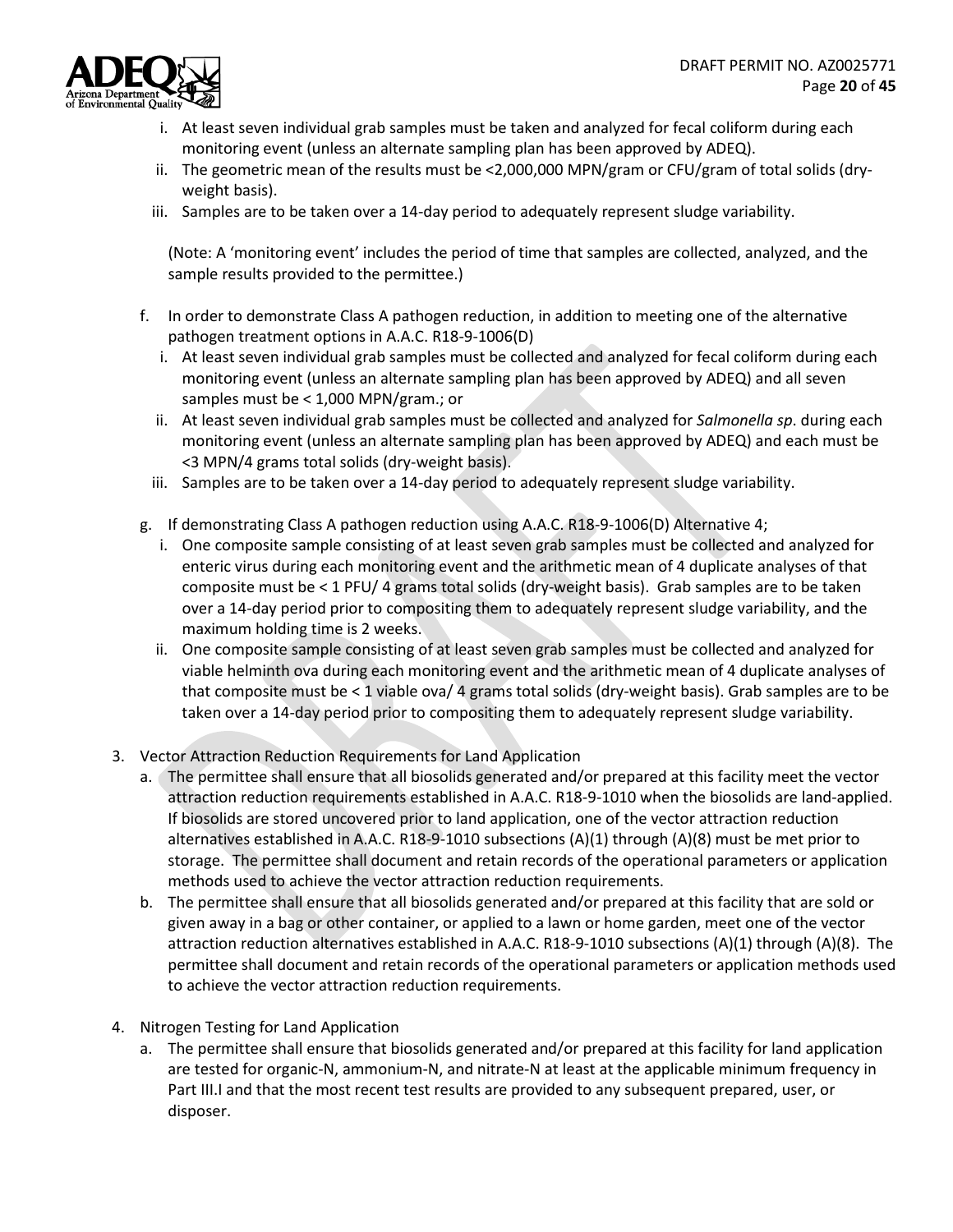

# <span id="page-20-0"></span>**K. Management Practices for Land Applications**

- 1. The permittee shall ensure that all non-EQ bulk biosolids generated and/or prepared at this facility are land applied in accordance with the management practices in A.A.C. R18-9-1007, unless the bulk biosolids are land applied for reclamation.
- 2. If the permittee generates or prepares non-EQ bulk biosolids that are land applied for reclamation, the permittee shall ensure that the biosolids are land applied in accordance with the management practices in A.A.C. R18-9-1008.
- 3. If the permittee generates or prepares non-EQ biosolids placed in a bag or other container for distribution/land application or reclamation, the permittee shall distribute a label or information sheet to the person receiving the material. This label or information sheet shall contain the information in A.A.C. R18-9-1007(B).

## <span id="page-20-1"></span>**L. Biosolids/Sewage Sludge Limitations and Monitoring Requirements for Surface Disposal**

The permittee shall ensure that any sewage sludge or biosolids directed to or placed in a surface disposal unit meets the requirements of 40 CFR 503 Subpart C. The permittee shall also ensure the surface disposal site is permitted under the aquifer protection program and has a valid AZPDES permit prior to disposal of any biosolids in the unit.

## <span id="page-20-2"></span>**M. Biosolids Monitoring Requirements for Disposal in a Municipal Landfill**

Biosolids placed in a municipal landfill shall be tested by the Paint Filter Test (method 9095) at the frequency in Part III.J.1 above or more often as necessary to demonstrate that there are no free liquids. The permittee shall keep records documenting that biosolids disposed in a municipal landfill did not contain free liquids.

#### <span id="page-20-3"></span>**N. On-site Management Plan**

- 1. The permittee shall submit a Management Plan (Plan) within 180 days of permit issuance or maintain a previously submitted Plan for the on-site management operations.
- 2. This Plan shall detail how sludge/biosolids are managed from the time that they are generated at the facility until they are shipped off-site. The Plan shall give specific protocols to be followed to ensure that the material generated at this facility will consistently meet all applicable requirements in 18 A.A.C. 9, Article 10 and 40 CFR Part 503 Subpart C and the provisions of this permit. The Plan must address issues of potential concern such as storage areas; run-on and run-off control; odor and dust control; and include a professional diagram of facilities/areas used in the operation and the area surrounding the operation. The Plan shall specify how and when representative samples of biosolids will be taken and contain a contingency plan for managing biosolids that exceed the requirements for the expected end use/disposal.

# <span id="page-20-4"></span>**O. Record Keeping**

- 1. The permittee shall collect and retain all biosolids information required by this permit and A.A.C. R18-9- 1013(A)(1) through (A)(6) for at least five years.
- 2. The permittee shall keep analytical test results and all documentation that supports the biosolids classification on-site and available for review.
- 3. All biosolid records are subject to periodic inspection, and copying by ADEQ.

# <span id="page-20-5"></span>**P. Notification Requirements**

1. The permittee, either directly or through contractual arrangements with their biosolids management contractors, shall comply with the following: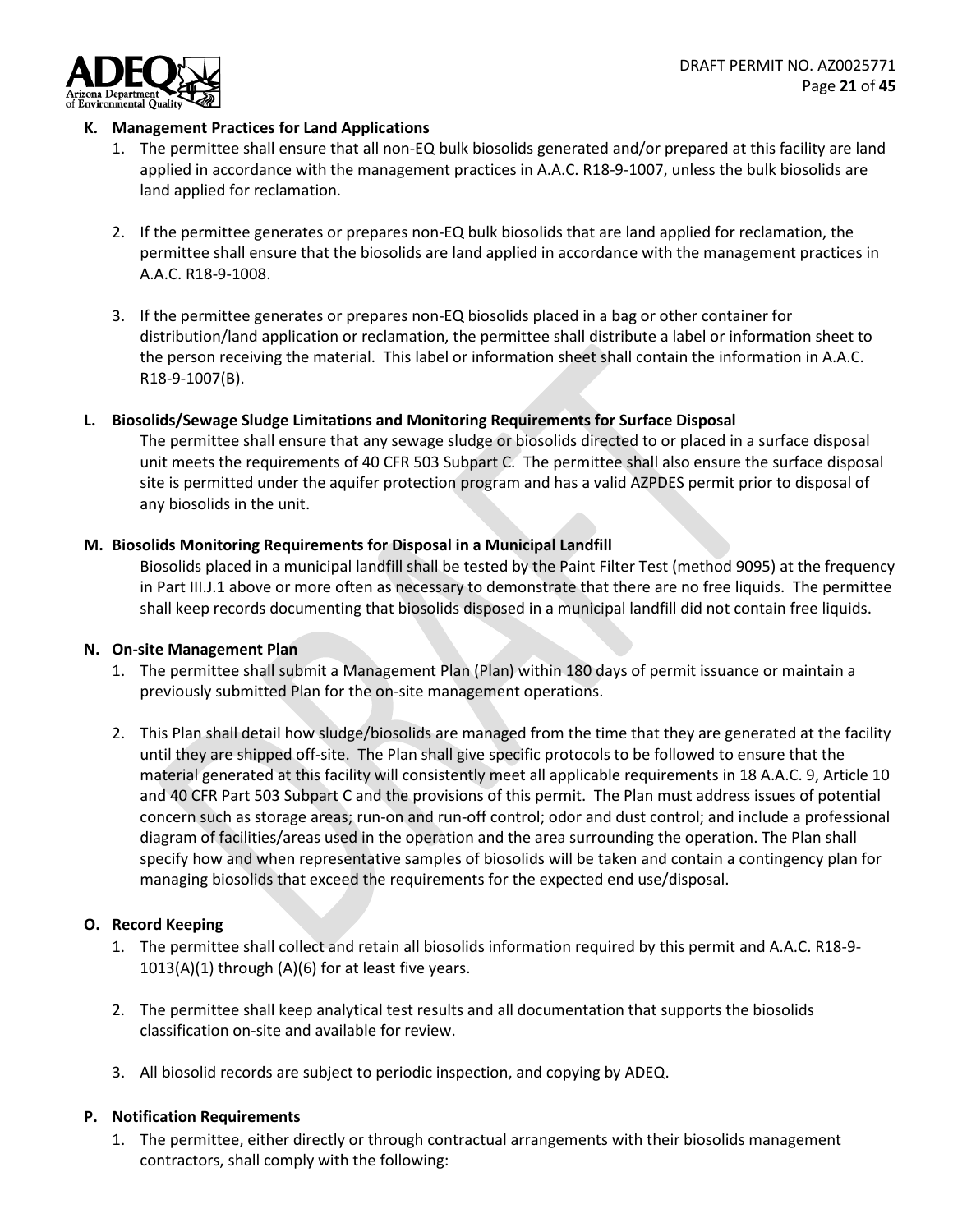- 2. Notification of Noncompliance
	- a. The permittee shall notify ADEQ of any noncompliance with the biosolids provisions of this permit or with 18 A.A.C. 9, Article 10, which may endanger health or the environment. The permittee shall provide the information orally within 24 hours from the time the permittee becomes aware of the circumstances (See Part II.C of this permit.)
	- b. For other instances of noncompliance with the biosolids provisions, the permittee shall notify the ADEQ Surface Water Permits Unit in writing within five working days of becoming aware of the circumstances.
	- c. Permittees shall require their biosolids management contractors to notify ADEQ of any noncompliance within the time-frames specified in Sections P.1.a and b.
- 3. Notification of Shipment to another State
	- a. If biosolids are shipped to another State or to Indian Lands, the permittee shall send a notice of the shipment to the NPDES permitting authorities in the receiving State or Indian Land (the EPA Regional Office for that area and the State/Indian authorities) with a copy to the Arizona Surface Water Permits Unit. The notice shall be sent at least 60 days before the biosolids are planned to be shipped.
- 4. Notification of Change in Land Application Sites, Applicators, or Disposal Methods
	- a. Prior to sending, placing or applying any bulk biosolids generated and/or prepared at this facility to a site that the permittee has not previously utilized for biosolids use/disposal within the last five years, the permittee must verify that the application site has been registered in accordance with A.A.C. R18-9-1004 and shall notify the ADEQ Surface Water Permits Unit of the planned change. The notification shall include a description and topographic map of the proposed site(s), latitude and longitude coordinates at the center of each field/site, slope of land surface, names and addresses of the applicator(s) and site owner(s), a listing of any state or local permits which must be obtained, a description of the crops or vegetation to be grown at each site, proposed loading rates and determination of agronomic rates.
	- b. Prior to selling or giving away bulk biosolids for land application to an applicator that the permittee has not sold or given biosolids to within the last five years, the permittee shall notify the ADEQ Surface Water Permits Unit of the planned change. The notification shall include: the name, address, and telephone number of the applicator and any agent of the applicator; the name and telephone number of a primary contact person who has specific knowledge of the land application activities of the applicator; and whether the applicator holds a NPDES or AZPDES permit, and, if so, the permit number.
	- c. Prior to changing the method of biosolids use, treatment or disposal that was identified in the permittee's application for this permit, the permittee shall notify the ADEQ Surface Water Permits Unit of the planned change in writing. If ADEQ determines that the newly proposed practice is not covered under this permit, the permittee shall request and receive a permit modification prior to making the change.
	- d. The permittee shall keep records of site registration verifications and of all notifications made to ADEQ.
- 5. Notification of Land Application of Biosolids that Exceed Monthly Average Pollutant Concentrations
	- a. The permittee must notify the ADEQ Surface Water Permits Unit and any subsequent biosolids handlers if biosolids generated and/or prepared at this facility do not meet any of the Monthly Average Pollutant Concentration values listed at Part III.J.1.a above. The permittee shall ensure that bulk biosolids exceeding a monthly average pollutant concentration will not be applied to a site if any cumulative pollutant loading rate (Table 4 in A.A.C. R18-9-1005) will be exceeded per A.A.C. R18-9-1005(D)(2).
- 6. Notification to Subsequent Land Applicators
	- a. The permittee shall notify the applicator of all the applicator's requirements under Title 18 Chapter 9 Article 10 including the requirement that the applicator certify that management practices, site restrictions, and any applicable vector attraction reduction requirements have been met.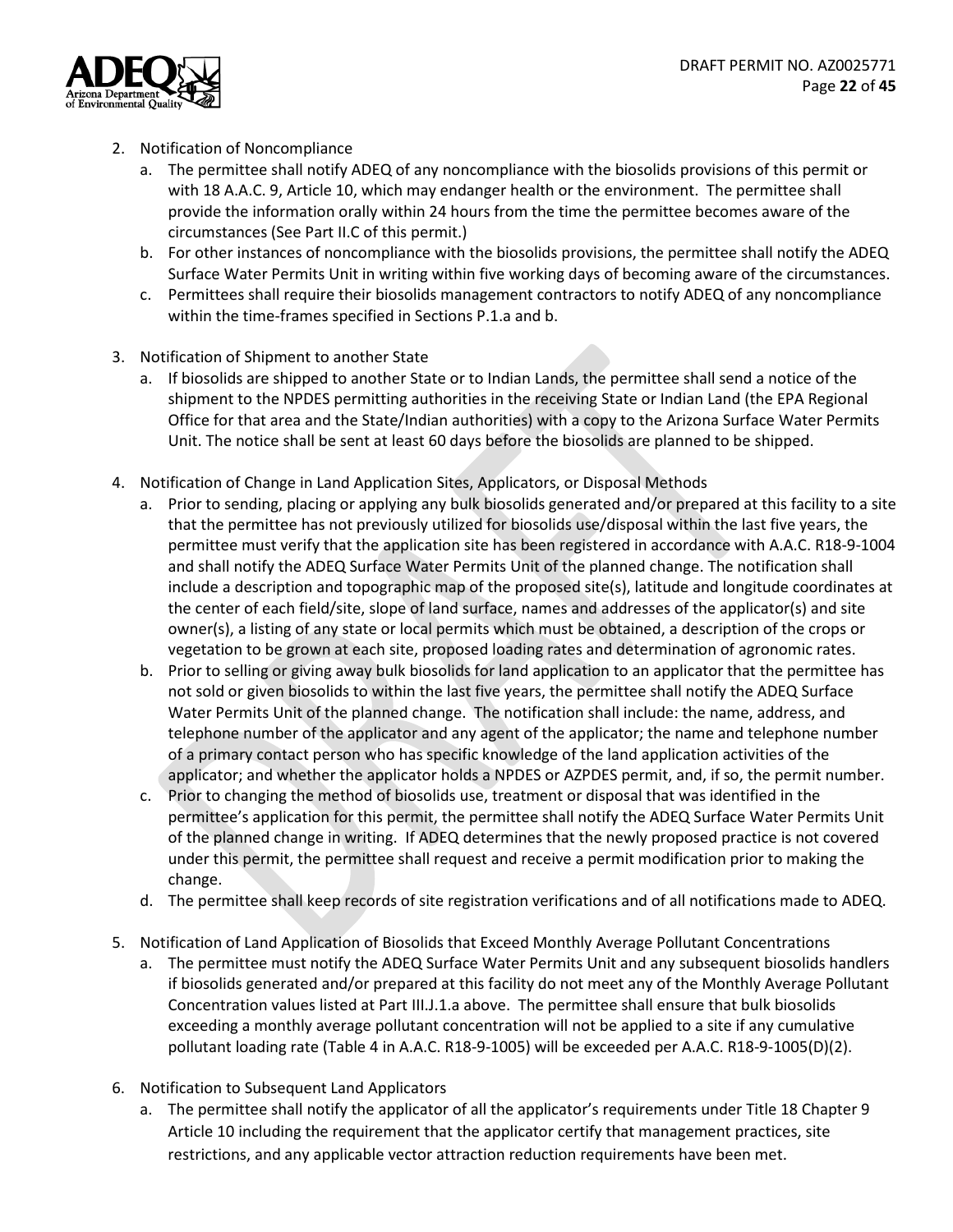

# 7. Notification of Surface Disposal

a. Prior to disposal in a new or previously unreported surface disposal site, the permittee shall notify the Surface Water Permits Unit in writing. Notice shall include a description and a topographic map of the proposed site; the names of the site operator and site owner; whether the site has any permits; and shall include a description of procedures for ensuring public access and grazing restrictions until three years following site closure. The permittee shall not direct biosolids to the surface disposal site without prior written approval from ADEQ.

# <span id="page-22-0"></span>**Q. Annual Report for all Permittees**

- 1. The permittee shall submit an annual biosolids report to ADEQ by February 19 of each year for the period covering the previous calendar year. The report shall be filled out on forms prescribed by ADEQ and shall include.
	- a. The amount of biosolids received/generated the previous calendar year and the amount stored at the beginning and end of the previous calendar year, in dry tons or dry metric tons (prefer metric tons), and the amount distributed.
	- b. The results of all biosolids analytical monitoring conducted during the previous calendar year and copies of the laboratory analytical reports. Metals (other than TCLP metals) shall be reported on a 100% dry weight basis. Note: make certain microbiological testing submitted meets required holding times.
	- c. Descriptions of pathogen reduction methods and vector attraction reduction methods used during the previous calendar year. The permittee must submit sludge processing data used to demonstrate how treatment alternative(s) in A.A.C. R18-9-1006 and R18-9-1010 were attained, (such as time, temperature, percent solids, pH etc.) as applicable.
	- d. Names, mailing addresses, and street addresses of all persons who received biosolids generated and/or prepared at this facility for storage, further treatment, disposal in a municipal waste landfill, or for other use/disposal methods not covered under 40 CFR 258 or 503, and the amount delivered to each.
	- e. Except for biosolids that are demonstrated to be EQ, the following information shall be submitted by the permittee for land application sites, unless the permittee requires its biosolids management contractors to report this information directly to ADEQ:
		- i. Locations of land application sites (with field names and numbers) used that calendar year, size of each field applied to, applier, and site owner;
		- ii. Volumes applied to each field (in wet tons and dry metric tons), nitrogen applied, calculated plant available nitrogen;
		- iii. Crop(s) planted, date of planting, harvesting;
		- iv. For any biosolids exceeding A.A.C. R18-9-1005 Table 2 metals concentrations, the locations of sites where applied and cumulative metals loading at each of these sites to date;
		- v. Certifications of management practices in A.A.C. R18-9-1007 or A.A.C. R18-9-1008; and
		- vi. Certifications of site restrictions in A.A.C. R18-9-1009.
	- f. For surface disposal sites, the permittee shall ensure that the following information is submitted, the permittee requires its biosolids management contractors to report this information directly to ADEQ:
		- i. Locations of sites, site operator, site owner, size of parcel on which disposed;
		- ii. Results of any required groundwater monitoring;
		- iii. A description of and certifications of management practices in 40 CFR 503.24; and
		- iv. For closed sites, date of site closure and certifications of management practices for the three years following site closure.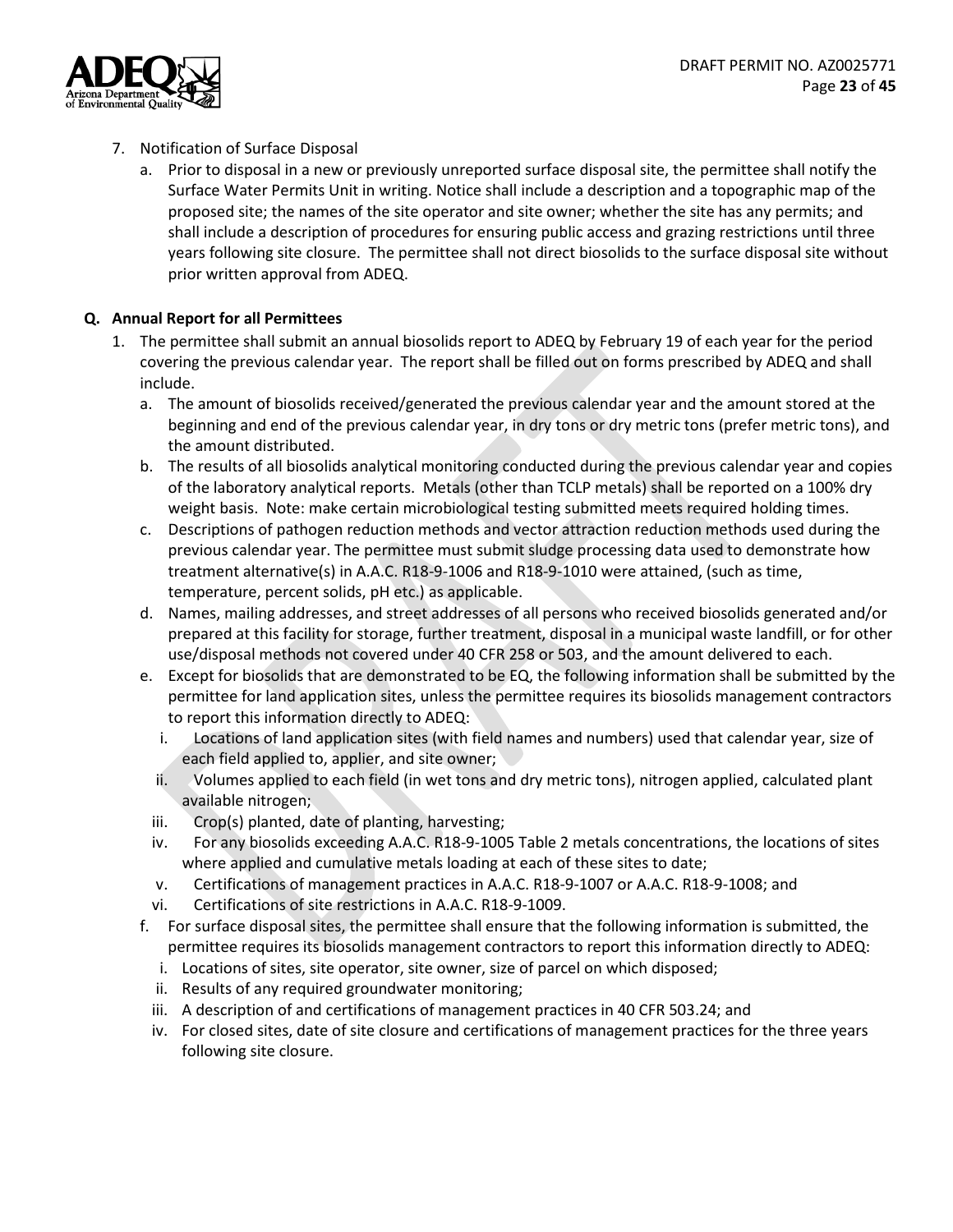

## <span id="page-23-0"></span>**R. Reporting**

1. ADEQ will be developing an electronic reporting portal through myDEQ where all annual reports shall be submitted. ADEQ will notify the permittee that all reports shall be submitted through the electronic portal in accordance with the U.S. EPA's electronic reporting requirements when the myDEQ portal becomes available. Until such time, the annual report shall be submitted to the following address:

**AZ. Department of Environmental Quality Water Quality Division, Surface Water Permits Unit 1110 West Washington Street Phoenix, AZ 85007 biosolids@azdeq.gov**

## <span id="page-23-2"></span><span id="page-23-1"></span>**PART IV – WHOLE EFFLUENT TOXICITY TESTING REQUIREMENTS**

#### **A. General Conditions**

- 1. The permittee shall conduct chronic (acute or both) toxicity tests on an 8-hour composite samples of the final effluent at the frequencies specified in Part 1.
- 2. Final effluent samples must be taken following all treatment processes, including chlorination and dechlorination, and prior to mixing with the receiving water. The required WET tests must be performed on unmodified samples of final effluent. WET tests conducted on samples that are dechlorinated after collection are not acceptable for compliance with this permit.
- 3. Chemical testing for all the parameters listed in Parts I.A and B of this permit whose required sample type is a composite shall be performed on a split of at least one of the three composite samples taken for one chronic WET test. For those parameters listed in Parts I.A and B of this permit whose required sample type is discrete, the testing shall be performed on a discrete sample collected concurrently with one sample, discrete or composite, collected for an acute or chronic WET test.
- 4. Definitions related to toxicity are found in Appendix A.

# <span id="page-23-3"></span>**B. Chronic Toxicity**

- 1. The permittee shall conduct short-term chronic toxicity tests on three species: the waterflea, *Ceriodaphnia dubia* (survival and reproduction test); the fathead minnow, *Pimephales promelas* (larval survival and growth test); and the green alga, *Pseudokirchneriella subcapitata* (formerly known as *Selenastrum capricornutum* or *Raphidocelis subcapitata)* (growth test).
- 2. The permittee must follow the USEPA 4th edition manual, "*Short-term Methods for Estimating the Chronic Toxicity of Effluents and Receiving Waters to Freshwater Organisms* (EPA/821-R-02-013) for all chronic compliance toxicity testing.
- 3. The chronic toxicity action levels are any one test result greater than 1.6 Tus or any calculated monthly median value greater than 1.0 TUc. If chronic toxicity is detected above these values, follow-up testing is required per Part IV, Section E. A chronic toxicity unit (TUc) shall be calculated as TUc = 100/NOEC.
- 4. The chronic WET test shall be conducted using a series of five dilutions and a control. The following dilution series must be used: 12.5, 25, 50, 75, and 100% effluent.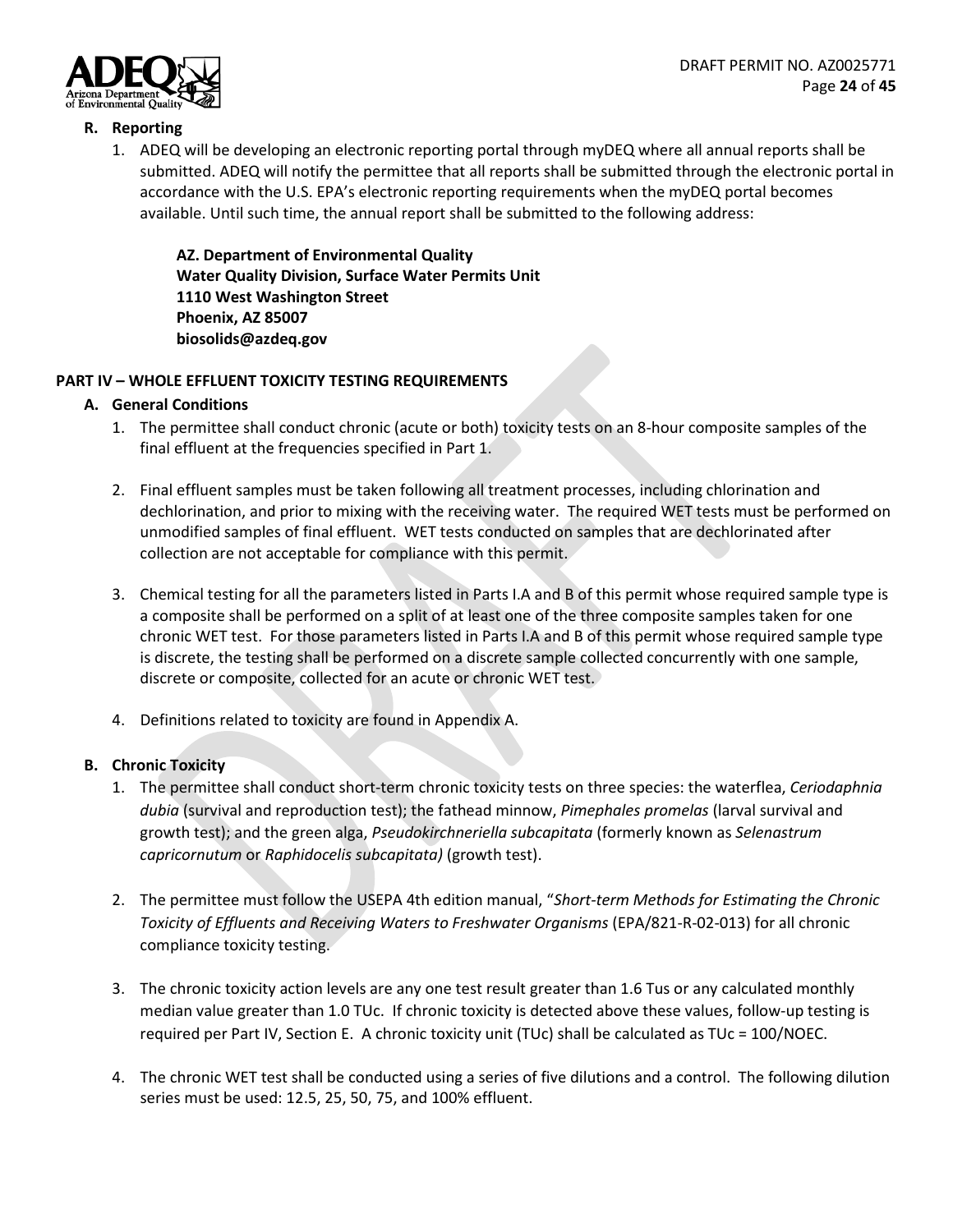

# <span id="page-24-0"></span>**C. Quality Assurance**

- 1. Effluent samples must be maintained between 0 and  $6^{\circ}$ C from collection until utilized in the toxicity testing procedure. When a composite sample is required, each aliquot making up the composite must be chilled after collection and throughout the compositing period. The single allowable exception is when a grab sample is delivered to the performing laboratory for test initiation no later than 4 hours following the time of collection.
- 2. Control and dilution water should be receiving water or lab water as appropriate, as described in the 40 CFR Part 136.3 approved method. If the dilution water used is different from the culture water, a second control, using culture water shall also be used.
- 3. Reference toxicity tests, (a check of the laboratory and test organisms' performance), shall be conducted at least 1 time in a calendar month for each toxicity test method conducted in the laboratory during that month. Additionally, any time the laboratory changes its source of test organisms, a reference toxicity test must be conducted before or in conjunction with the first WET test performed using the organisms from the newer source. Reference toxicant testing must be conducted using the same test conditions as the effluent toxicity tests (ie., same test duration, etc.).
- 4. If either the reference toxicant test or the effluent test does not meet all test acceptability criteria as specified in the 40 CFR Part 136.3 approved WET methods, then the permittee must re-sample and re-test within 14 days of receipt of the test results. The re-sampling and re-testing requirements include laboratory induced error in performing the test method.
- 5. The chronic reference toxicant and effluent tests must meet the upper and lower bounds on test sensitivity as determined by calculating the percent minimum significant difference (PMSD) for each test result. The test sensitivity bound is specified for each test method (see Section 10, Table 6 in EPA/821-R-02-013). There are five possible outcomes based on the PMSD result.
	- a. *Unqualified Pass* The test's PMSD is within bounds and there is no significant difference between the means for the control and the effluent. The regulatory authority would conclude that there is no toxicity.
	- b. *Unqualified Fail* The test's PMSD is larger than the lower bound (but not greater than the upper bound) in Table 6 and there is a significant difference between the means for the control and the effluent. The regulatory authority would conclude that there is toxicity.
	- c. *Lacks Test Sensitivity* The test's PMSD exceeds the upper bound in Table 6 and there is no significant difference between the means for the control and the effluent. The test is considered invalid. An effluent sample must be collected and another toxicity test must be conducted within 14 days of receipt of the test results.
	- d. *Lacks Test Sensitivity* The test's PMSD exceeds the upper bound in Table 6 and there is a significant difference between the means for the control and the effluent. The test is considered valid. The regulatory authority will conclude that there is toxicity.
	- e. *Very Small but Significant Difference* The relative difference between the means for the control and effluent is smaller than the lower bound in Table 6 and this difference is statistically significant. The test is acceptable and the NOEC should be determined.

# <span id="page-24-1"></span>**D. Toxicity Identification Evaluation (TIE)/Toxicity Reduction Evaluation (TRE) Process**

1. If chronic toxicity is detected above a WET action level specified in this permit and the source of toxicity is known (for instance, a temporary plant upset), the permittee shall conduct one follow-up test within two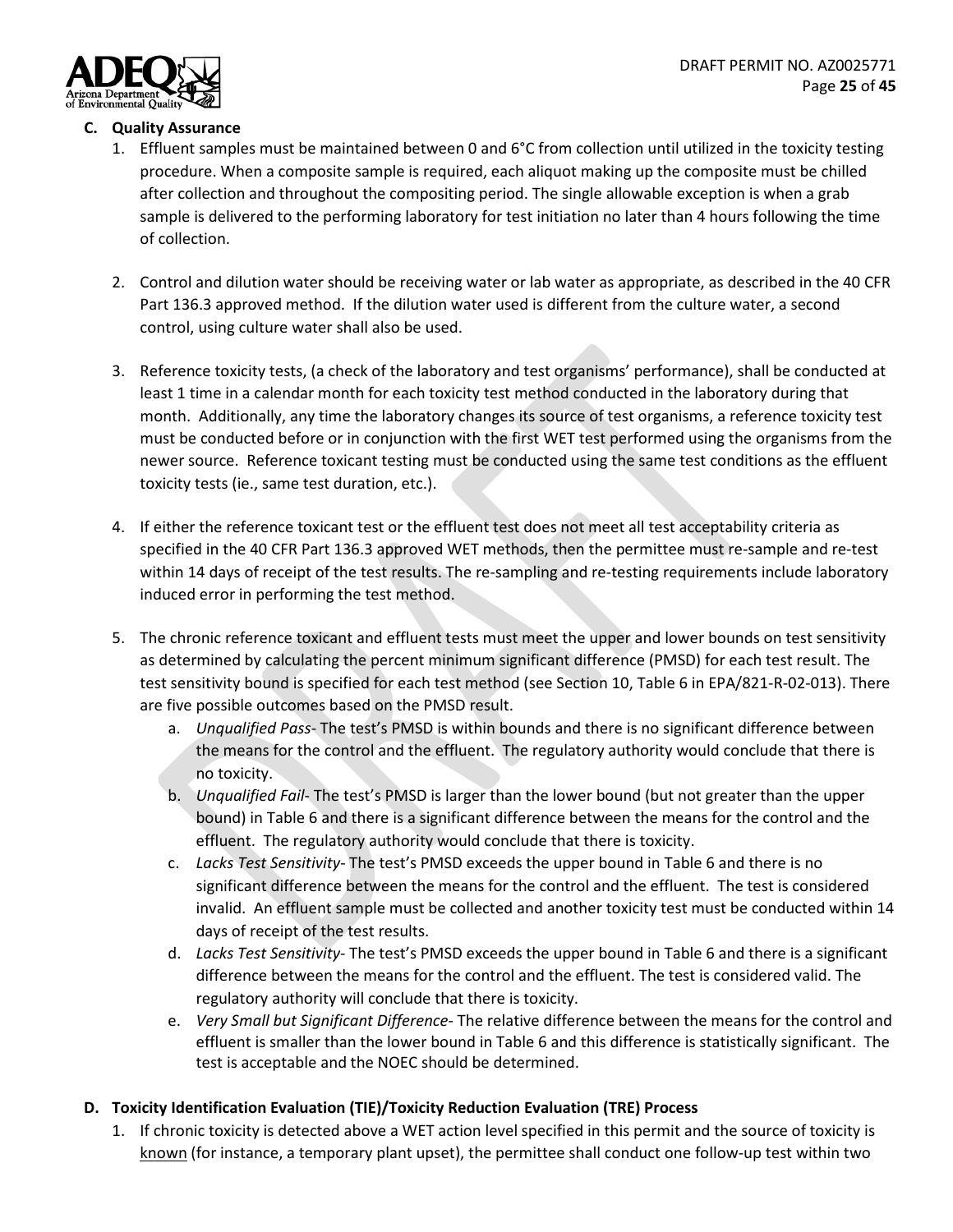

weeks of receipt of the sample results that exceeded the action level. The permittee shall use the same test and species as the failed toxicity test. For intermittent discharges, the follow-up test shall be conducted whether discharging or not. If toxicity is detected in the follow-up, the permittee shall immediately begin developing a TRE plan and submit the plan to ADEQ for review and approval within 30 days after receipt of the toxic result. Requirements for the development of a TRE are listed in paragraph 3 below. The permittee must implement the TRE plan as approved and directed by ADEQ.

- 2. If chronic toxicity is detected above an action level specified in this permit and the source of toxicity is unknown, the permittee shall begin additional toxicity monitoring within two weeks of receipt of the sample results that exceeded the action level. The permittee shall conduct one WET test approximately every other week until either a test exceeds an action level (or limit) or four tests have been completed. The follow-up tests must use the same test and species as the failed toxicity test. For intermittent discharges, the first follow-up test shall be conducted whether discharging or not; the subsequent three follow-up tests shall be conducted during the next three discharge events.
	- a. If none of the four tests exceed a WET action level or limit, then the permittee may return to the routine WET testing frequency specified in this permit.
	- b. If a WET action level or limit is exceeded in any of the additional tests, the permittee shall immediately begin developing a TRE plan and submit the plan to ADEQ for review and approval within 30 days after receipt of the toxic result. Requirements for the development of a TRE are listed in subsection 3, below. The permittee must implement the TRE plan as approved and directed by ADEQ.
- 3. The permittee shall use the EPA guidance manual *Toxicity Reduction Evaluation Guidance for Municipal Wastewater Treatment Plants*, 1999 *(*EPA/833/B-99/002) in preparing a TRE plan. The TRE plan shall include, at a minimum, the following:
	- a. Further actions to investigate and identify the causes of toxicity, if unknown. The permittee may initiate a TIE as part of the TRE process using the following EPA manuals as guidance: *Toxicity*  Identification Evaluation: Characterization of Chronically Toxic Effluents, Phase I, 1992 (EPA/600/6-91/005F); *Methods for Aquatic Toxicity Identification Evaluations: Phase I, Toxicity Characterization Procedures*, 2nd Edition, 1991 (EPA/600/6-91/003); *Methods for Aquatic Toxicity Identification Evaluations: Phase II, Toxicity Identification Procedures for Samples Exhibiting Acute and Chronic Toxicity,* 1993 (EPA/600/R-92/080); and *Methods for Aquatic Toxicity Identification Evaluations:*  Phase III, Toxicity Confirmation Procedures for Samples Exhibiting Acute and Chronic Toxicity, 1993 (EPA/600/R-92/081).
	- b. Action the permittee will take to mitigate the impact of the discharge and to prevent the recurrence of toxicity; and
	- c. A schedule for implementing these actions.

# <span id="page-25-0"></span>**E. WET Reporting**

- 1. The permittee shall report chronic toxicity results on DMRs in Chronic Toxicity Units (TUc). The TUc for DMR reporting shall be calculated as TUc= 100/NOEC.
- 2. In addition to reporting WET results on DMRs, the permittee shall submit a copy of the full lab report(s) for all WET testing conducted during the monitoring period covered by the DMR. The lab report should report TUc as 100/NOEC **and** as 100/IC25. If the lab report does not contain any of the following items, then these must also be supplied in a separate attachment to the report: 1) sample collection and test initiation dates, 2) the results of the effluent analyses for all parameters required to be tested concurrently with WET testing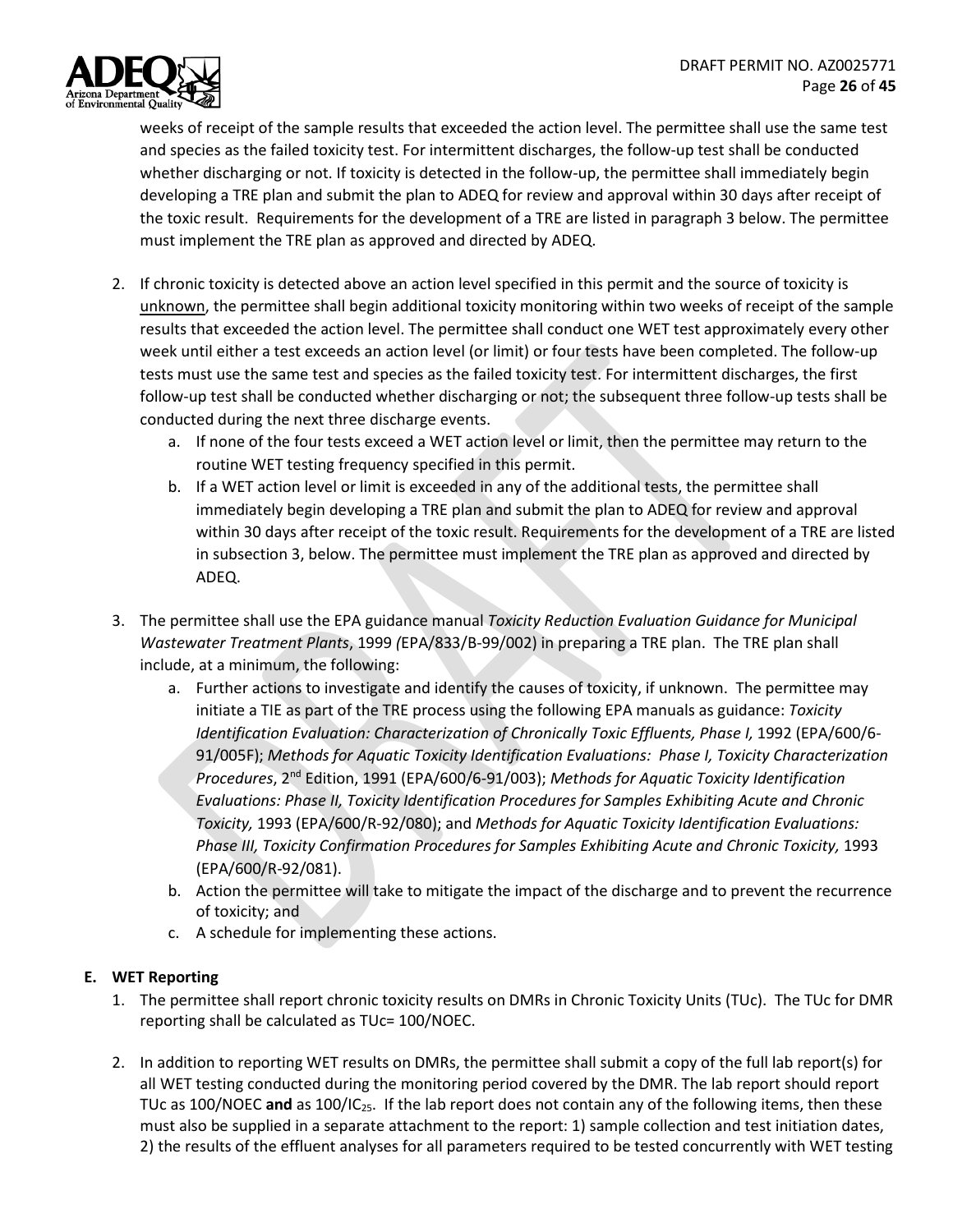

as defined in Part I.A and B, Tables 1 and 2, and Part IV.A.3 of this permit, and 3) copies of completed "AZPDES Discharge Flow Records" for the months in the WET monitoring period.

3. WET lab reports and any required additional attachments shall be submitted to ADEQ by the 28<sup>th</sup> day of the month following the end of the WET monitoring period, or upon request.

#### <span id="page-26-1"></span><span id="page-26-0"></span>**PART V – SPECIAL CONDITIONS**

#### **A. Lake Monitoring and Reporting Requirements**

- 1. Monitoring of Lake Cochise shall be conducted once in each year of the permit term (rotating months during the peak season) for the parameters listed in Table 10 below. The sampling location and depth for sampling will be determined and documented on a topographical map. It is anticipated that the same location will be used throughout the permit term.
- 2. Ambient monitoring data shall be submitted electronically using the surface water data submission template, which is provided by ADEQ. Permittees are responsible for filling out required fields. In addition to the data submission template the permittee shall use the provided ADEQ site numbers.

The template file shall be submitted t[o swdata@azdeq.gov](mailto:swdata@azdeq.gov) along with sampling location map, a discussion of any fish kills and/or algae blooms noted, and any other relevant information. The file shall be submitted within 60 days after the sampling event.

| Parameter                     | <b>Monitoring Requirements</b><br><b>Reporting Units (1)</b> |                                                    |                 |
|-------------------------------|--------------------------------------------------------------|----------------------------------------------------|-----------------|
|                               |                                                              | <b>Monitoring Frequency</b>                        | Sample Type     |
| Chlorophyll-a                 | $\mu$ g/L                                                    |                                                    | <b>Discrete</b> |
| Secchi Depth                  | m                                                            |                                                    | <b>Discrete</b> |
| Total phosphorus              | $\mu$ g/L                                                    | All parameters once in each year of the            | <b>Discrete</b> |
| Total nitrogen                | mg/L                                                         | permit term as follows:<br>$1st$ year in June      | <b>Discrete</b> |
| Total Kjehldal nitrogen (TKN) | mg/L                                                         | 2 <sup>nd</sup> year in July                       | Discrete        |
| Blue-green algae              | Per mL                                                       | 3rd year in August<br>4 <sup>th</sup> year in June | Discrete        |
| Blue-green algae              | % of total                                                   | 5 <sup>th</sup> year in July                       | <b>Discrete</b> |
| Dissolved oxygen (2)          | mg/L                                                         |                                                    | <b>Discrete</b> |
| pH (2)                        | S.U.                                                         |                                                    | <b>Discrete</b> |

#### Table 10. Ambient Water Monitoring of Lake Cochise

#### **Footnotes**

- 1 mg/L (milligrams per liter); m (meters);  $\mu$ g/L (micrograms per liter); S.U. (standard units).
- 2 Dissolved oxygen and pH shall be measured at the same time as other parameters in the table and do not require the use of a certified laboratory.

#### <span id="page-26-2"></span>**B. Operation**

The permittee shall ensure that the facilities or systems are operated by or under the supervision of an operator currently certified by ADEQ at the level appropriate for the facility or system.

#### <span id="page-26-3"></span>**C. Reopener**

This permit may be modified per the provisions of A.A.C. R18-9-B906, and R18-9-A905 which incorporates 40 CFR Part 122. This permit may be reopened based on newly available information; to add conditions or limits to address demonstrated effluent toxicity; to implement any EPA-approved new Arizona water quality standard; or to re-evaluate reasonable potential (RP), if Assessment Levels in this permit are exceeded.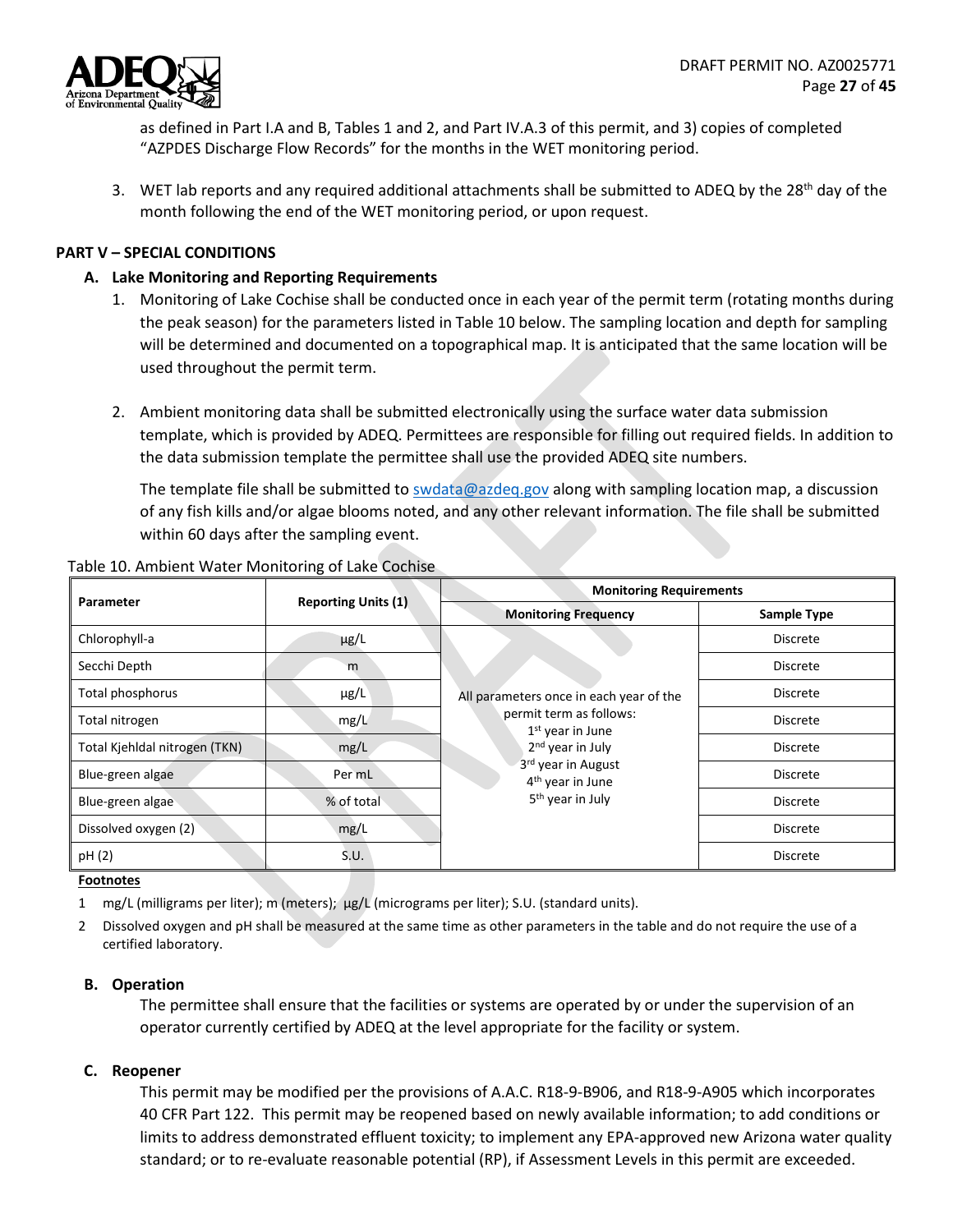# <span id="page-27-0"></span>**Appendix A - Part A: Acronyms**

Arizona Department

| A.A.C.                           | Arizona Administrative Code                                   |
|----------------------------------|---------------------------------------------------------------|
| ADEQ                             | Arizona Department of Environmental Quality                   |
| <b>ADHS</b>                      | Arizona Department of Health Services                         |
| EQ                               | <b>Exceptional Quality (biosolids)</b>                        |
| <b>AZPDES</b>                    | Arizona Pollutant Discharge Elimination System                |
| A.R.S.                           | Arizona Revised Statutes                                      |
| <b>CFR</b>                       | Code of Federal Regulations                                   |
| <b>CFU</b>                       | <b>Colony Forming Units</b>                                   |
| Director                         | The Director of ADEQ or any authorized representative thereof |
| <b>DMR</b>                       | <b>Discharge Monitoring Report</b>                            |
| <b>EPA</b>                       | The U.S. Environmental Protection Agency                      |
| kg/day                           | Kilograms per day                                             |
| <b>MGD</b>                       | Million Gallons per Day                                       |
| mg/L                             | Milligrams per Liter, also equal to parts per million (ppm)   |
| <b>MPN</b>                       | Most Probable Number                                          |
| <b>NPDES</b>                     | National Pollutant Discharge Elimination System               |
| <b>PFU</b>                       | Plaque-Forming Unit                                           |
| QA                               | <b>Quality Assurance</b>                                      |
| SSU                              | Sewage Sludge Unit                                            |
| <b>TBEL</b>                      | <b>Technology-based Effluent Limitation</b>                   |
| $\mu$ g/L                        | Micrograms per Liter, also equal to parts per billion (ppb)   |
| <b>WQBEL</b>                     | Water quality-based Effluent Limitation                       |
| Appendix A - Part B: Definitions |                                                               |
|                                  |                                                               |

# <span id="page-27-1"></span>**Appendix A - Part B: Definitions**

| Active Sewage Sludge Unit     | A sewage sludge unit that has not closed.                                        |
|-------------------------------|----------------------------------------------------------------------------------|
|                               | A test used to determine the concentration of effluent or ambient waters         |
|                               | that produces an adverse effect (lethality) on a group of test organisms         |
| <b>Acute Toxicity Test</b>    | during a short-term exposure 9e.g., 24, 48, or 96 hours). Acute toxicity is      |
|                               | measured using statistical procedures (e.g., pint estimate techniques or         |
|                               | hypothesis testing) and is reported as PASS/FAIL or in TUas, where TUa =         |
|                               | 100LC <sub>50</sub> .                                                            |
|                               | Is the ratio of the acute toxicity of an effluent or a toxicant to its chronic   |
|                               | toxicity. It is used as a factor for estimating chronic toxicity on the basis of |
| Acute-to Chronic Ratio (ACR)  | acute toxicity data, or for estimating acute toxicity on the basis of chronic    |
|                               | toxicity data.                                                                   |
|                               | The whole biosolids application rate on a dry-weight basis that meets the        |
|                               | following conditions: a.) The amount of nitrogen needed by existing              |
| Agronomic Rate                | vegetation or a planned or actual crop has been provided, and b.) The            |
|                               | amount of nitrogen that passes below the root zone of the crop or                |
|                               | vegetation is minimized.                                                         |
|                               | The ratio of the concentration of ammonia in the effluent and the                |
| Ammonia Impact Ratio (AIR)    | calculated ammonia standard as determined by the use of effluent pH and          |
|                               | temperature.                                                                     |
| Annual Pollutant Loading Rate | The maximum amount of a pollutant that can be applied to an acre or              |
|                               | hectare of land during a 365-day period.                                         |
|                               | A person who arranges for and controls the site-specific land application of     |
| Applicator                    | biosolids in Arizona.                                                            |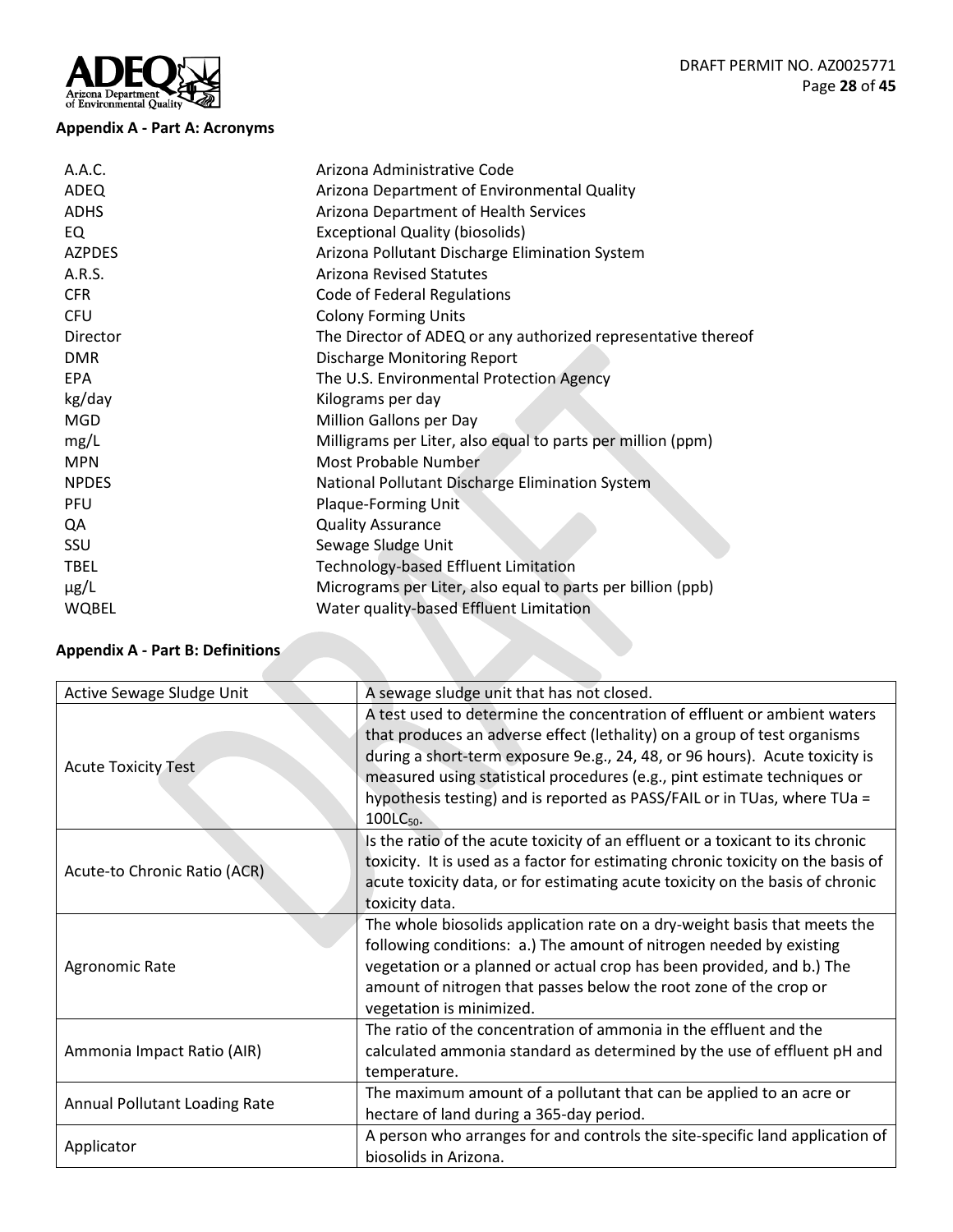

| <b>Base Flood</b>                        | A flood that has a one percent chance of occurring in any given year (or a      |
|------------------------------------------|---------------------------------------------------------------------------------|
|                                          | flood that is likely to occur once in 100 years).                               |
|                                          | Biosolids that are transported and land-applied in a manner other than in a     |
| <b>Bulk Biosolids</b>                    | bag or other container holding biosolids of 1.102 short tons or 1 metric ton    |
|                                          | or less.                                                                        |
|                                          | A test in which sublethal effects (e.g., reduced growth or reproduction) are    |
|                                          | measured in addition to lethality. Chronic toxicity is measured as TUc =        |
| <b>Chronic Toxicity Test</b>             | 100/NOEC or TUc = 100/Ecp or 100/ICp. The ICp and ECp value should be           |
|                                          | the approximate equivalent of the NOEC calculated by hypothesis testing         |
|                                          | for each test method.                                                           |
|                                          | A sample that is formed by combining a series of individual, discrete           |
|                                          | samples of specific volumes at specified intervals. Composite samples           |
|                                          | characterize the quality of a discharge over a given period of time.            |
|                                          | Although, composite samples can be time-weighted or flow-weighted, this         |
| Composite Sample                         | permit requires the collection of flow-proportional composite samples.          |
|                                          | This means that samples are collected and combined using aliquots in            |
|                                          | proportion to flow rather than time. Also see Flow-Proportional                 |
|                                          | Composite.                                                                      |
| <b>Cumulative Pollutant Loading Rate</b> | The maximum amount of a pollutant applied to land application site.             |
|                                          | The maximum allowable discharge of a pollutant in a calendar day as             |
| Daily Maximum Concentration Limit        | measured on any single discrete sample or composite sample.                     |
|                                          | The maximum allowable total mass of a pollutant discharged in a calendar        |
| Daily Maximum Mass Limit                 | day.                                                                            |
|                                          | An individual sample of at least 100 mL collected from a single location, or    |
| Discrete or Grab Sample                  | over a period of time not exceeding 15 minutes.                                 |
|                                          | The weight of biosolids calculated after the material has been dried at 105     |
| Dry-Weight Basis                         | °C until reaching a constant mass.                                              |
|                                          | A point estimate of the toxicant (or effluent) concentration that would         |
|                                          | cause an observable adverse effect (e.g., survival or fertilization) in a given |
| <b>Effect Concentration Point (ECP)</b>  | percent of the test organisms, calculated from a continuous model (e.g.,        |
|                                          | USEPA Probit Model).                                                            |
|                                          | Biosolids certified under R18-9-1013(A)(6) as meeting the pollutant             |
|                                          |                                                                                 |
| <b>Exceptional Quality Biosolids</b>     | concentrations in R18-9-1005 Table 2, Class A pathogen reduction in R18-        |
|                                          | 9-1006, and one of the vector attraction reduction requirements in              |
|                                          | subsections R-18-9-1010(A)(1) through R18-9-1010(A)(8).                         |
|                                          | A sample that combines discrete samples collected over time, based on           |
|                                          | the flow of the discharge being sampled. There are two methods used to          |
|                                          | collect this type of sample. One collects a constant sample volume at time      |
| Flow Proportional Composite Sample       | intervals that vary based on stream flow. The other collects discrete           |
|                                          | samples that are proportioned into aliquots of varying volumes based on         |
|                                          | stream flow, at constant time intervals (i.e. flow-weighted composite           |
|                                          | sample).                                                                        |
| Hardness                                 | The sum of the calcium and magnesium concentrations, expressed as               |
|                                          | calcium carbonate (CACO <sub>3</sub> ) in milligrams per liter.                 |
|                                          | A statistical technique (e.g., Dunnetts test) that determines what              |
|                                          | concentration is statistically different from the control. Endpoints            |
| <b>Hypothesis Testing</b>                | determined from hypothesis testing are NOEC and LOEC. The two                   |
|                                          |                                                                                 |
|                                          | hypotheses commonly tested in WET are:                                          |
|                                          | Null hypothesis $(H_0)$ : The effluent is not toxic.                            |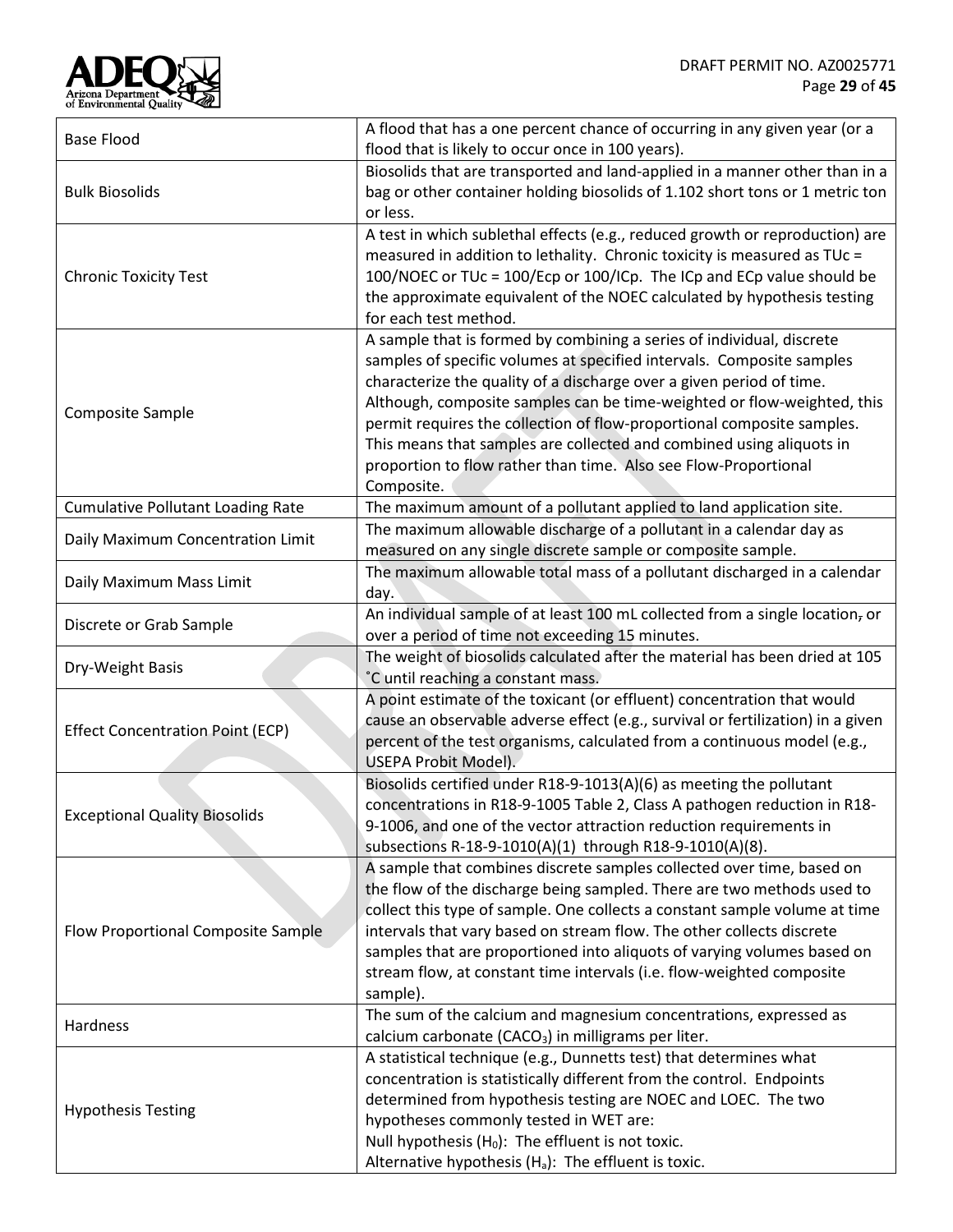

| Inhibition Concentration (IC)                           | A point estimate of the toxicant concentration that would cause a given<br>percent reduction in a non-lethal biological measurement (e.g.,<br>reproduction or growth) calculated from a continuous model (e.g., USEPA<br>Interpolation Method). IC25 is a point estimate of the toxicant<br>concentration that would cause a 25% reduction in a non-lethal biological<br>measurement.                                                                                                                                                                                                                                                                                |
|---------------------------------------------------------|----------------------------------------------------------------------------------------------------------------------------------------------------------------------------------------------------------------------------------------------------------------------------------------------------------------------------------------------------------------------------------------------------------------------------------------------------------------------------------------------------------------------------------------------------------------------------------------------------------------------------------------------------------------------|
| Land Application or Land Apply                          | Spraying or spreading biosolids on the surface of the land, injecting<br>biosolids below the land's surface, or incorporating biosolids into the soil<br>to amend, condition, or fertilize the soil.                                                                                                                                                                                                                                                                                                                                                                                                                                                                 |
| Land Treatment Facility                                 | An operation designed to treat and improve the quality of waste,<br>wastewater, or both, by placement wholly or in part on the land surface to<br>perform part or all of the treatment. A land treatment facility includes a<br>facility that performs biosolids drying, processing, or composting, but not<br>land application performed in compliance with 18 A.A.C. 9, Article 10.                                                                                                                                                                                                                                                                                |
| <b>LC50</b>                                             | The toxicant (or effluent) concentration that would cause death in 50<br>percent of the test organisms.                                                                                                                                                                                                                                                                                                                                                                                                                                                                                                                                                              |
| Limit of Quantitation (LOQ)                             | The minimum levels, concentrations, or quantities of a target variable such<br>as an analyte that can be reported with a specific degree of confidence.<br>The calibration point shall be at or below the LOQ. The LOQ is the<br>concentration in a sample that is equivalent to the concentration of the<br>lowest calibration standard analyzed by a specific analytical procedure,<br>assuming that all of the method-specified sample weights, volumes, and<br>processing steps have been followed.                                                                                                                                                              |
| Limit of Detection (LOD)                                | An analyte and matrix-specific estimate of the minimum amount of a<br>substance that the analytical process can reliably detect with a 99%<br>confidence level. This may be laboratory dependent and is developed<br>according to R9014-615(C)(7).                                                                                                                                                                                                                                                                                                                                                                                                                   |
| Method Detection Limit (MDL)                            | See LOD                                                                                                                                                                                                                                                                                                                                                                                                                                                                                                                                                                                                                                                              |
| Mixing Zone                                             | An area where an effluent discharge undergoes initial dilution and may be<br>extended to cover the secondary mixing in the ambient waterbody. A<br>mixing zone is an allocated impact zone where water quality criteria can<br>be exceeded as long as acutely toxic conditions are prevented.                                                                                                                                                                                                                                                                                                                                                                        |
| Monthly or Weekly Average<br><b>Concentration Limit</b> | Other than for bacteriological testing, means the highest allowable<br>average calculated as an arithmetic mean of consecutive measurements<br>made during calendar month or week, respectively. The "monthly or<br>weekly average concentration limit" for E. coli bacteria means the highest<br>allowable average calculated as the geometric mean of a minimum of four<br>(4) measurements made during a calendar month or week, respectively.<br>The geometric mean is the nth root of the product of n numbers. For<br>either method (CFU or MPN), when data are reported as "0" or non-detect<br>then input a "1" into the calculation for the geometric mean. |
| No Observed Effect Concentration<br>(NOEC)              | The highest tested concentration of effluent or toxicant, that causes no<br>observable adverse effect on the test organisms (i.e., the highest<br>concentration of toxicant at which the values for the observed responses<br>are not statistically significant different from the controls).                                                                                                                                                                                                                                                                                                                                                                        |
| Pathogen                                                | A disease-causing organism.                                                                                                                                                                                                                                                                                                                                                                                                                                                                                                                                                                                                                                          |
| <b>Point Estimate Techniques</b>                        | As Probit, Interpolation Method, Spearman-Karber are used to determine<br>the effluent concentration at which adverse effects (e.g., fertilization,                                                                                                                                                                                                                                                                                                                                                                                                                                                                                                                  |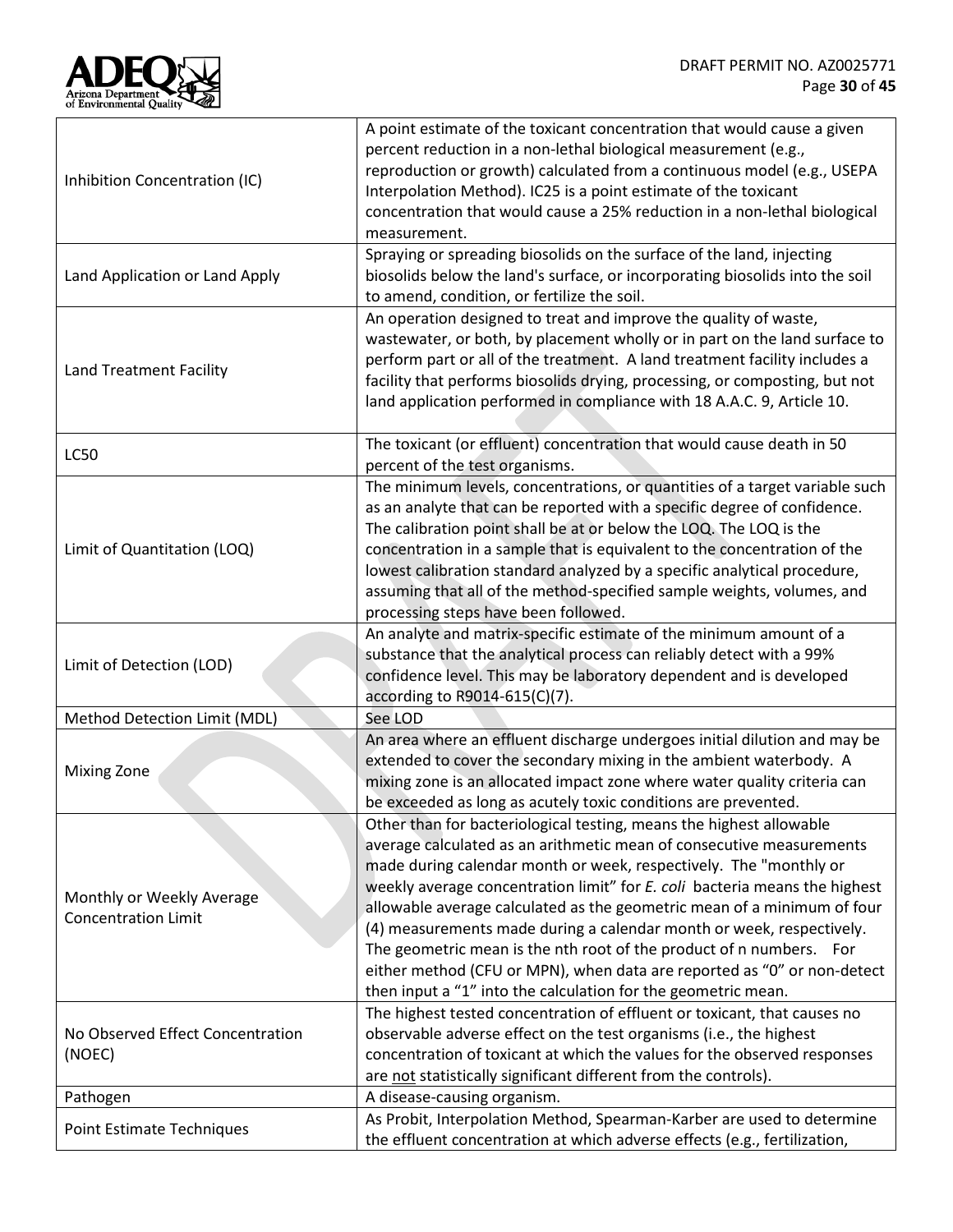

|                                                 | growth or survival) occurred. For example, concentration at which a 25                                                                                    |  |  |  |  |
|-------------------------------------------------|-----------------------------------------------------------------------------------------------------------------------------------------------------------|--|--|--|--|
|                                                 | percent reduction in fertilization occurred.                                                                                                              |  |  |  |  |
|                                                 | A toxicity test conducted with the addition of a known toxicant to indicate                                                                               |  |  |  |  |
|                                                 | the sensitivity of the organisms being used and demonstrate a laboratory's                                                                                |  |  |  |  |
| <b>Reference Toxicant Test</b>                  | ability to obtain consistent results with the test method. Reference                                                                                      |  |  |  |  |
|                                                 | toxicant data are part of the routine QA/QC program to evaluate the                                                                                       |  |  |  |  |
|                                                 | performance of laboratory personnel and test organisms.                                                                                                   |  |  |  |  |
|                                                 | Rainwater, leachate, or other liquid that drains over any part of a land                                                                                  |  |  |  |  |
| Runoff                                          | surface and runs off of the land surface.                                                                                                                 |  |  |  |  |
|                                                 | Land on which only sewage sludge is placed for final disposal. This does                                                                                  |  |  |  |  |
| Sewage Sludge Unit                              | not include land on which sewage sludge is either stored or treated. Land                                                                                 |  |  |  |  |
|                                                 | does not include navigable waters.                                                                                                                        |  |  |  |  |
|                                                 | Defined as statistically significant difference (e.g., 95% confidence level) in                                                                           |  |  |  |  |
| <b>Significant Difference</b>                   | the means of two distributions of sampling results.                                                                                                       |  |  |  |  |
|                                                 | A statistical analysis comparing only two sets of replicate observations. In                                                                              |  |  |  |  |
|                                                 | the case of WET, comparing only two test concentrations (e.g., a control                                                                                  |  |  |  |  |
|                                                 | and 100% effluent). The purpose of this test is to determine if the 100%                                                                                  |  |  |  |  |
| <b>Single Concentration Acute Test</b>          | effluent concentration differs from the control (i.e., the test passes or                                                                                 |  |  |  |  |
|                                                 | fails).                                                                                                                                                   |  |  |  |  |
|                                                 |                                                                                                                                                           |  |  |  |  |
|                                                 | The temporary holding or placement of biosolids on land before land                                                                                       |  |  |  |  |
| Store Biosolids or Storage of Biosolids         | application.                                                                                                                                              |  |  |  |  |
| Surface Disposal Site                           | An area of land that contains one or more active sewage sludge units.                                                                                     |  |  |  |  |
|                                                 | Used in this permit, means post-marked, documented by other mailing                                                                                       |  |  |  |  |
| Submit                                          | receipt, or hand-delivered to ADEQ.                                                                                                                       |  |  |  |  |
|                                                 | Specific criteria for determining whether toxicity tests results are                                                                                      |  |  |  |  |
| Test Acceptability Criteria (TAC)               | acceptable. The effluent and reference toxicant must meet specific criteria                                                                               |  |  |  |  |
|                                                 | as defined in the test method.                                                                                                                            |  |  |  |  |
| Ton                                             | A net weight of 2000 pounds and is known as a short ton.                                                                                                  |  |  |  |  |
|                                                 | The biosolids material that remains when sewage sludge is dried at 103°C                                                                                  |  |  |  |  |
| <b>Total Solids</b>                             | to 105° C.                                                                                                                                                |  |  |  |  |
|                                                 |                                                                                                                                                           |  |  |  |  |
|                                                 | A measure of toxicity in an effluent as determined by the acute toxicity                                                                                  |  |  |  |  |
| Toxic Unit (TU)                                 | units or chronic toxicity units measured. Higher the TUs indicate greater                                                                                 |  |  |  |  |
|                                                 | toxicity.                                                                                                                                                 |  |  |  |  |
|                                                 | A set of procedures used to identify the specific chemical(s) causing                                                                                     |  |  |  |  |
| <b>Toxicity Identification Evaluation (TIE)</b> | effluent toxicity.                                                                                                                                        |  |  |  |  |
|                                                 |                                                                                                                                                           |  |  |  |  |
|                                                 | A site-specific study conducted in a stepwise process designed to identify<br>the causative agents of effluent toxicity, isolate the sources of toxicity, |  |  |  |  |
| <b>Toxicity Reduction Evaluation (TRE)</b>      |                                                                                                                                                           |  |  |  |  |
|                                                 | evaluate the effectiveness of toxicity control options, and then confirm the                                                                              |  |  |  |  |
|                                                 | reduction in effluent toxicity.<br>A procedure to determine the toxicity of a chemical or an effluent using                                               |  |  |  |  |
|                                                 |                                                                                                                                                           |  |  |  |  |
| <b>Toxicity Test</b>                            | living organisms. A toxicity test measures the degree of effect of a specific                                                                             |  |  |  |  |
|                                                 | chemical or effluent on exposed test organisms.                                                                                                           |  |  |  |  |
| Vectors                                         | Rodents, flies, mosquitoes, or other organisms capable of transporting                                                                                    |  |  |  |  |
|                                                 | pathogens.                                                                                                                                                |  |  |  |  |
| <b>Whole Effluent Toxicity</b>                  | The total toxic effect of an effluent measured directly with a toxicity test.                                                                             |  |  |  |  |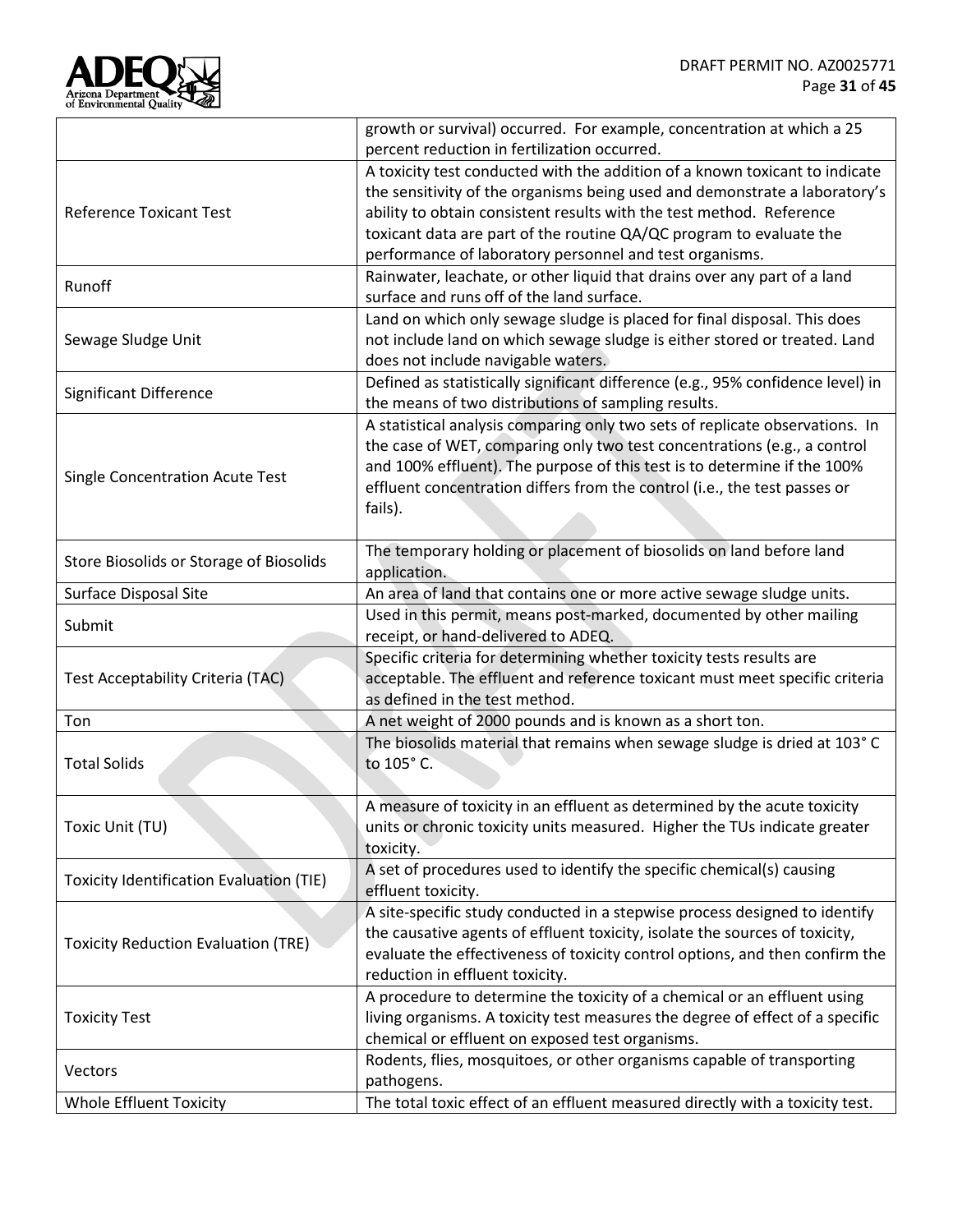

#### <span id="page-31-0"></span>**Appendix B - AZPDES Discharge Flow Record**

|                               | City of Willcox Wastewater Treatment Plant - AZ0025771 |                          |  |  |  |  |  |  |
|-------------------------------|--------------------------------------------------------|--------------------------|--|--|--|--|--|--|
| Discharge to Lake Cochise At: |                                                        |                          |  |  |  |  |  |  |
| <b>Outfall No:</b>            | 001                                                    |                          |  |  |  |  |  |  |
| Location:                     | Latitude 32° 13' 57.96" N, Longitude 109° 49' 28.64" W |                          |  |  |  |  |  |  |
| Month:                        |                                                        | Year:                    |  |  |  |  |  |  |
|                               | Flow Duration <sup>(1)</sup>                           | Flow Rate <sup>(2)</sup> |  |  |  |  |  |  |
| Date:                         | (Total hours per day)                                  | (Total MGD per day)      |  |  |  |  |  |  |
| $\mathbf 1$                   |                                                        |                          |  |  |  |  |  |  |
| $\mathbf{2}$                  |                                                        |                          |  |  |  |  |  |  |
| $\overline{\mathbf{3}}$       |                                                        |                          |  |  |  |  |  |  |
| $\pmb{4}$                     |                                                        |                          |  |  |  |  |  |  |
| 5                             |                                                        |                          |  |  |  |  |  |  |
| $\bf 6$                       |                                                        |                          |  |  |  |  |  |  |
| $\overline{\mathbf{z}}$       |                                                        |                          |  |  |  |  |  |  |
| 8                             |                                                        |                          |  |  |  |  |  |  |
| $\boldsymbol{9}$              |                                                        |                          |  |  |  |  |  |  |
| ${\bf 10}$                    |                                                        |                          |  |  |  |  |  |  |
| 11                            |                                                        |                          |  |  |  |  |  |  |
| ${\bf 12}$                    |                                                        |                          |  |  |  |  |  |  |
| 13<br>${\bf 14}$              |                                                        |                          |  |  |  |  |  |  |
| 15                            |                                                        |                          |  |  |  |  |  |  |
| 16                            |                                                        |                          |  |  |  |  |  |  |
| ${\bf 17}$                    |                                                        |                          |  |  |  |  |  |  |
| 18                            |                                                        |                          |  |  |  |  |  |  |
| 19                            |                                                        |                          |  |  |  |  |  |  |
| ${\bf 20}$                    |                                                        |                          |  |  |  |  |  |  |
| 21                            |                                                        |                          |  |  |  |  |  |  |
| 22                            |                                                        |                          |  |  |  |  |  |  |
| 23                            |                                                        |                          |  |  |  |  |  |  |
| 24                            |                                                        |                          |  |  |  |  |  |  |
| 25                            |                                                        |                          |  |  |  |  |  |  |
| 26                            |                                                        |                          |  |  |  |  |  |  |
| 27                            |                                                        |                          |  |  |  |  |  |  |
| 28                            |                                                        |                          |  |  |  |  |  |  |
| 29                            |                                                        |                          |  |  |  |  |  |  |
| 30                            |                                                        |                          |  |  |  |  |  |  |
| 31                            |                                                        |                          |  |  |  |  |  |  |
| Comment:                      |                                                        |                          |  |  |  |  |  |  |

**Footnotes**

Total time of discharge in hours per day. If actual time is not available, use an estimate of flow duration.

Report flow discharge in MGD. If no discharge occurs on any given day, report 'ND" for the flow for that day.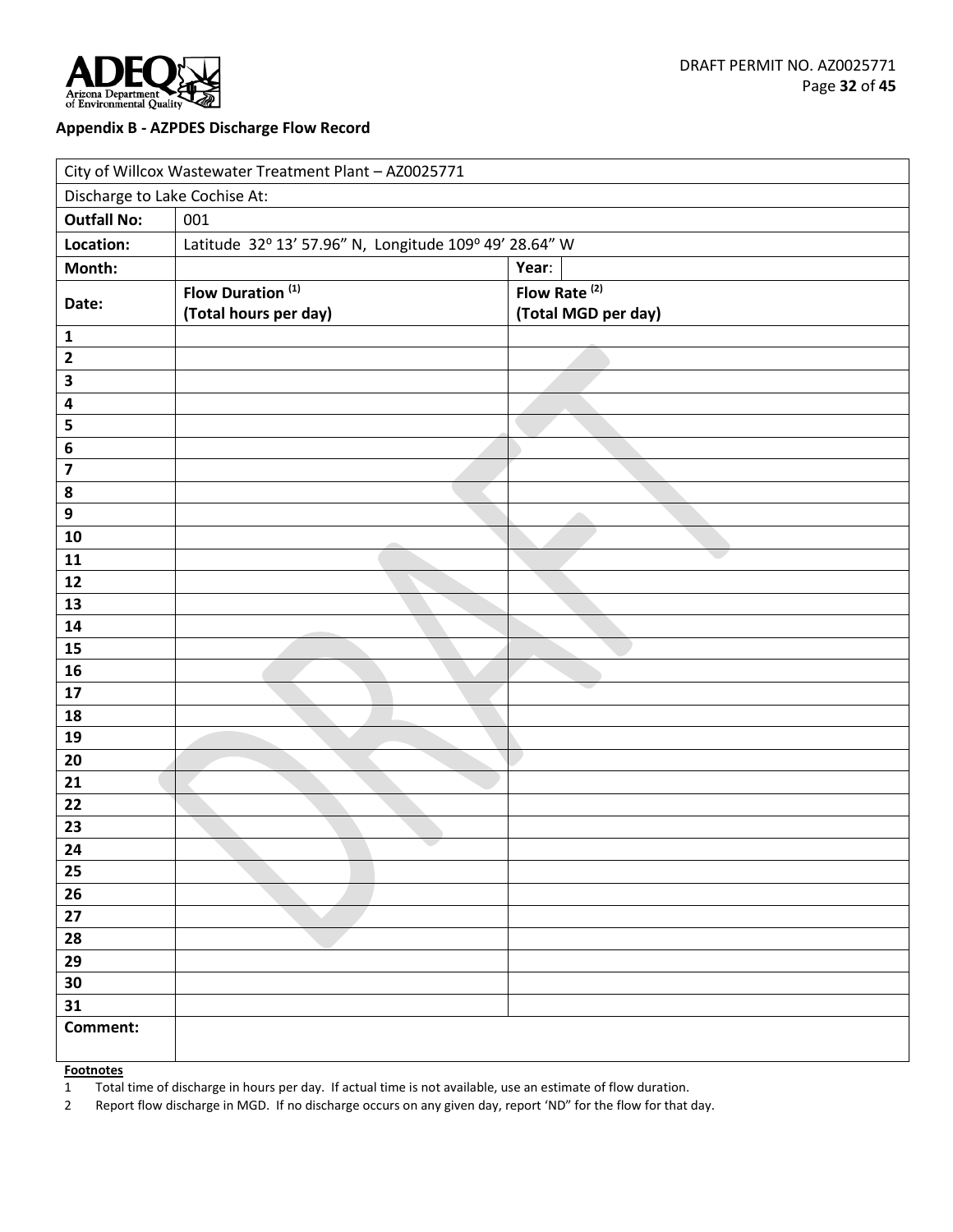

## <span id="page-32-0"></span>**Appendix C - Ammonia Data Log**

| City of Willcox Wastewater Treatment Plant - AZ0025771 |                                                    |                            |                                          |                                                                                                                 |                                               |  |  |  |  |
|--------------------------------------------------------|----------------------------------------------------|----------------------------|------------------------------------------|-----------------------------------------------------------------------------------------------------------------|-----------------------------------------------|--|--|--|--|
| $\mathsf A$                                            | B                                                  | $\mathsf C$                | $\mathsf D$                              | E                                                                                                               | $\mathsf F$                                   |  |  |  |  |
| Date of Sample                                         | Ammonia<br>Concentration<br>(Effluent)<br>(mg/L N) | pН<br>(Effluent)<br>(S.U.) | Temperature<br>(Effluent)<br>(° Celsius) | Ammonia Standard as<br>Determined from<br>Ammonia Criteria<br>Tables (attached)                                 | Ammonia Impact Ratio<br>(Column B / Column E) |  |  |  |  |
|                                                        |                                                    |                            |                                          |                                                                                                                 |                                               |  |  |  |  |
|                                                        |                                                    |                            |                                          |                                                                                                                 |                                               |  |  |  |  |
|                                                        |                                                    |                            |                                          |                                                                                                                 |                                               |  |  |  |  |
|                                                        |                                                    |                            |                                          |                                                                                                                 |                                               |  |  |  |  |
|                                                        |                                                    |                            |                                          |                                                                                                                 |                                               |  |  |  |  |
|                                                        |                                                    |                            |                                          |                                                                                                                 |                                               |  |  |  |  |
|                                                        |                                                    |                            |                                          |                                                                                                                 |                                               |  |  |  |  |
|                                                        |                                                    |                            |                                          |                                                                                                                 |                                               |  |  |  |  |
|                                                        |                                                    |                            |                                          |                                                                                                                 |                                               |  |  |  |  |
|                                                        |                                                    |                            |                                          |                                                                                                                 |                                               |  |  |  |  |
|                                                        |                                                    |                            |                                          |                                                                                                                 |                                               |  |  |  |  |
|                                                        |                                                    |                            |                                          |                                                                                                                 |                                               |  |  |  |  |
|                                                        |                                                    |                            |                                          |                                                                                                                 |                                               |  |  |  |  |
|                                                        |                                                    |                            |                                          |                                                                                                                 |                                               |  |  |  |  |
|                                                        |                                                    |                            |                                          |                                                                                                                 |                                               |  |  |  |  |
|                                                        |                                                    |                            |                                          |                                                                                                                 |                                               |  |  |  |  |
|                                                        |                                                    |                            |                                          |                                                                                                                 |                                               |  |  |  |  |
|                                                        |                                                    |                            |                                          |                                                                                                                 |                                               |  |  |  |  |
|                                                        |                                                    |                            |                                          |                                                                                                                 |                                               |  |  |  |  |
|                                                        |                                                    |                            |                                          |                                                                                                                 |                                               |  |  |  |  |
|                                                        |                                                    |                            |                                          |                                                                                                                 |                                               |  |  |  |  |
|                                                        |                                                    |                            |                                          |                                                                                                                 |                                               |  |  |  |  |
|                                                        |                                                    |                            |                                          | Please copy and complete for each month of each year for permit term. Attach any additional pages as necessary. |                                               |  |  |  |  |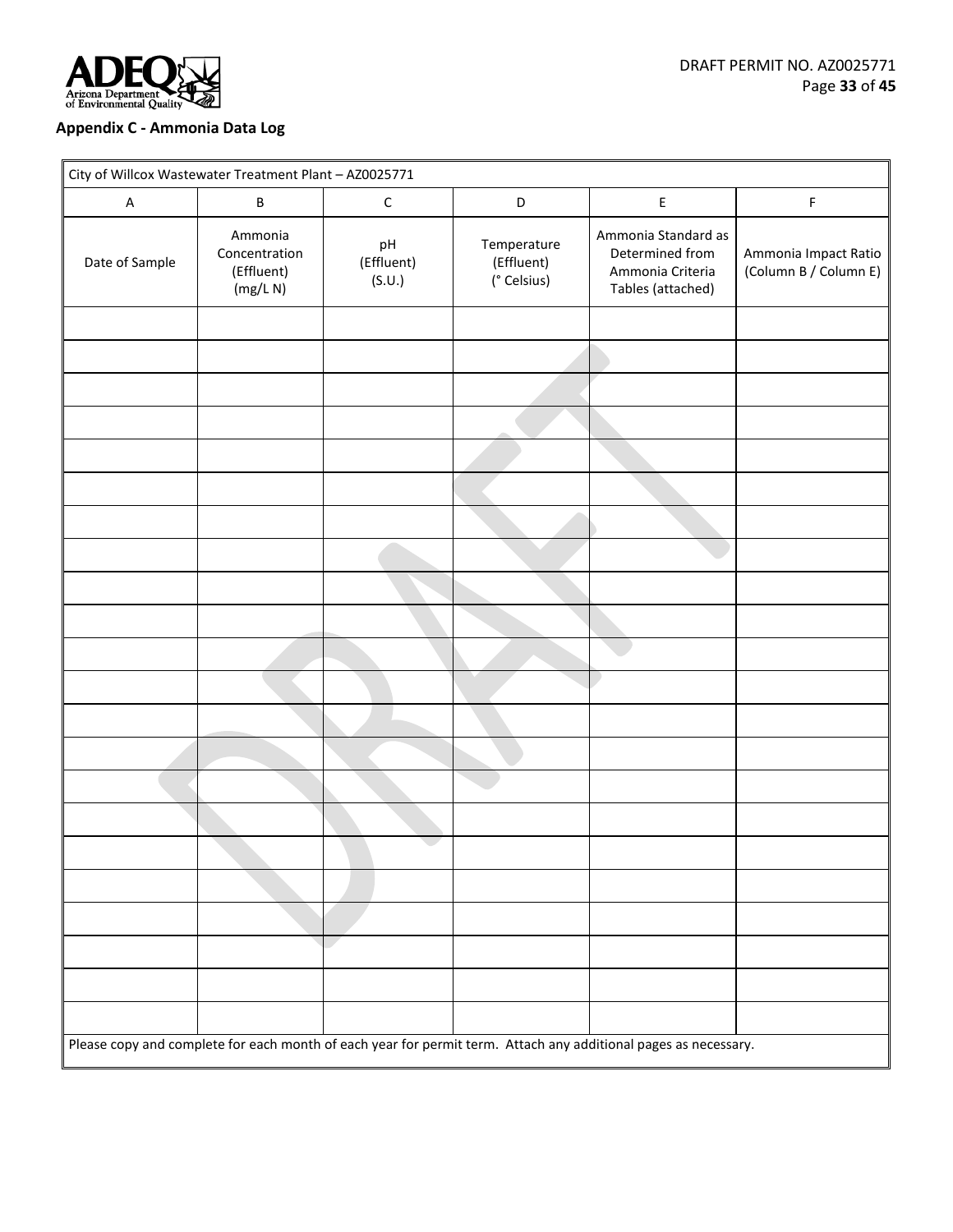

## **Appendix C – Continued - Ammonia Special Reporting Requirements**

Arizona Administrative Code, Title 18, Chapter 11 Department of Environmental Quality Water Quality Standards contains acute and chronic ammonia standards that are contingent upon temperature and/or pH values. The chronic criteria are more stringent than the acute ammonia criteria, so the effluent ammonia will be compared to the chronic ammonia standards. The table for chronic Aquatic and Wildlife designated uses follows below. The permittee shall refer to this table to determine the ammonia standard that applies each time an ammonia sample is taken. The required minimum discharge sampling frequency for these parameters may be found in Table 1 or 2 of this permit. The permittee shall record all sampling results for effluent ammonia, effluent pH and temperature at the time of sampling, as well as the applicable ammonia standards, ammonia impact ratios, and sampling dates in the Ammonia Data Log. Additionally, the ammonia impact ratio shall be calculated by dividing the ammonia value by the corresponding ammonia standard. Anytime an ammonia impact ratio is found to be above the limit of 1.0 for the pH and temperature at the time the sample was taken, the permittee shall highlight this on the ammonia data log. These results shall also be reported on DMRs with any exceedances noted. Annual submittal of the ammonia data log is required (See Part II.B.3)

#### **A&W Designated Uses**

| Determination of Chronic Total Ammonia Criteria as N in mg / L<br>Based on pH and Temperature at Time of Sampling (1)(2) |             |         |         |         |         |         |         |       |         |         |
|--------------------------------------------------------------------------------------------------------------------------|-------------|---------|---------|---------|---------|---------|---------|-------|---------|---------|
| Temperature, °C                                                                                                          |             |         |         |         |         |         |         |       |         |         |
| pH                                                                                                                       | $\mathbf 0$ | 14      | 16      | 18      | 20      | 22      | 24      | 26    | 28      | 30      |
| 6.5                                                                                                                      | 6.7         | 6.7     | $6.1\,$ | 5.3     | 4.7     | 4.1     | $3.6\,$ | 3.2   | $2.8\,$ | $2.5\,$ |
| 6.6                                                                                                                      | 6.6         | 6.6     | $6.0\,$ | 5.3     | 4.6     | 4.1     | 3.6     | 3.1   | 2.8     | 2.4     |
| 6.7                                                                                                                      | 6.4         | 6.4     | 5.9     | 5.2     | 4.5     | 4.0     | 3.5     | 3.1   | 2.7     | 2.4     |
| 6.8                                                                                                                      | 6.3         | 6.3     | 5.7     | 5.0     | 4.4     | 3.9     | 3.4     | 3.0   | 2.6     | 2.3     |
| 6.9                                                                                                                      | 6.1         | 6.1     | 5.6     | 4.9     | 4.3     | 3.8     | 3.3     | 2.9   | 2.6     | 2.3     |
| 7.0                                                                                                                      | 5.9         | 5.9     | 5.4     | 4.7     | 4.2     | 3.7     | 3.2     | 2.8   | 2.5     | 2.2     |
| $7.1\,$                                                                                                                  | 5.7         | 5.7     | 5.2     | 4.5     | 4.0     | 3.5     | 3.1     | 2.7   | 2.4     | 2.1     |
| 7.2                                                                                                                      | 5.4         | 5.4     | 5.0     | 4.3     | 3.8     | 3.3     | 2.9     | 2.6   | 2.3     | 2.0     |
| 7.3                                                                                                                      | 5.1         | 5.1     | 4.6     | 4.1     | 3.6     | 3.1     | 2.8     | 2.4   | 2.1     | 1.9     |
| 7.4                                                                                                                      | 4.7         | 4.8     | 4.3     | 3.8     | 3.3     | 3.0     | 2.6     | 2.3   | 2.0     | $1.7\,$ |
| 7.5                                                                                                                      | 4.4         | 4.4     | 4.0     | 3.5     | 3.1     | 2.7     | 2.4     | 2.1   | 1.8     | 1.6     |
| 7.6                                                                                                                      | 4.0         | 4.0     | 3.6     | 3.2     | 2.8     | 2.5     | 2.2     | 1.9   | 1.7     | $1.5$   |
| 7.7                                                                                                                      | 3.6         | 3.6     | 3.3     | 2.9     | $2.5\,$ | 2.2     | $1.9\,$ | 1.7   | $1.5\,$ | $1.3\,$ |
| 7.8                                                                                                                      | 3.2         | 3.2     | 2.9     | 2.5     | 2.2     | 2.0     | 1.7     | 1.5   | 1.3     | 1.2     |
| 7.9                                                                                                                      | 2.8         | 2.8     | 2.5     | 2.2     | 2.0     | 1.7     | $1.5\,$ | 1.3   | 1.2     | $1.0\,$ |
| 8.0                                                                                                                      | 2.4         | 2.4     | 2.2     | $1.9\,$ | $1.7\,$ | $1.5\,$ | $1.3\,$ | 1.2   | $1.0\,$ | 0.90    |
| 8.1                                                                                                                      | 2.1         | 2.1     | 1.9     | 1.7     | $1.5\,$ | 1.3     | 1.1     | $1.0$ | 0.88    | 0.77    |
| 8.2                                                                                                                      | 1.8         | 1.8     | 1.6     | $1.4$   | 1.3     | $1.1\,$ | 0.97    | 0.86  | 0.75    | 0.66    |
| 8.3                                                                                                                      | 1.5         | $1.5\,$ | 1.4     | 1.2     | 1.1     | 0.94    | 0.83    | 0.73  | 0.64    | 0.56    |
| 8.4                                                                                                                      | 1.3         | 1.3     | 1.2     | $1.0\,$ | 0.91    | 0.80    | 0.70    | 0.62  | 0.54    | 0.48    |
| 8.5                                                                                                                      | 1.1         | $1.1\,$ | 0.99    | 0.87    | 0.77    | 0.67    | 0.59    | 0.52  | 0.46    | 0.40    |
| 8.6                                                                                                                      | 0.92        | 0.92    | 0.84    | 0.74    | 0.65    | 0.57    | 0.50    | 0.44  | 0.39    | 0.34    |
| 8.7                                                                                                                      | 0.78        | 0.78    | 0.71    | 0.62    | 0.55    | 0.48    | 0.42    | 0.37  | 0.33    | 0.29    |
| 8.8                                                                                                                      | 0.66        | 0.66    | 0.60    | 0.53    | 0.46    | 0.41    | 0.36    | 0.32  | 0.28    | 0.24    |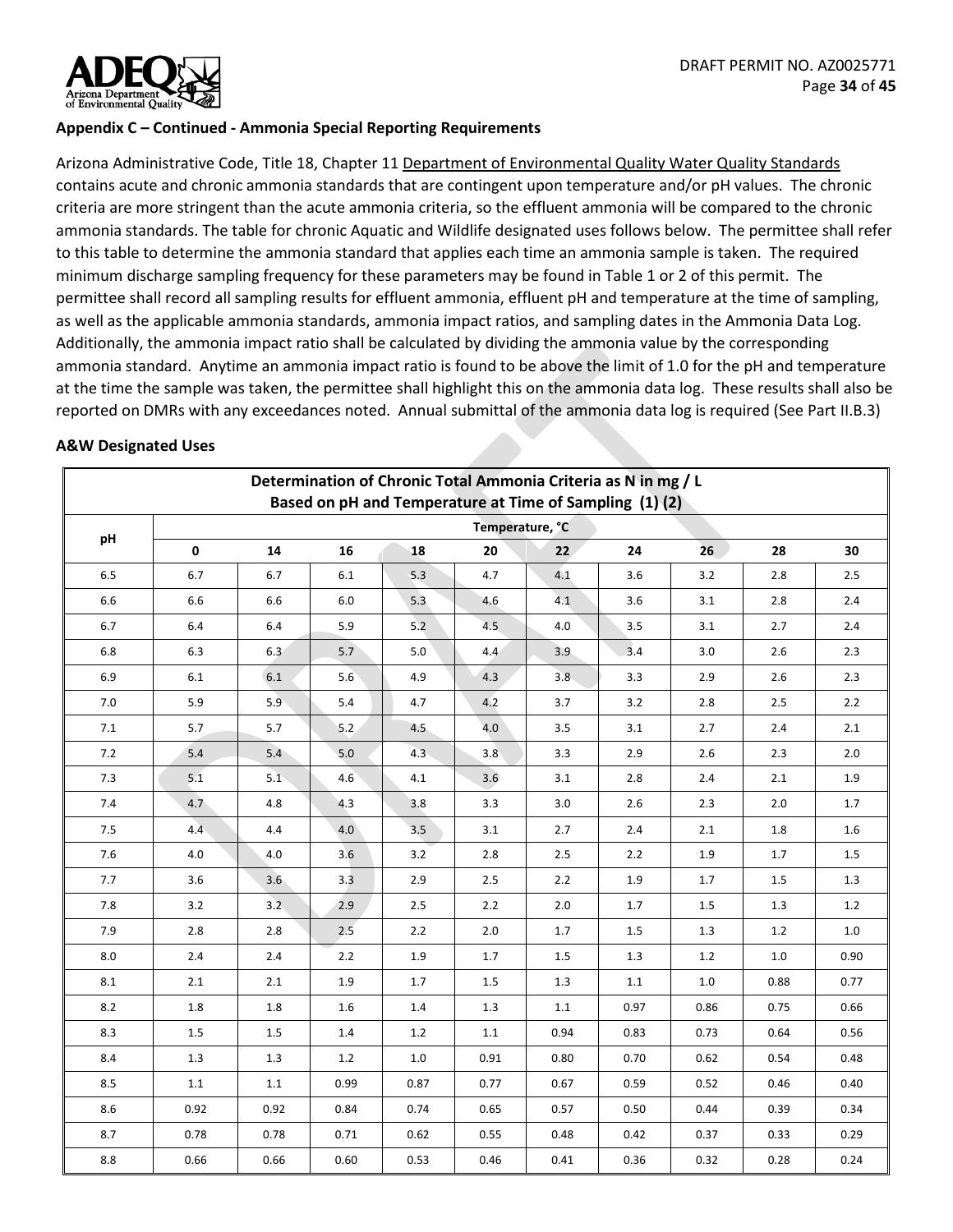

| Determination of Chronic Total Ammonia Criteria as N in mg / L<br>Based on pH and Temperature at Time of Sampling (1)(2) |                 |      |      |      |      |      |      |      |      |      |
|--------------------------------------------------------------------------------------------------------------------------|-----------------|------|------|------|------|------|------|------|------|------|
|                                                                                                                          | Temperature, °C |      |      |      |      |      |      |      |      |      |
| рH                                                                                                                       | 0               | 14   | 16   | 18   | 20   | 22   | 24   | 26   | 28   | 30   |
| 8.9                                                                                                                      | 0.57            | 0.57 | 0.51 | 0.45 | 0.40 | 0.35 | 0.31 | 0.27 | 0.24 | 0.21 |
| 9.0                                                                                                                      | 0.49            | 0.49 | 0.44 | 0.39 | 0.34 | 0.30 | 0.26 | 0.23 | 0.20 | 0.18 |

#### **Footnotes**

1 pH and temperature are field measurements taken at the same time and location as the water samples destined for the laboratory analysis of ammonia.

2 If field measured pH and/or temperature values fall between the Chronic Total Ammonia tabular values, round field measured values according to standard scientific rounding procedures to nearest tabular value to determine the ammonia standard.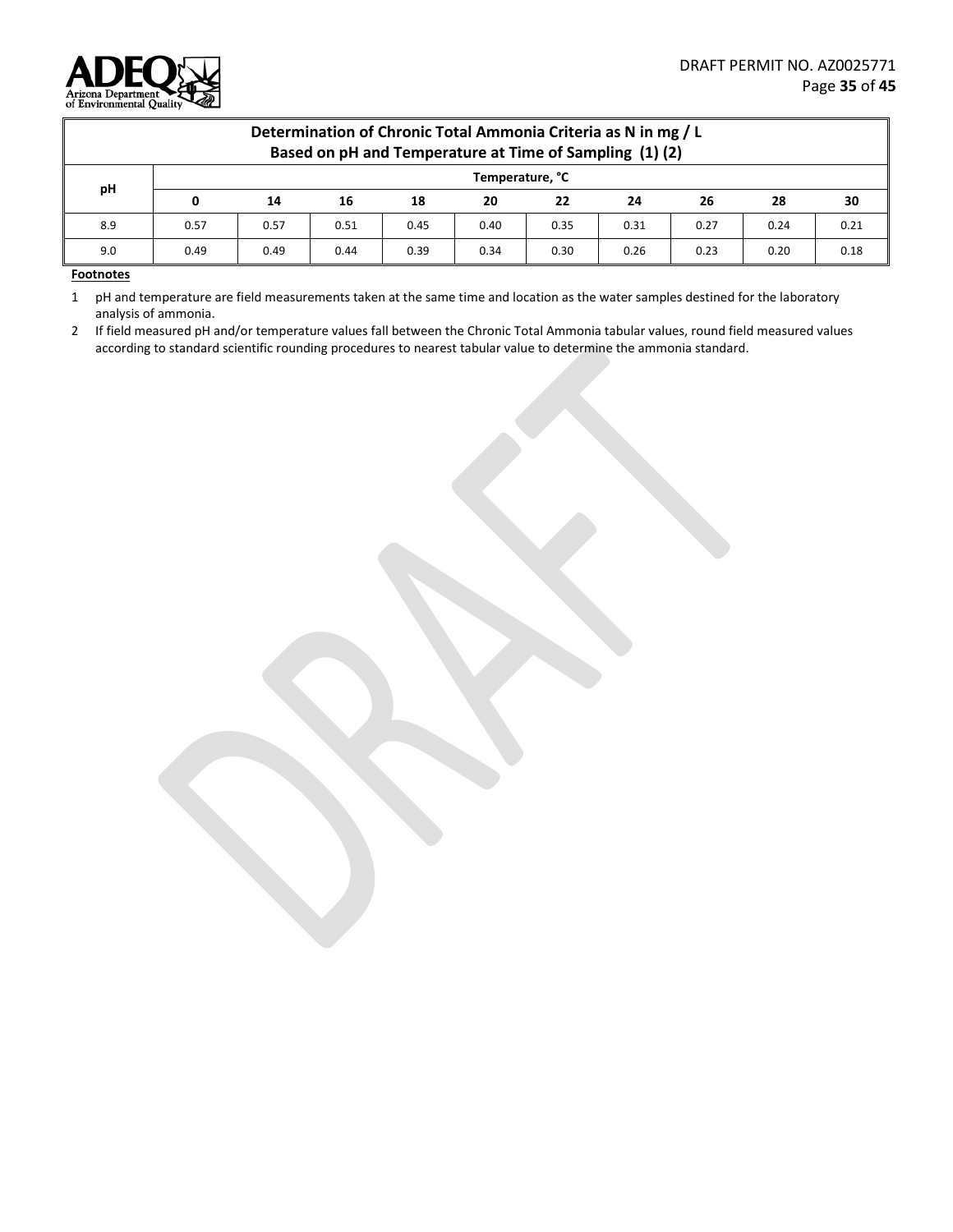

# <span id="page-35-0"></span>**Appendix D - Standard AZPDES Permit Conditions & Notifications**

(Updated as of February 2, 2004)

- 1. Duty to Reapply [R18-9-B904(C)] Unless the Permittee permanently ceases the discharging activity covered by this permit, the Permittee shall submit a new application 180 days before the existing permit expires
- 2. Applications [R18-9-A905(A)(1)(C) which incorporates 40CFR 122.22]
	- a. All applications shall be signed as follows:
		- i. For a corporation: by a responsible corporate officer. For the purpose of this section, a responsible corporate officer means:
			- A. A president, secretary, treasure, or vice-president of the corporation in charge of a principle business function, or any other person who performs similar policy-or decision-making functions for the corporation, or
			- B. The manager of one or more manufacturing, production, or operating facilities, provided, the manager is authorized to make management decisions which govern the operation of the regulated facility including having the explicit or implicit duty of making major capital investment recommendations, and initiating and directing other comprehensive measures to assure long term environmental compliance with environmental laws and regulations; the manager can ensure that the necessary systems are established or actions taken to gather complete and accurate information for permit application requirements; and where authority to sign documents has been assigned or delegated to the manager in accordance with corporate procedures;
		- ii. For partnership or sole proprietorship: by a general partner or the proprietor, respectively; or
		- iii. For a municipality, State, Federal, or other public agency: By either a principal executive officer or ranking elected official. For purposes of this section, a principal executive officer of a Federal agency includes: (i) The chief executive officer having responsibility for the overall operations of a principal geographic unit of the agency (e.g., Regional Administrators of EPA).
	- b. All reports required by permits and other information requested by the Director shall be signed by a person described in paragraph (a) of this Section, or by a duly authorized representative of that person. A person is a duly authorized representative only if:
		- i. The authorization is made in writing by a person described in paragraph (a) of this section;
		- ii. The authorization specifies either an individual or a position having responsibility for the overall operation of the regulated facility, such as the position of plant manager, operator of a well or a well field, superintendent, position of equivalent responsibility, or an individual or position having overall responsibility for environmental matters for the company. (A duly authorized representative may thus be either a named individual or any individual occupying a named position.) and,
		- iii. The written authorization is submitted to the Director.
	- c. Changes to Authorization. If an authorization under paragraph (b) of this section is no longer accurate because a different individual or position has responsibility for the overall operation of the facility, a new authorization satisfying the requirements of paragraph (b) of this section must be submitted to the Director prior to or together with any reports, information, or applications to be signed by an authorized representative.
	- d. Certification. Any person signing a document under paragraph (a) or (b) of this section shall make the following certification: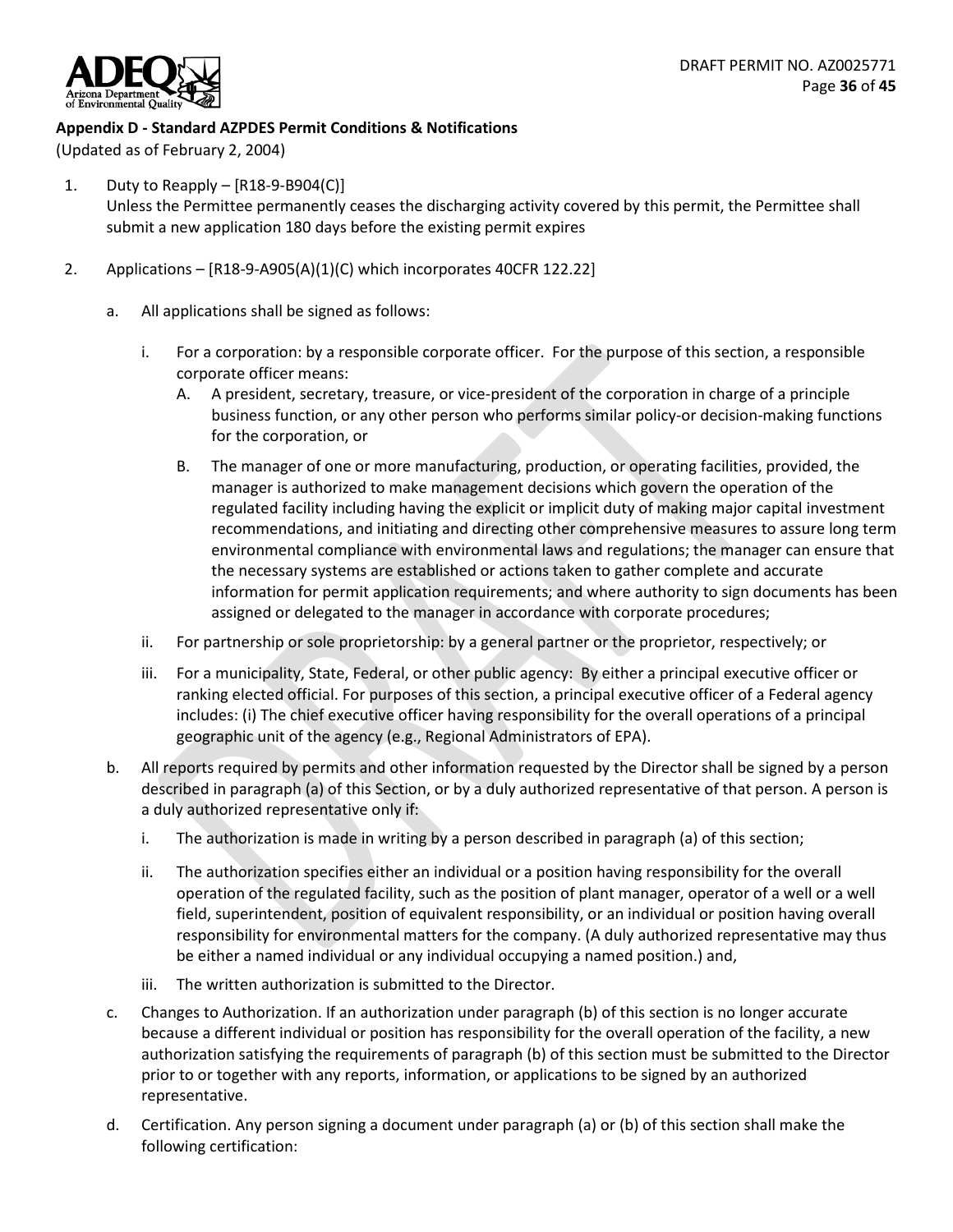

*I certify under penalty of law, that this document and all attachments were prepared under my direction or supervision in accordance with a system designed to assure that qualified personnel properly gathered and evaluated the information submitted. Based on my inquiry of the person or persons who manage the system, or those persons directly responsible for gathering information, the information submitted is, to the best of my knowledge and belief, true, accurate, and complete. I am aware that there are significant penalties for submitting false information, including the possibility of fine and imprisonment for knowing violations*.

- 3. Duty to Comply [R18-9-A905(A)(3)(a) which incorporates 40 CFR 122.41(a)(i) and A.R.S. §49- 262, 263.01, and 263.02.]
	- a. The Permittee shall comply with all conditions of this permit and any standard and prohibition required under A.R.S. Title 49, Chapter 2, Article 3.1 and A.A.C. Title 18, Chapter 9, Articles 9 and 10. Any permit noncompliance constitutes a violation of the Clean Water Act; A.R.S. Title 49, Chapter 2, Article 3.1; and A.A.C. Title 18, Chapter 9, Articles 9 and 10, and is grounds for enforcement action, permit termination, revocation and reissuance, or modification, or denial of a permit renewal application.
	- b. The issuance of this permit does not waive any federal, state, county, or local regulations or permit requirements with which a person discharging under this permit is required to comply.
	- c. The Permittee shall comply with the effluent standards or prohibitions established under section 307(a) of the Clean Water Act for toxic pollutants and with standards for sewage sludge use or disposal established under section 405(d) of the Clean Water Act within the time provided in the regulation that establish these standards or prohibitions, even if the permit has not yet been modified to incorporate the requirement.
	- d. Civil Penalties. A.R.S. § 49-262(C) provides that any person who violates any provision of A.R.S. Title 49, Chapter 2, Article 3.1 or a rule, permit, discharge limitation or order issued or adopted under A.R.S. Title 49, Chapter 2, Article 3.1 is subject to a civil penalty not to exceed \$25,000 per day per violation.
	- e. Criminal Penalties. Any a person who violates a condition of this permit, or violates a provision under A.R.S. Title 49, Chapter 2, Article 3.1, or A.A.C. Title 18, Chapter 9, Articles 9 and 10 is subject to the enforcement actions established under A.R.S. Title 49, Chapter 2, Article 4, which may include the possibility of fines and/or imprisonment.
- 4. Need to Halt or Reduce Activity Not a Defense [R18-9-A905(A)(3)(a) which incorporates 40 CFR 122.41(c)]

It shall not be a defense for a Permittee in an enforcement action that it would have been necessary to halt or reduce the permitted activity in order to maintain compliance with the conditions of this permit.

5. Duty to Mitigate - [R18-9-A905(A)(3)(a) which incorporates 40 CFR 122.41(d)]

The Permittee shall take all reasonable steps to minimize or prevent any discharge or sludge use or disposal in violation of this permit which has a reasonable likelihood of adversely affecting human health or the environment.

6. Proper Operation and Maintenance - [R18-9-A905(A)(3)(a) which incorporates 40 CFR 122.41(e)]

The Permittee shall at all times properly operate and maintain all facilities and systems of treatment and control (and related appurtenances) which are installed or used by the Permittee to achieve compliance with the conditions of this permit. Proper operation and maintenance also includes adequate laboratory controls and appropriate quality assurance procedures. This provision requires the operation of back-up or auxiliary facilities or similar systems which are installed by a Permittee only when the operation is necessary to achieve compliance with the conditions of the permit.

7. Permit Actions - [R18-9-A905(A)(3)(a) which incorporates 40 CFR 122.41(f)]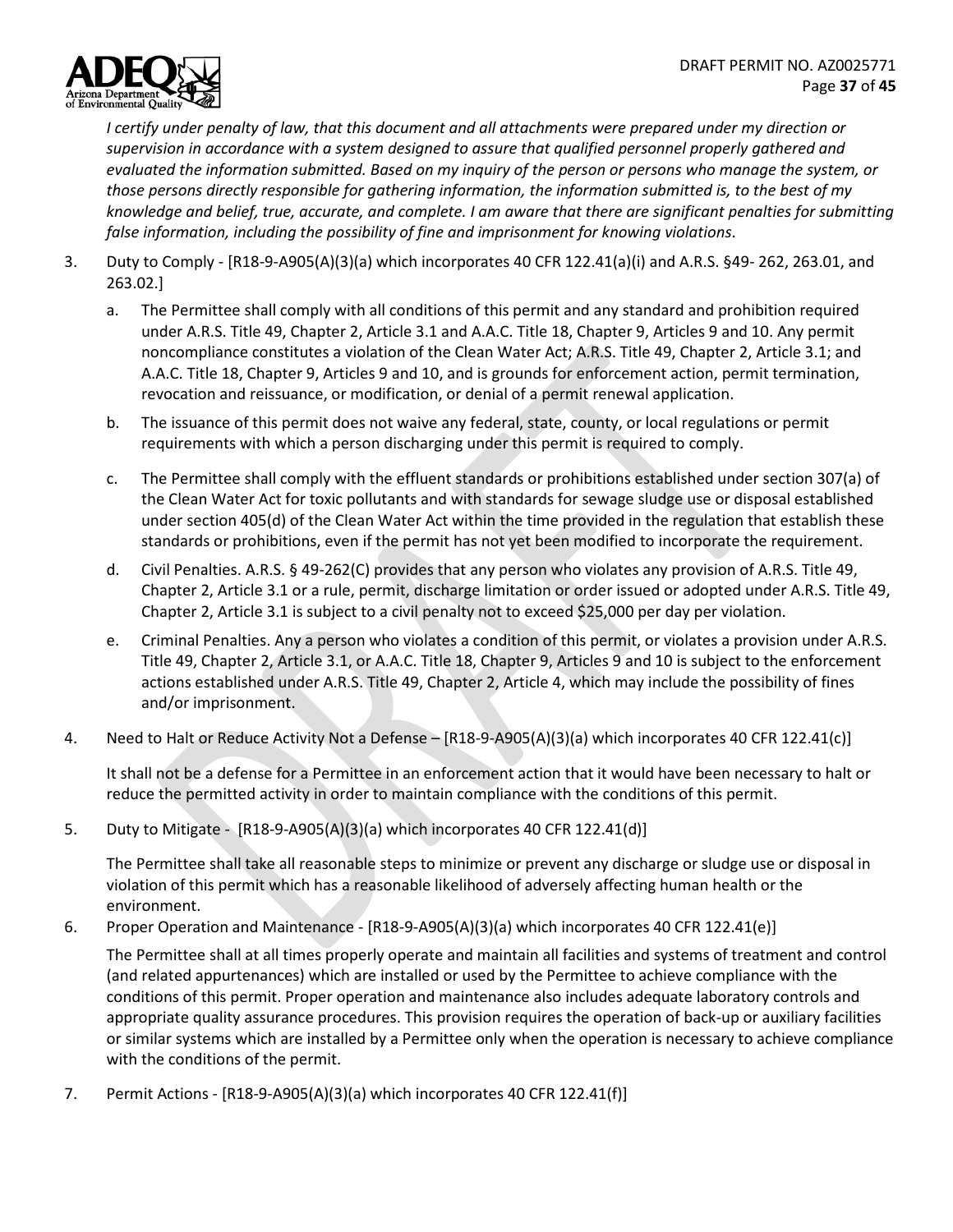

This permit may be modified, revoked and reissued, or terminated for cause. The filing of a request by the Permittee for a permit modification, revocation and reissuance, or termination, or a notification of planned changes or anticipated noncompliance does not stay any permit condition.

8. Property Rights - [R18-9-A905(A)(3)(a) which incorporates 40 CFR 122.41(g)]

This permit does not convey any property rights of any sort, or any exclusive privilege.

9. Duty to Provide Information - [R18-9-A905(A)(3)(a) which incorporates 40 CFR 122.41(h)]

The Permittee shall furnish to the Director, within a reasonable time, any information which the Director may request to determine whether cause exists for modifying, revoking and reissuing, or terminating this permit or to determine compliance with this permit. The Permittee shall also furnish to the Director upon request, copies of records required to be kept by this permit.

10. Inspection and Entry [R18-9-A905(A)(3)(a) which incorporates 40 CFR 122.41(i)]

The Permittee shall allow the Director, or an authorized representative, upon the presentation of credentials and such other documents as may be required by law, to:

- a. Enter upon the Permittee's premises where a regulated facility or activity is located or conducted, or where records must be kept under the conditions of this permit;
- b. Have access to and copy, at reasonable times, any records that must be kept under the terms of the permit;
- c. Inspect at reasonable times any facilities, equipment (including monitoring equipment or control equipment), practices or operations regulated or required under this permit; and
- d. Sample or monitor at reasonable times, for the purposes of assuring permit compliance or as otherwise authorized by A.R.S. Title 49, Chapter 2, Article 3.1, and A.A.C. Title 18, Chapter 9, Articles 9 and 10, any substances or parameters at any location
- 11. Monitoring and Records [R18-9-A905(A)(3)(a) which incorporates 40 CFR 122.41(j)]
	- a. Samples and measurements taken for the purpose of monitoring shall be representative of the monitored activity.
	- b. The Permittee shall retain records of all monitoring information, including all calibration and maintenance records and all original strip chart recordings for continuous monitoring instrumentation, copies of all reports required by this permit, and records of all data used to complete the application for this permit, for a period of at least 3 years from the date of the sample, measurement, report or application, except for records of monitoring information required by this permit related to the Permittee's sewage sludge use and disposal activities, which shall be retained for a period of at least five years (or longer as required by 40 CFR Part 503). This period may be extended by request of the Director at any time.
	- c. Records of monitoring information shall include:
		- i. The date, exact place and time of sampling or measurements;
		- ii. The individual(s) who performed the sampling or measurements;
		- iii. The date(s) the analyses were performed;
		- iv. The individual(s) who performed the analyses;
		- v. The analytical techniques or methods used; and
		- vi. The results of such analyses.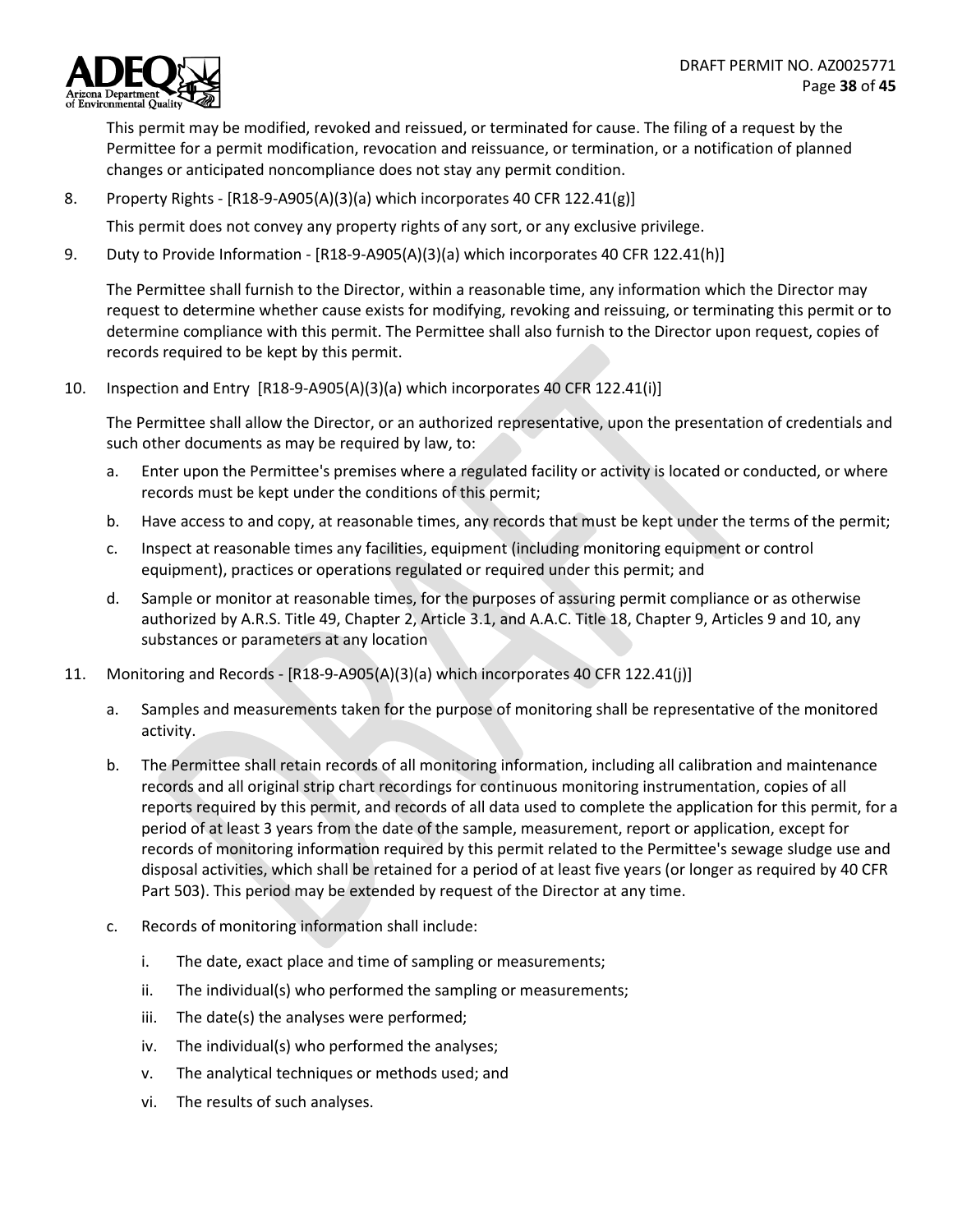

- d. Monitoring must be conducted according to test procedures specified in this permit. If a test procedure is not specified in the permit, then monitoring must be conducted according to test procedures approved under A.A.C. R18-9-A905(B) including those under 40 CFR Part 136 unless otherwise specified in 40 CFR Part 503 (for sludge).
- e. The Clean Water Act provides that any person who falsifies, tampers with, or knowingly renders inaccurate any monitoring device or method required to be maintained in this permit shall, upon conviction, be punished by a fine of not more than \$10,000 per violation, or by imprisonment for not more than two years per violation, or by both for first conviction. For a second conviction, such a person is subject to a fine of not more than \$20,000 per day of violation, or imprisonment for not more than four years, or both.

Any person who falsifies, tampers with, or knowingly renders inaccurate any monitoring device or method required to be maintained in this permit is subject to the enforcement actions established under A.R.S. Title 49, Chapter 2, Article 4, which includes the possibility of fines and/or imprisonment.

- 12. Signatory Requirement [R18-9-A905(A)(3)(a) which incorporates 40 CFR 122.41(k)]
	- a. All applications, reports, or information submitted to the Director shall be signed and certified. (See 40 CFR 122.22 incorporated at R18-9-A905(A)(1)(c))
	- b. The CLEAN WATER ACT provides that any person who knowingly makes any false statement, representation, or certification in any record or other document submitted or required to be maintained under this permit, including monitoring reports or reports of compliance or non-compliance shall, upon conviction, be punished by a fine of not more than \$10,000 per violation, or by imprisonment for not more than two years per violation, or by both for a first conviction. For a second conviction, such a person is subject to a fine of not more than \$20,000 per day of violation, or imprisonment of not more than four years, or both.
- 13. Reporting Requirements [R18-9-A905(A)(3)(a) which incorporates 40 CFR 122.41(l)]
	- a. Planned changes. The Permittee shall give notice to the Director as soon as possible of any planned physical alterations of additions to the permitted facility. Notice is required only when:
		- i. The alteration or addition to a permitted facility may meet one of the criteria for determining whether a facility is a new source in 40 CFR 122.29(b) (incorporated by reference at R18-9-A905(A)(1)(e)); or
		- ii. The alteration or addition could significantly change the nature or increase the quantity of pollutants discharged. This notification applies to pollutants which are subject neither to effluent limitations in the permit, nor to notification requirements under 40 CFR 122.42(a)(1) (incorporated by reference at R18- 9-A905(A)(3)(b)).
		- iii. The alteration or addition results in a significant change in the Permittee's sludge use or disposal practices, and such alteration, addition, or change may justify the application of permit conditions that are different from or absent in the existing permit including notification of additional use or disposal sites not reported during the permit application process or not reported pursuant to an approved land application plan.
	- b. Anticipated noncompliance. The Permittee shall give advance notice to the Director of any planned changes in the permitted facility or activity which may result in noncompliance with permit requirements.
	- c. Transfers. (R18-9-B905) This permit is not transferable to any person except after notice to the Director. The Director may require modification or revocation and reissuance of the permit to change the name of the Permittee and incorporate such other requirements as may be necessary under Arizona Revised Statutes and the Clean Water Act.
	- d. Monitoring reports. Monitoring results shall be reported at the intervals specified elsewhere in this permit.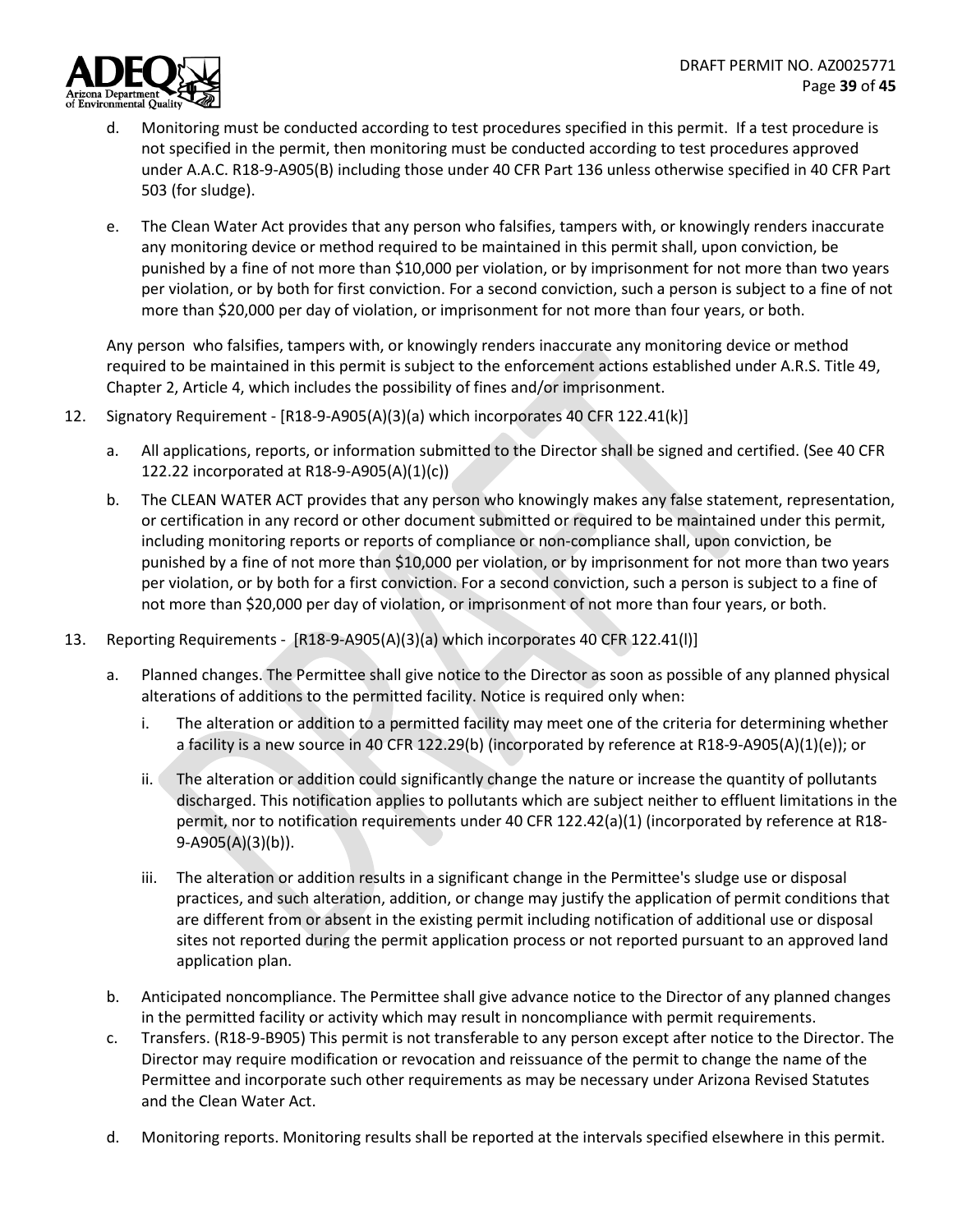

- i. Monitoring results must be reported on a Discharge Monitoring Report (DMR) or forms provided or specified by the Director for reporting results of monitoring of sludge use or disposal practices.
- ii. If the Permittee monitors any pollutant more frequently than required by the permit, then the results of this monitoring shall be included in the calculation and reporting of the data submitted in the DMR, or sludge reporting form specified by the Director.
- iii. Calculations for all limitations which require averaging of measurements shall utilize an arithmetic mean unless otherwise specified by the Director in the permit.
- e. Compliance schedules. Reports of compliance or noncompliance with, or any progress reports on, interim and final requirements contained in any compliance schedule of this permit shall be submitted no later than 14 days following each schedule date.
- f. Twenty-four hour reporting.
	- i. The Permittee shall report any noncompliance which may endanger human health or the environment. Any information shall be provided orally within 24 hours from the time the Permittee becomes aware of the circumstances. A written submission shall also be provided within five days of the time the Permittee becomes aware of the circumstances. The written submission shall contain a description of the noncompliance and its cause; the period of noncompliance, including exact dates and times, and if the noncompliance has not been corrected, the anticipated time it is expected to continue; and steps taken or planned to reduce, eliminate, and prevent recurrence of the noncompliance.
	- ii. The following shall be included as information which must be reported within 24 hours under this paragraph.
		- A. Any unanticipated bypass which exceeds any effluent limitation in the permit. (See 40 CFR 122.41(g) which is incorporated by reference at R18-9-A905(A)(3)(a))
		- B. Any upset which exceeds any effluent limitation in the permit.
		- C. Violation of a maximum daily discharge limitation for any of the pollutants listed by the Director in the permit to be reported within 24 hours. (See 40 CFR 122.44(g) which is incorporated by reference at R18-9-A905(A)(3)(d))
- g. Other noncompliance. The Permittee shall report all instances of noncompliance not reported under paragraphs (d), (e), and (f) of this section, at the time monitoring reports are submitted. The reports shall contain the information listed in paragraph (f) of this section.
- h. Other information. Where the Permittee becomes aware that it failed to submit any relevant facts in a permit application, or submitted incorrect information in a permit application or in any report to the Director, it shall promptly submit such facts or information.
- 14. Bypass [R18-9-A905(A)(3)(a) which incorporates 40 CFR 122.41(m)]
	- a. Definitions
		- i. "Bypass" means the intentional diversion of waste streams from any portion of a treatment facility.
		- ii. "Severe property damage" means substantial physical damage to property, damage to the treatment facilities which causes them to become inoperable, or substantial and permanent loss of natural resources which can reasonably be expected to occur in the absence of a bypass. Severe property damage does not mean economic loss caused by delays in production.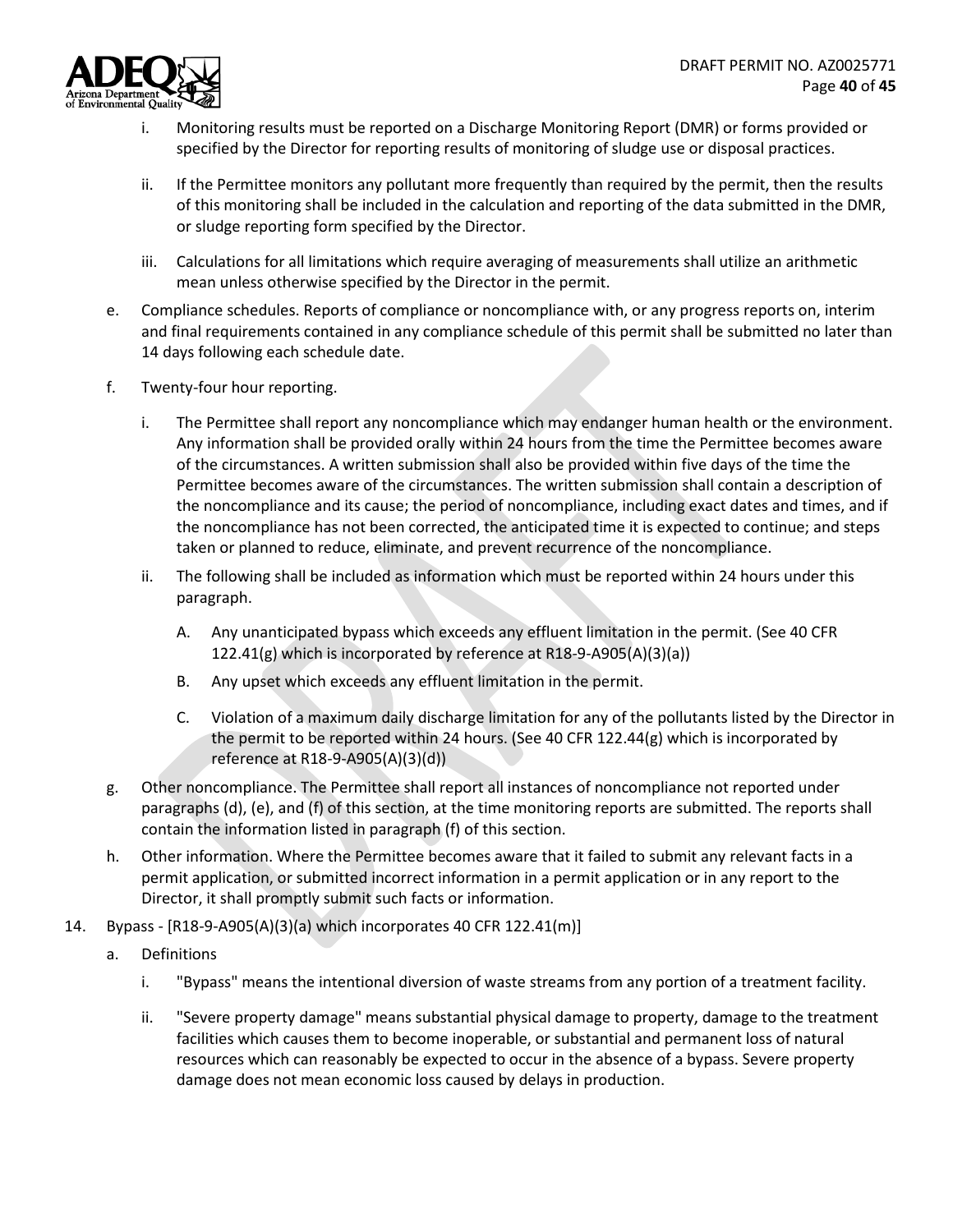

- b. Bypass not exceeding limitations. The Permittee may allow any bypass to occur which does not cause effluent limitations to be exceeded, but only if it also is for essential maintenance to assure efficient operation. These bypasses are not subject to the provision of paragraphs (c) and (d) of this section.
- c. Notice.
	- i. Anticipated bypass. If the Permittee knows in advance of the need for a bypass, it shall submit prior notice, if possible at least ten days before the date of bypass.
	- ii. Unanticipated bypass. The Permittee shall submit notice of an unanticipated bypass as required in paragraph (f)(2) of section 13 (24-hour notice).
- d. Prohibition of bypass.
	- i. Bypass is prohibited, and the Director may take enforcement action against a Permittee for bypass, unless:
		- A. Bypass was unavoidable to prevent loss of life, personal injury, or severe property damage;
		- B. There were no feasible alternatives to the bypass, such as the use of auxiliary treatment facilities, retention of untreated wastes, or maintenance during normal periods of equipment down time. This condition is not satisfied if adequate back-up equipment should have been installed in the exercise of reasonable engineering judgement to prevent a bypass which occurred during normal periods of equipment downtime or preventive maintenance; and
		- C. The Permittee submitted notices as required under paragraph (c) of this section.
	- ii. The Director may approve an anticipated bypass, after considering its adverse effects, if the Director determines that it will meet the three conditions listed above in paragraph (d)(1) of this section.
- 15. Upset [A.R.S.§§49-255(8) and 255.01(E), R18-9-A905(A)(3)(a) which incorporates 40 CFR 122.41(n)]
	- a. Definition. "Upset" means an exceptional incident in which there is unintentional and temporary noncompliance with technology-based permit effluent limitations because of factors beyond the reasonable control of the Permittee. An upset does not include noncompliance to the extent caused by operational error, improperly designed treatment facilities, inadequate treatment facilities, lack of preventative maintenance, or careless or improper operation.
	- b. Effect of an upset. An upset constitutes an affirmative defense to an action brought for noncompliance with such technology-based permit effluent limitations if the requirements of paragraph (c) of this section are met. No determination made during administrative review of claims that noncompliance was caused by upset, and before an action for noncompliance, is final administrative action subject to judicial review.
	- c. Conditions necessary for a demonstration of upset. A Permittee who wishes to establish the affirmative defenses of upset shall demonstrate, through properly signed, contemporaneous operating logs, or other relevant evidence that:
		- i. An upset occurred and that the Permittee can identify the cause(s) of the upset;
		- ii. The permitted facility was at the time being properly operated; and
		- iii. The Permittee submitted notice of the upset as required in paragraph (f)(2) of Section 13 (24-hour notice).
		- iv. The Permittee has taken appropriate measure including all reasonable steps to minimize or prevent any discharge or sewage sludge use or disposal that is in violation of the permit and that has a reasonable likelihood of adversely affecting human health or the environment per A.R.S. § 49-255.01(E)(1)(d).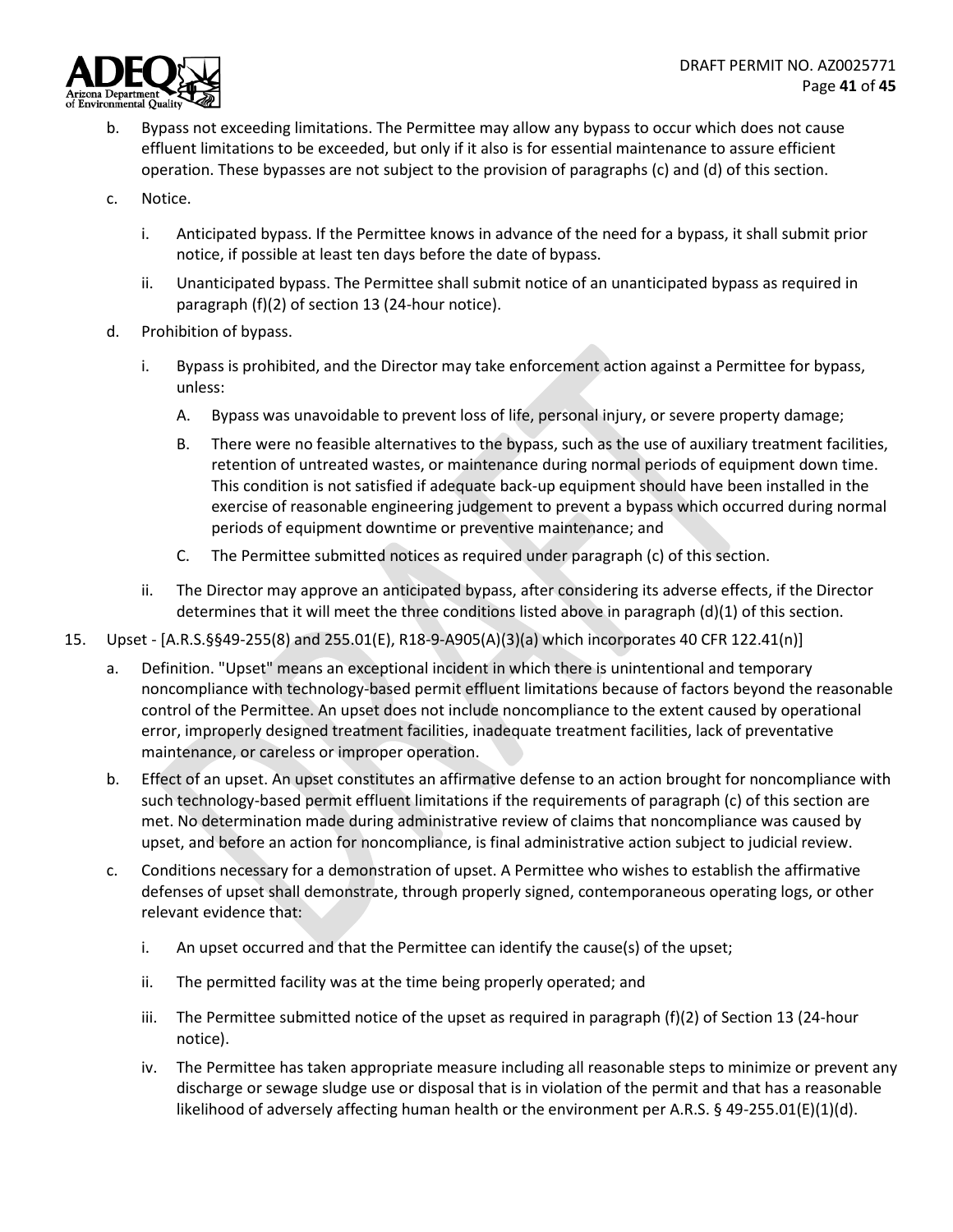

- d. Burden of proof. In any enforcement proceeding the Permittee seeking to establish the occurrence of an upset has the burden of proof.
- 16. Existing Manufacturing, Commercial, Mining, and Silvicultural Dischargers [R18-9-A905(A)(3)(b) which incorporates 40 CFR 122.42(a)]

In addition to the reporting requirements under 40 CFR 122.41(l) (which is incorporated at R18-9-A905(A)(3)(a)), all existing manufacturing, commercial, mining, and silvicultural dischargers must notify the Director as soon as they know or have reason to believe:

- a. That any activity has occurred or will occur which would result in the discharge, on a routine or frequent basis, of any toxic pollutant which is not limited in the permit, if that discharge will exceed the highest of the following "notification levels":
	- i. One hundred micrograms per liter  $(100 \mu g/l)$ ;
	- ii. Two hundred micrograms per liter (200 μg/l) for acrolein and acrylonitrile; five hundred micrograms per liter (500 μg/l) for 2,4-dinitrophenol and for 2-methyl-4,6-dinitrophenol; and one milligram per liter (1 mg/l) for antimony;
	- iii. Five times the maximum concentration value reported for that pollutant in the permit application in accordance with 40 CFR  $122.21(g)(7)$  (which is incorporated at R18-9-A905(A)(1)(b)); or
	- iv. The level established by the Director in accordance with 40 CFR 122.44(f) (which is incorporated at R18- 9-A905(A)(3)(d)).
- b. That any activity has occurred or will occur which would result in any discharge, on a nonroutine or infrequent basis, of a toxic pollutant which is not limited in the permit, if that discharge will exceed the highest of the following "notification levels":
	- i. Five hundred micrograms per liter (500  $\mu$ g/l);
	- ii. One milligram per liter (1 mg/l) for antimony;
	- iii. Ten (10) times the maximum concentration value reported for that pollutant in the permit application in accordance with 40 CFR  $122.21(g)(7)($  which is incorporated at R18-9-A905(A)(1)(b));
	- iv. The level established by the Director in accordance with 40 CFR 122.44(f) (which is incorporated at R18- 9-A905(A)(3)(d)).
- 17. Publicly Owned Treatment Works [R18-9-A905(A)(3)(b) which incorporates 40 CFR 122.42(b)]

This section applies only to publicly owned treatment works as defined at ARS § 49-255(5).

- a. All POTW's must provide adequate notice to the Director of the following:
	- i. Any new introduction of pollutants into the POTW from an indirect discharger which would be subject to section 301 or 306 of the CLEAN WATER ACT if it were directly discharging those pollutants; and
	- ii. Any substantial change in the volume or character of pollutants being introduced into that POTW by a source introducing pollutants into the POTW at the time of issuance of the permit.
	- iii. For the purposes of this paragraph, adequate notice shall include information on (i) the quality and quantity of effluent introduced into the POTW, and (ii) any anticipated impact of the change on the quantity or quality of effluent to be discharge from the POTW.

Publicly owned treatment works may not receive hazardous waste by truck, rail, or dedicated pipe except as provided under 40 CFR 270. Hazardous wastes are defined at 40 CFR 261 and include any mixture containing any waste listed under 40 CFR 261.31 - 261.33. The Domestic Sewage Exclusion (40 CFR 261.4) applies only to wastes mixed with domestic sewage in a sewer leading to a publicly owned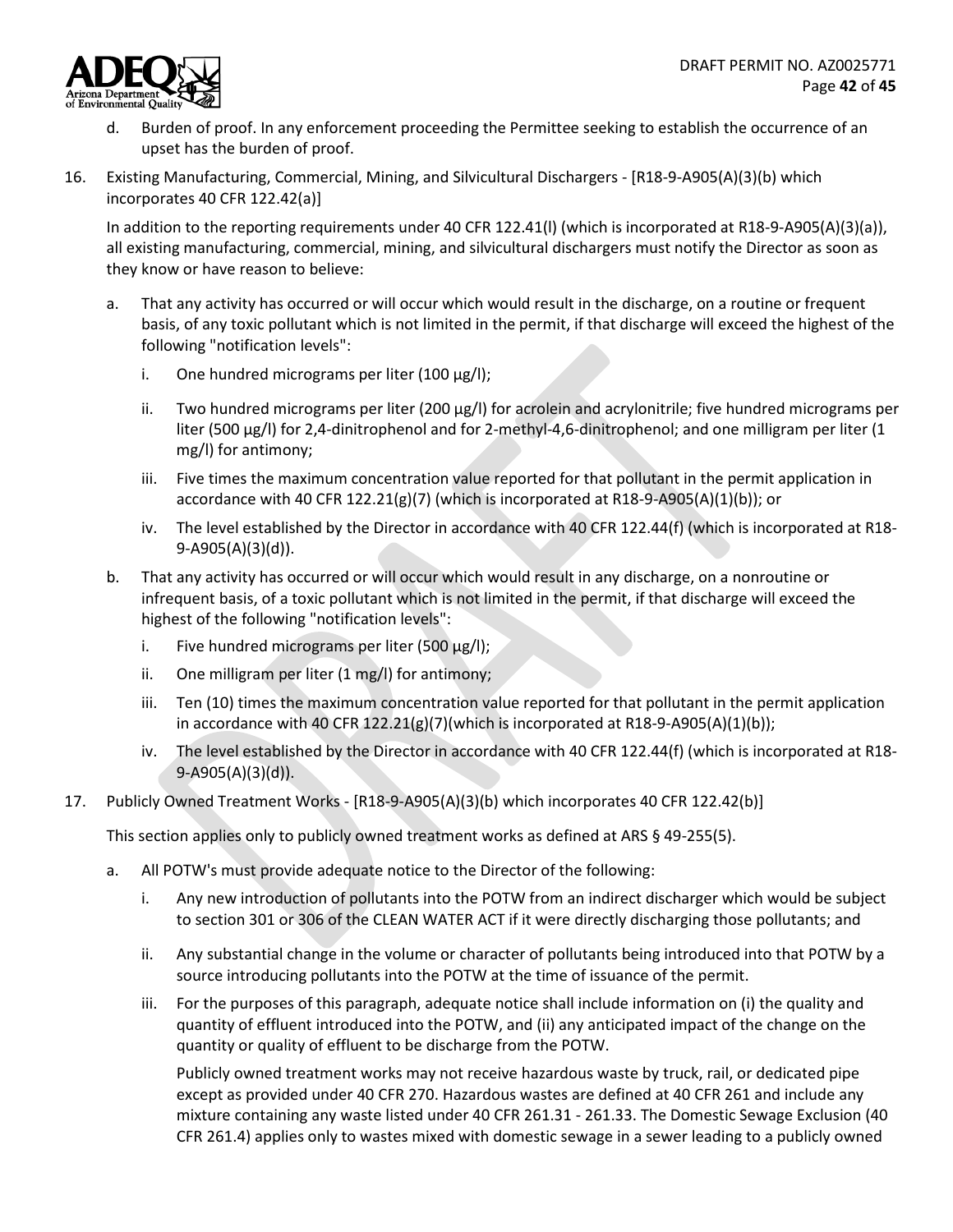

treatment works and not to mixtures of hazardous wastes and sewage or septage delivered to the treatment plant by truck.

18. Reopener Clause - [R18-9-A905(A)(3)(d) which incorporates 40 CFR 122.44(c)] This permit shall be modified or revoked and reissued to incorporate any applicable effluent standard or limitation or standard for sewage sludge use or disposal under sections 301(b)(2)(C), and (D), 304(b)(2), 307(a)(2) and 405(d) which is promulgated or approved after the permit is issued if that effluent or sludge standard or limitation is more stringent than any effluent limitation in the permit, or controls a pollutant or sludge use or disposal practice not limited in the permit.

19. Privately Owned Treatment Works - [R18-9-A905(A)(3)(d) which incorporates 40 CFR 122.44]

This section applies only to privately owned treatment works as defined at 40 CFR 122.2.

- a. Materials authorized to be disposed of into the privately owned treatment works and collection system are typical domestic sewage. Unauthorized material are hazardous waste (as defined at 40 CFR Part 261), motor oil, gasoline, paints, varnishes, solvents, pesticides, fertilizers, industrial wastes, or other materials not generally associated with toilet flushing or personal hygiene, laundry, or food preparation, unless specifically listed under "Authorized Non-domestic Sewer Dischargers" elsewhere in this permit.
- b. It is the Permittee's responsibility to inform users of the privately owned treatment works and collection system of the prohibition against unauthorized materials and to ensure compliance with the prohibition. The Permittee must have the authority and capability to sample all discharges to the collection system, including any from septic haulers or other unsewered dischargers, and shall take and analyze such samples for conventional, toxic, or hazardous pollutants when instructed by the permitting authority. The Permittee must provide adequate security to prevent unauthorized discharges to the collection system.
- c. Should a user of the privately owned treatment works desire authorization to discharge non-domestic wastes, the Permittee shall submit a request for permit modification and an application, pursuant to 40 CFR 122.44(m), describing the proposed discharge. The application shall, to the extent possible, be submitted using ADEQ Forms 1 and 2C, unless another format is requested by the permitting authority. If the privately owned treatment works or collection system user is different from the Permittee, and the Permittee agrees to allow the non-domestic discharge, the user shall submit the application and the Permittee shall submit the permit modification request. The application and request for modification shall be submitted at least 6 months before authorization to discharge non-domestic wastes to the privately owned treatment works or collection system is desired.
- 20. Transfers by Modification [R18-9-B905]

Except as provided in section 21, a permit may be transferred by the Permittee to a new owner or operator only if the permit has been modified or revoked and reissued, or a minor modification made under R18-9-B906, to identify the new Permittee and incorporate such other requirements as may be necessary.

21. Automatic Transfers [R18-9-B905]

An alternative to transfers under section 20, any AZPDES permit may be automatically transferred to a new Permittee if:

- a. The current Permittee notifies the Director at least 30 days in advance of the proposed transfer date;
- b. The notice includes a written agreement between the existing and new Permittee containing a specific date for transfer of permit responsibility, coverage, and liability between them; and
- c. The Director does not notify the existing Permittee and the proposed new Permittee of his or her intent to modify or revoke and reissue the permit. A modification under this subparagraph may also be a minor modification under R18-9-B906(B).
- 22. Minor Modification of Permits [R18-9-B906(B)]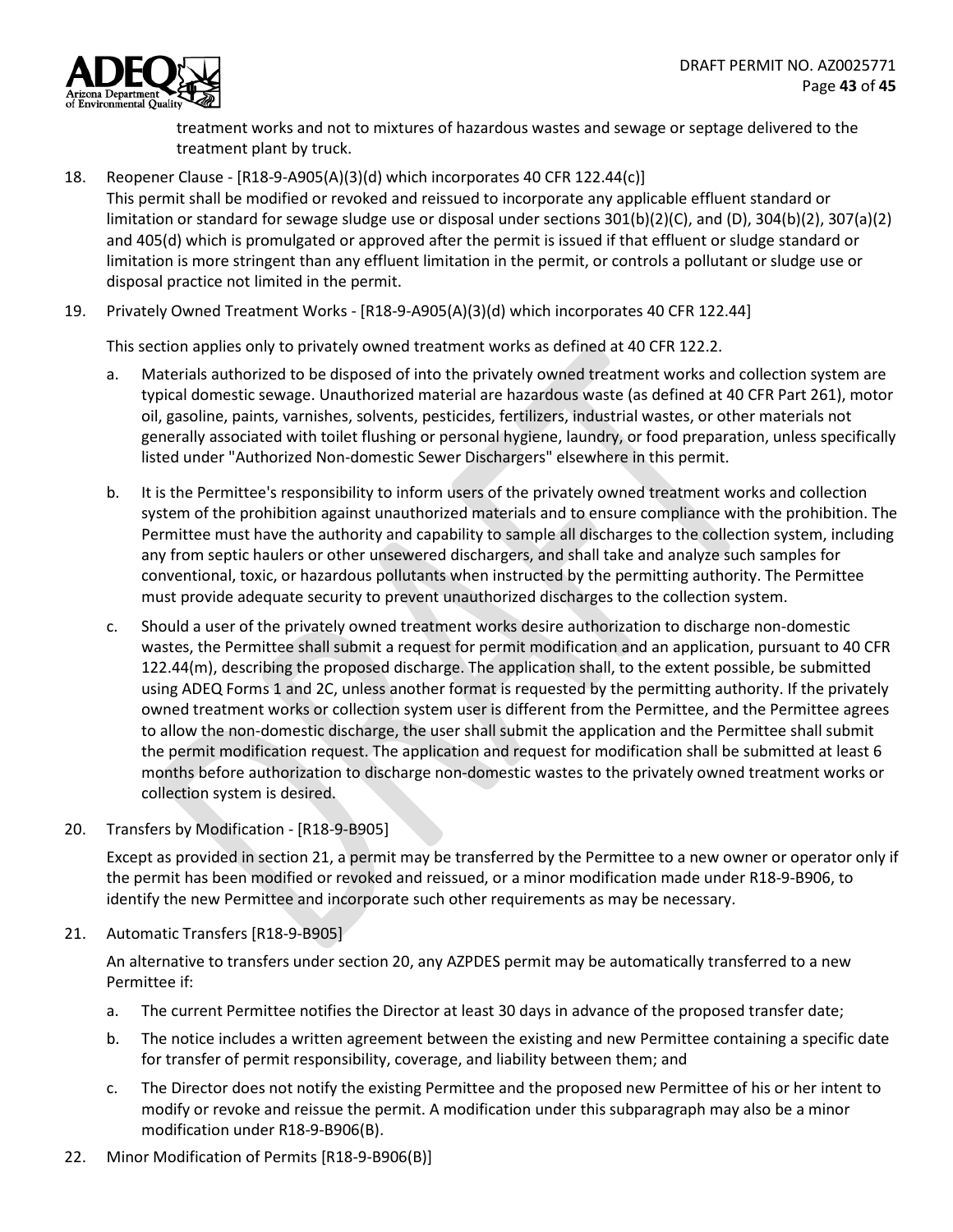

Upon the consent of the Permittee, the Director may modify a permit to make the corrections or allowances for changes in the permitted activity listed in this section, without following public notice procedures under R18-9- A907 or A908. Minor modifications may only:

- a. Correct typographical errors;
- b. Update a permit condition that changed as a result of updating an Arizona water quality standard;
- c. Require more frequent monitoring or reporting by the Permittee;
- d. Change an interim compliance date in a schedule of compliance, provided the new date is not more than 120 days after the date specified in the existing permit and does not interfere with attainment of the final compliance date requirement;
- e. Allow for a change in ownership or operational control of a facility where the Director determines that no other change in their permit is necessary, provided that a written agreement containing a specific date for transfer of permit responsibility, coverage, and liability between the current and new Permittee has been submitted to the Director.
- f. Change the construction schedule for a discharger which is a new source. No such change shall affect a discharger's obligation prior to discharge under 40 CFR 122.29 (which is incorporated by reference in R18-9- A905(A)(1)(e)).
- g. Delete a point source outfall when the discharge from that outfall is terminated and does not result in discharge of pollutants from other outfalls except in accordance with the permit limits.
- h. Incorporate conditions of a POTW pretreatment program that has been approved in accordance with the procedures in 40 CFR 403.11 and 403.18 as enforceable conditions of the POTW's permit.
- i. Annex an area by a municipality.
- 23. Termination of Permits [R-9-B906(C)]

The following are causes for terminating a permit during its term, or for denying a permit renewal application:

- a. Noncompliance by the Permittee with any condition of the permit;
- b. The Permittee's failure in the application or during the permit issuance process to disclose fully all relevant facts, or the Permittee's misrepresentation of any relevant facts at any time;
- c. A determination that the permitted activity endangers human health or the environment and can only by regulated to acceptable levels by permit modification or termination; or
- d. A change in any condition that requires either a temporary or a permanent reduction or elimination of any discharge controlled by the permit (for example, a plant closure or termination of discharge by connection to a POTW).
- 24. Availability of Reports [Pursuant to A.R.S § 49-205]

Except for data determined to be confidential under A.R.S § 49-205(A), all reports prepared in accordance with the terms of this permit shall be available for public inspection at ADEQ offices. As required by A.R.S. § 49-205(B) and (C), permit applications, permits, and effluent data shall not be considered confidential.

25. Removed Substances - [Pursuant to Clean Water Act Section 301]

Solids, sludges, filter backwash, or other pollutants removed in the course of treatment or control of wastewaters shall be disposed of in a manner such as to prevent any pollutant from such materials from entering navigable waters.

26. Severability - [Pursuant to A.R.S § 49-324(E)]